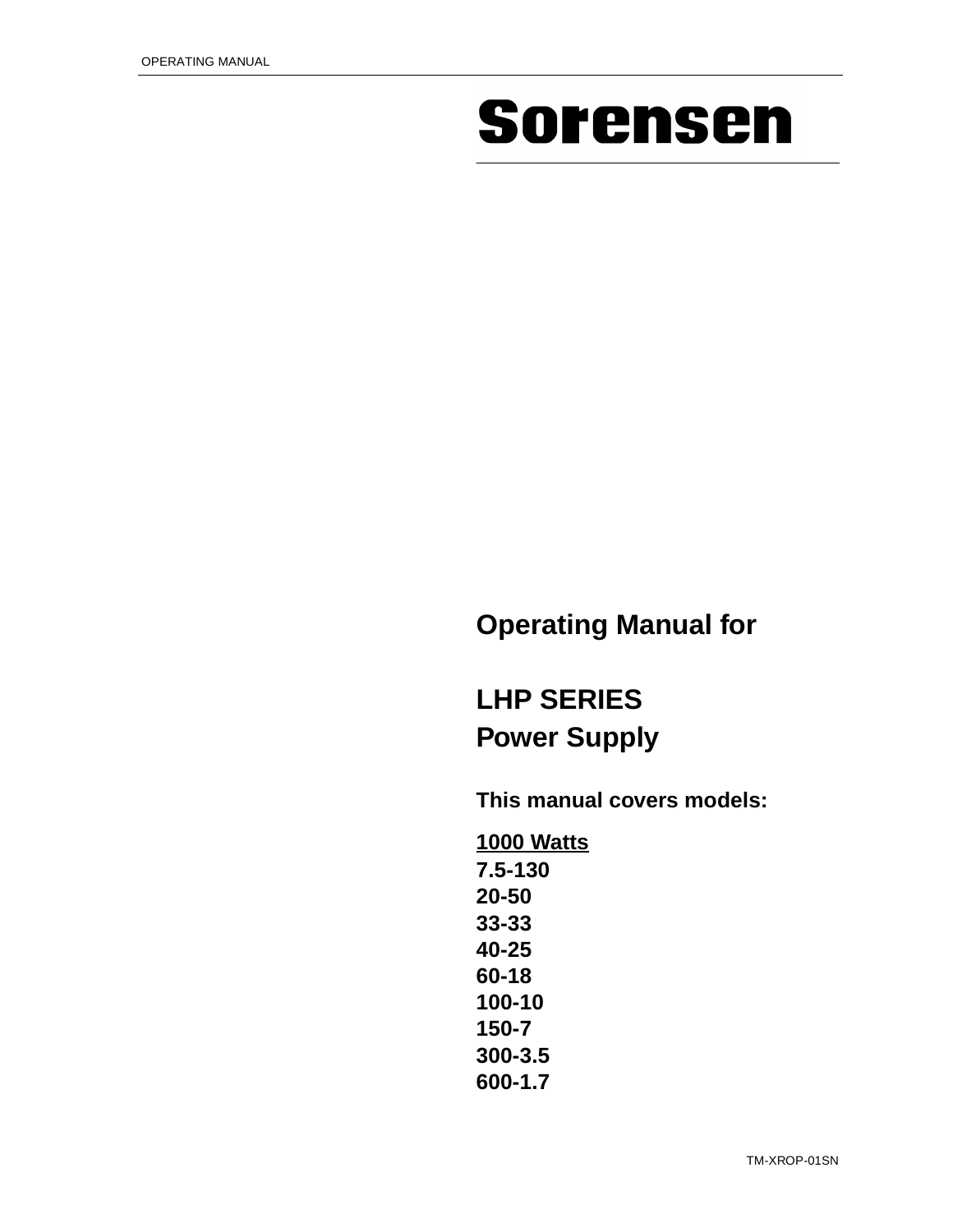#### **WARRANTY**

This unit is guaranteed for five (5) years from the date of delivery against defects in material and workmanship. This does not apply to products damaged through accident, abuse, misuse, or unauthorized repair. The manufacturer shall not be liable for any special or consequential damage of any nature. The manufacturer will repair or replace the non-conforming product or issue credit, at its option, provided the manufacturer's inspection establishes the existence of a defect. Packing, freight, insurance and other charges incurred in returning the defective products to the manufacturer will be paid by the purchaser. The manufacturer will pay return freight if the repaired unit is deemed to be under warranty. If any questions arise concerning the warranty, check with the manufacturer prior to taking any action.

When requesting information, assistance, or authorization, please state the serial number of the unit, available from the label on the unit. Give a brief description of the problem with the unit. For information about packaging for shipping, see Section 2.2.3.

#### **GENERAL WARNINGS AND CAUTIONS**

#### **HIGH ENERGY AND HIGH VOLTAGE WARNING**

Exercise caution when using and calibrating a power supply. High energy levels can be stored at the output voltage terminals on a power supply in normal operation. In addition, potentially lethal voltages exist in the power circuit and on the output and sense connectors of a power supply with a rated output greater than 40 V. Filter capacitors store potentially dangerous energy for some time after power is removed.

#### **OPERATING AND SERVICE PRECAUTIONS**

Operate the power supply in an environment free of flammable gases or fumes. To ensure that the power supply's safety features are not compromised, use the power supply as specified in this manual and do not substitute parts or make any unauthorized modifications. Contact the service technician for service and repair help. Repairs must be made by experienced service technicians only.

#### **POWER SUPPLY SAFETY MARKINGS**



Protective Conductor Terminal

Caution (Check manual for additional information.)

#### **Confidential Information**

The information contained in this document is confidential and is the exclusive property of the manufacturer. It may not be disclosed to any person without the express written consent of the manufacturer.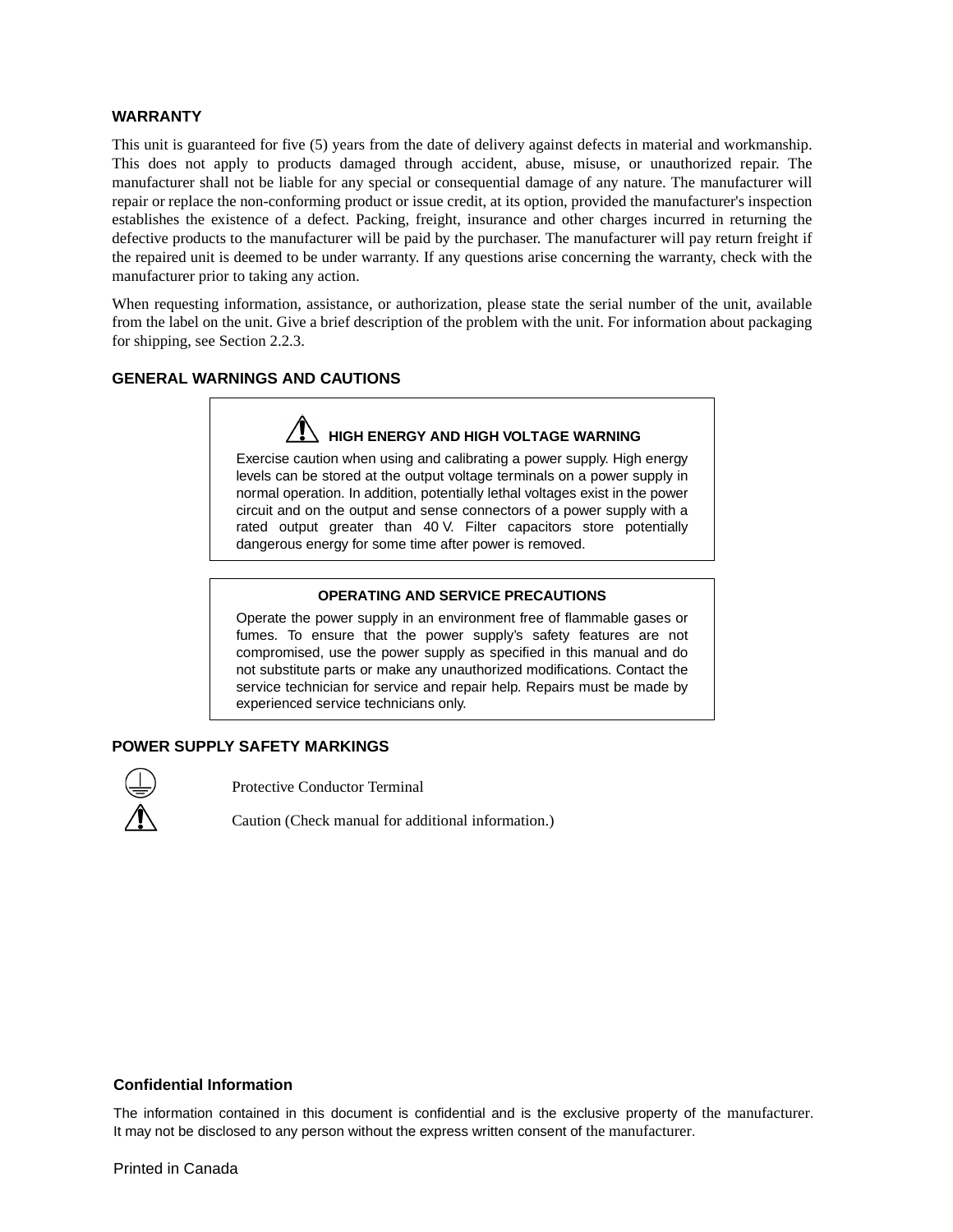### **ABOUT THIS MANUAL**

This Operating Manual contains user information for the LHP Series DC output 1000 watt power supply. It provides information on features and specifications, installation procedures, and basic functions testing, as well as procedures for operating the power supply at the front panel or from a remote device.

This manual is designed for the user who is familiar with basic electrical laws especially as they apply to the operation of power supplies. This implies a recognition of Constant Voltage and Constant Current operating modes and the control of input and output power, as well as the observance of safe techniques while making supply or pin connections and any changes in switch settings.

#### **Main Sections**

| Section 1. Features and Specifications | Describes the power supply, lists its features, and provides<br>tables of specifications.                                                                                                                                                                                         |
|----------------------------------------|-----------------------------------------------------------------------------------------------------------------------------------------------------------------------------------------------------------------------------------------------------------------------------------|
| Section 2. Installation                | Provides procedures for inspecting, installing, and testing the<br>power supply. Includes descriptions of the rear panel switch<br>and connector, and considerations for load wiring, load<br>connections, and remote sensing.                                                    |
| Section 3. Local Operation             | Provides procedures for local (front panel) operation. Includes<br>procedures for using over voltage protection, shutdown<br>function, multiple supplies, and over temperature protection.                                                                                        |
| Section 4. Remote Operation            | Shows how to control the power supply voltage and current<br>limit from a remote analog source using the rear panel SW1<br>switch and J2 connector. Includes both remote analog<br>programming and readback. Discusses<br>Isolated<br>the<br>Programming Interface (ISOL) option. |
| Section 5. Calibration                 | Provides procedures for calibrating programming and readback<br>accuracy.                                                                                                                                                                                                         |

#### **Manual Revisions**

The current release of this manual is listed below. Insert pages may update already printed manuals. Insert material incorporated into a reprinted manual may be identified with a change bar in the page margin.

Release 1.2 (2001/06) - contact information change only. Technical information is current to (99/04/02)

#### **Warnings, Cautions, and Notes**

Warnings, cautions, and notes are defined and formatted as presented below.

#### **WARNING**

Describes a potential hazard which could result in injury or death, or a procedure which, if not performed correctly, could result in injury or death.

#### **CAUTION**

Describes a procedure which, if not performed correctly, could result in damage to data, equipment, or systems.

Note: Describes additional operating information which may affect the performance of the equipment.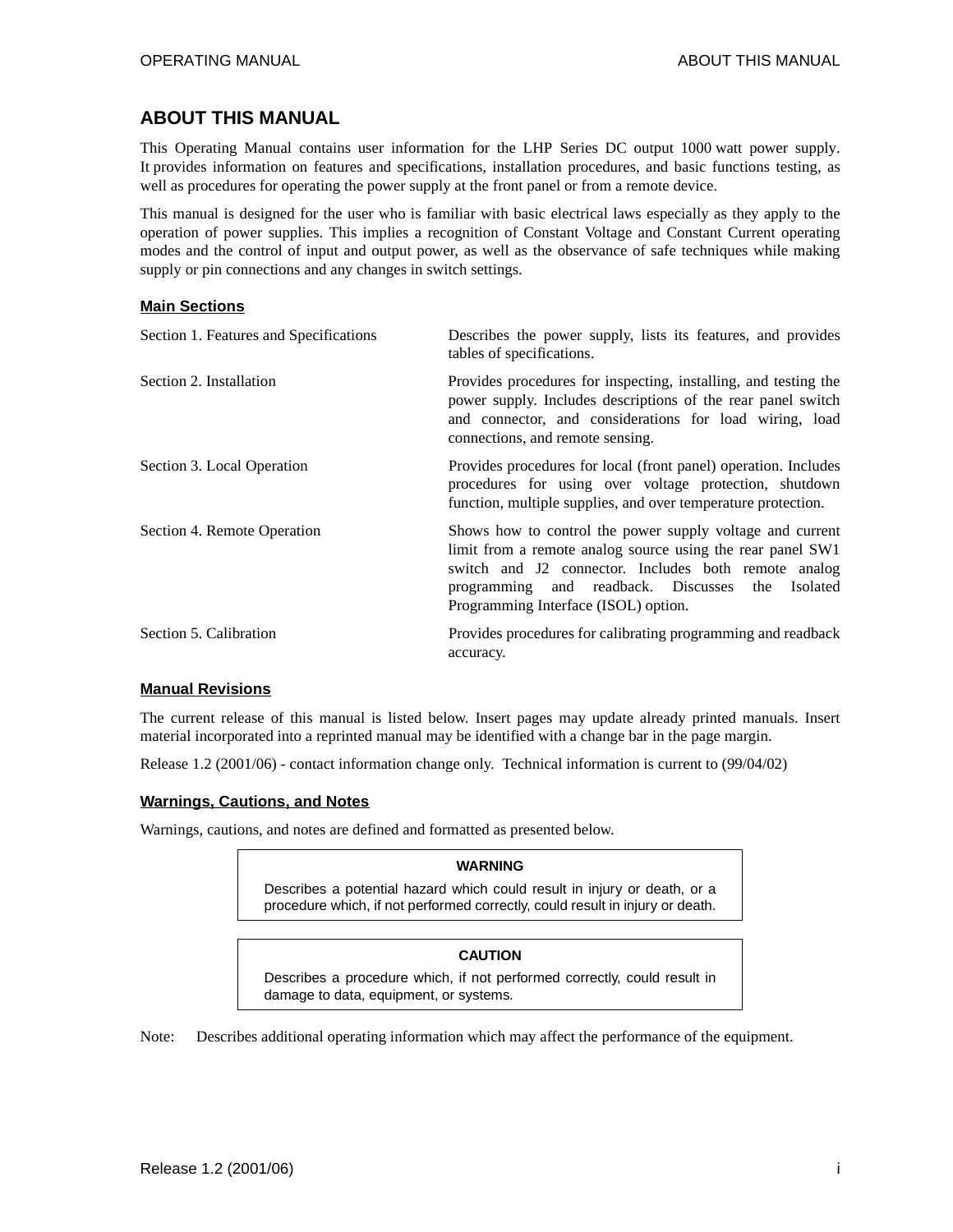# **CONTENTS**

# 1. FEATURES AND SPECIFICATIONS

|     | 141   |  |
|-----|-------|--|
|     |       |  |
|     | 1.4.3 |  |
| 1.5 |       |  |
|     | 1.5.1 |  |
|     | 1.5.2 |  |
|     | 1.5.3 |  |
|     | 1.5.4 |  |
|     | 1.5.5 |  |
|     | 1.5.6 |  |
|     | 1.5.7 |  |

# 2. INSTALLATION

| 2.2.1 |  |
|-------|--|
| 2.2.2 |  |
| 2.2.3 |  |
|       |  |
| 2.3.1 |  |
| 2.3.2 |  |
|       |  |
|       |  |
| 2.5.1 |  |
| 2.5.2 |  |
| 2.5.3 |  |
| 2.5.4 |  |
| 2.5.5 |  |
|       |  |
| 2.6.1 |  |
| 2.6.2 |  |
| 2.6.3 |  |
| 2.6.4 |  |
| 2.6.5 |  |
|       |  |
| 2.7.1 |  |
| 2.7.2 |  |
| 2.7.3 |  |
|       |  |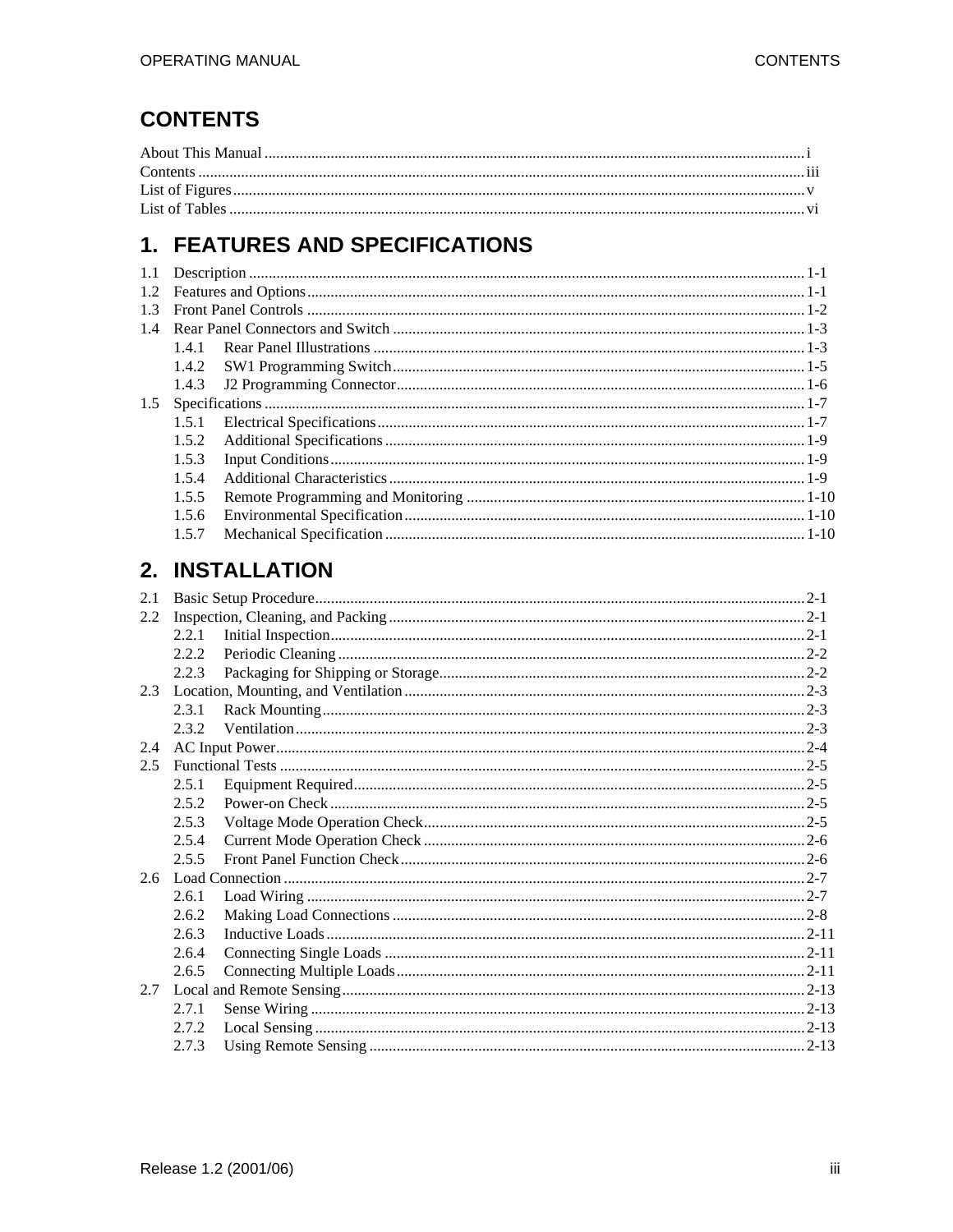# 3. LOCAL OPERATION

| 3.1           |       |  |
|---------------|-------|--|
|               | 3.1.1 |  |
|               | 3.1.2 |  |
|               | 3.1.3 |  |
| 3.2           |       |  |
|               | 3.2.1 |  |
|               | 3.2.2 |  |
|               | 3.2.3 |  |
| $3.3^{\circ}$ |       |  |
|               | 3.3.1 |  |
|               | 3.3.2 |  |
| 3.4           |       |  |
|               | 3.4.1 |  |
|               | 3.4.2 |  |
| 3.5           |       |  |
| 3.6           |       |  |
|               | 3.6.1 |  |
|               | 3.6.2 |  |
|               | 3.6.3 |  |

# **4. REMOTE OPERATION**

# 5. CALIBRATION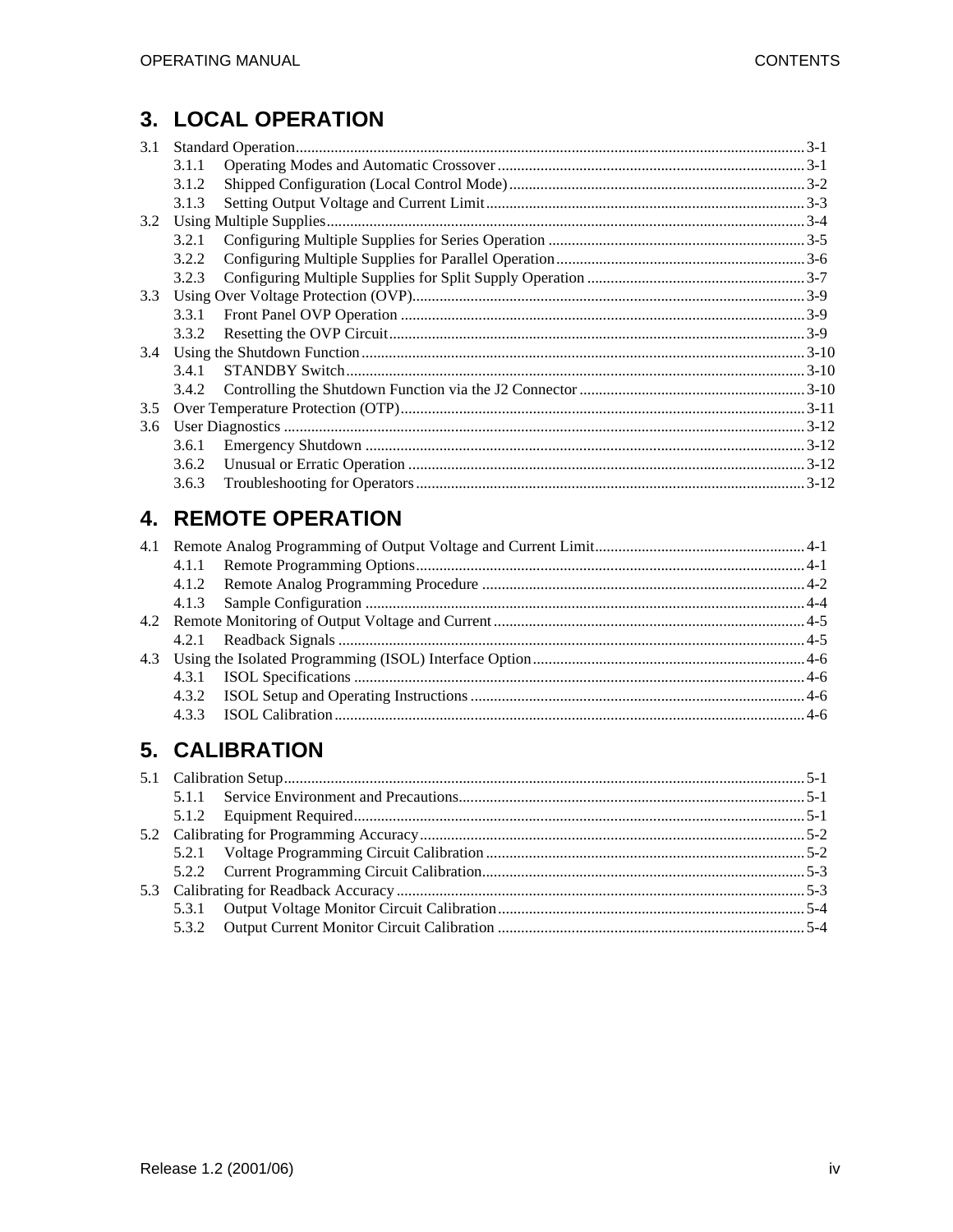# **LIST OF FIGURES**

| Figure $1.3-1$ |                                                                           |  |
|----------------|---------------------------------------------------------------------------|--|
| Figure $1.4-1$ |                                                                           |  |
| Figure $1.4-2$ |                                                                           |  |
| Figure $1.4-3$ |                                                                           |  |
| Figure $1.4-4$ |                                                                           |  |
| Figure $2.2-1$ |                                                                           |  |
| Figure $2.6-1$ |                                                                           |  |
| Figure $2.6-2$ |                                                                           |  |
| Figure $2.6-3$ |                                                                           |  |
| Figure 2.6-4   |                                                                           |  |
| Figure $2.6-5$ |                                                                           |  |
| Figure 2.6-6   |                                                                           |  |
| Figure $2.6-7$ |                                                                           |  |
| Figure 2.6-8   |                                                                           |  |
| Figure $2.7-1$ |                                                                           |  |
| Figure $3.1-1$ |                                                                           |  |
| Figure $3.2-1$ |                                                                           |  |
| Figure 3.2-2   |                                                                           |  |
| Figure 3.2-3   | Split Supply Operation of Multiple Supplies (Two Positive Voltages)3-7    |  |
| Figure 3.2-4   | Split Supply Operation of Multiple Supplies (Positive-negative Supply)3-8 |  |
| Figure 3.4-1   |                                                                           |  |
| Figure 3.4-2   |                                                                           |  |
| Figure $4.1-1$ |                                                                           |  |
| Figure $4.1-2$ |                                                                           |  |
| Figure $4.2-1$ |                                                                           |  |
| Figure 4.2-2   |                                                                           |  |
| Figure $5.2-1$ |                                                                           |  |
| Figure $5.3-1$ |                                                                           |  |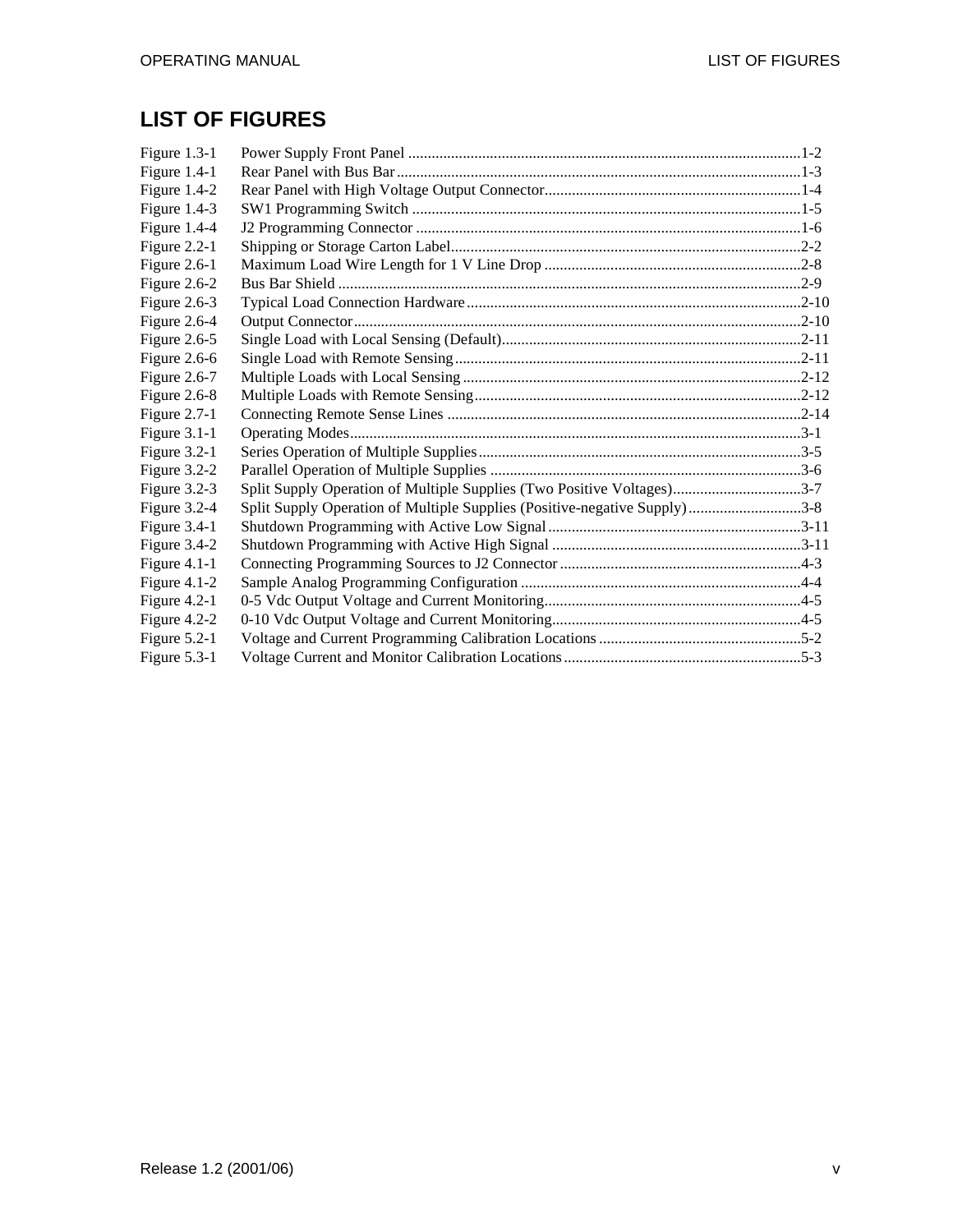# **LIST OF TABLES**

| Table 1.4-1   |                                                                    |  |
|---------------|--------------------------------------------------------------------|--|
| Table 1.5-1   |                                                                    |  |
| Table 1.5-2   |                                                                    |  |
| Table $2.1-1$ |                                                                    |  |
| Table 2.4-1   |                                                                    |  |
| Table 2.6-1   |                                                                    |  |
| Table $3.1-1$ |                                                                    |  |
| Table 3.4-1   |                                                                    |  |
| Table 3.5-1   |                                                                    |  |
| Table 3.6-1   |                                                                    |  |
| Table $4.1-1$ |                                                                    |  |
| Table 4.2-1   | Power Supply Settings for Remote Monitoring of Readback Signals4-5 |  |
|               |                                                                    |  |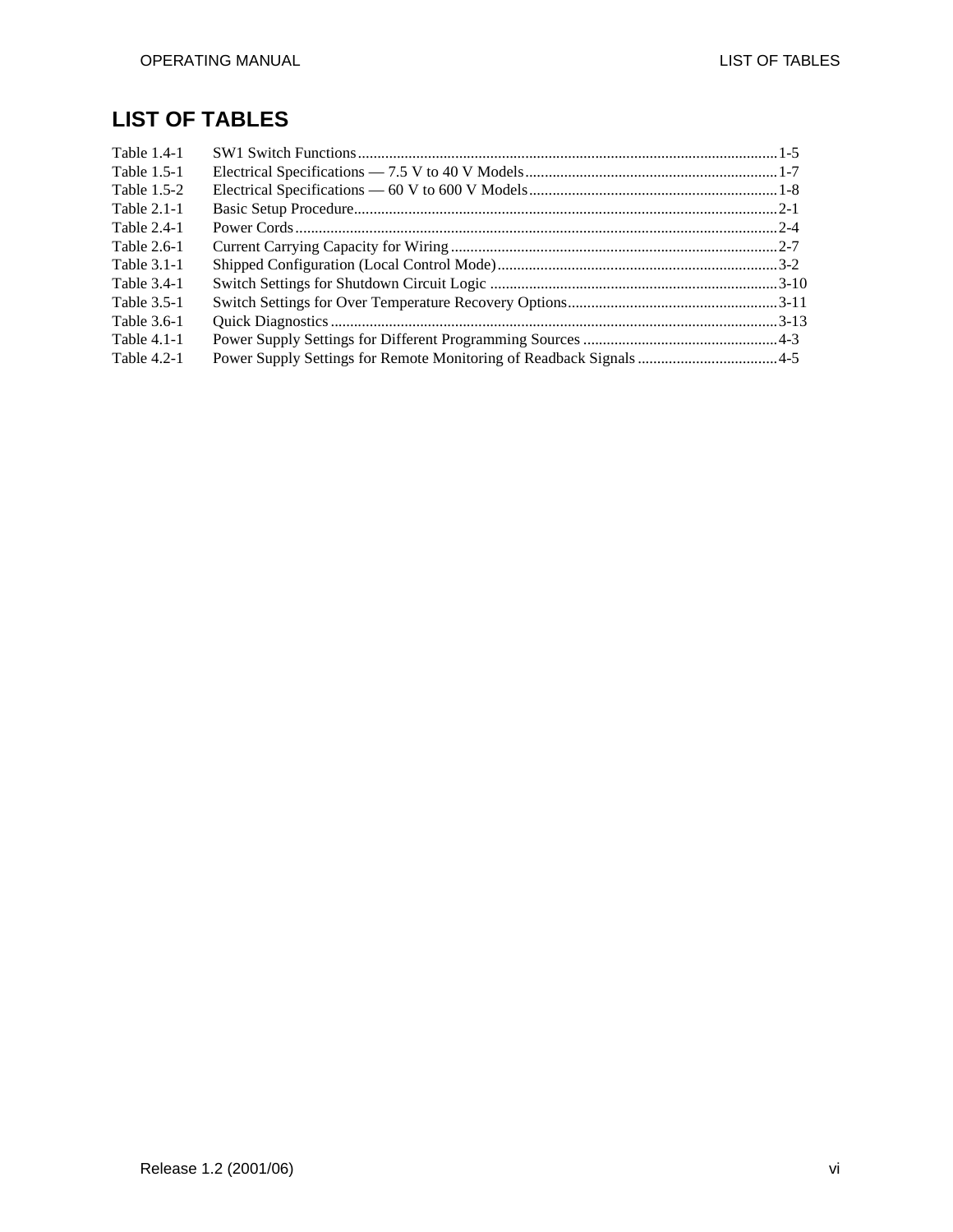# **1. FEATURES AND SPECIFICATIONS**

### **1.1 Description**

The 1000 watt DC output power supplies provide low noise, precisely regulated, variable DC output for bench and automated test equipment (ATE) applications. Each unit includes over voltage protection and thermal shutdown as standard features. Universal AC input allows you to use line voltages globally without resetting switches or adding options. Built-in power factor correction gives you full output power from low current/low voltage outlets, reduces power line interference, and allows you to meet international regulations.

You can select from several remote control choices for either analog or digital control. For analog control, choose from standard analog control or optional 4-channel isolated programming. Digital control options include RS-232 control or GPIB programming. You can use the power supply on your benchtop or rack mounted; each supply occupies less than 3-1/2" (2 U) of vertical space. Whether you are powering batteries and magnet coils or running ATE systems, the power supply provides the precision and power that you need.

### **1.2 Features and Options**

- Models available with voltage ranges from 0-7.5 Vdc to 0-600 Vdc; current ranges from 0-1.7 A to 0-130 A.
- Operates from a standard 120 Vac, 15 A outlet because of internal power factor correction.
- Thermal shutdown, latching or auto reset.
- Front panel control of OVP.
- Simultaneous digital display of both voltage and current.
- Ten-turn front panel voltage and current controls for high resolution setting of the output voltage and current from zero to the rated output.
- Automatic mode crossover into current or voltage mode.
- Front panel push button control of output standby mode, and preview of voltage, current, or OVP set points. Front panel LED indicators for voltage and current mode operation, OVP, remote programming mode, and shutdown.
- Multiple units can be connected in parallel or in series to provide increased current or voltage.
- Remote analog voltage and current limit programming with selectable programming ranges.
- External monitor signals for output voltage and current.
- Isolated analog remote programming control of the output voltage or current and isolated readback of output voltage and current with the optional ISOL interface.
- Optional internal GPIB or RS-232 computer control for complete remote programming and readback capability.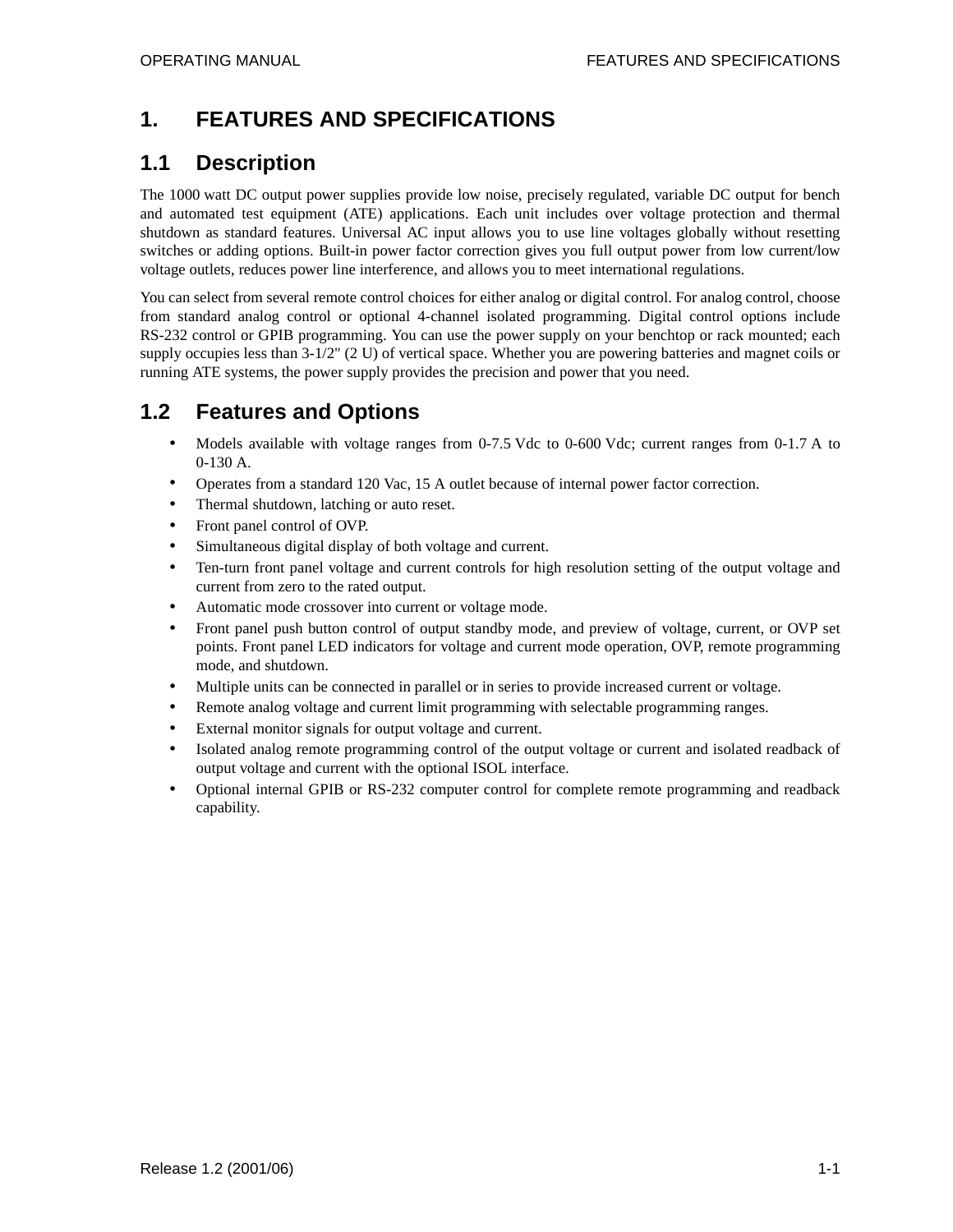### **1.3 Front Panel Controls**

See Figure 1.3-1 to review the controls, LEDs, and meters located on the power supply's front panel. Check the following sections for additional descriptions of front panel controls and functions.

- Section 1.5.7 Mechanical Specification
- Section 2.5 Functional Tests
- Section 3. Local Operation



**Figure 1.3-1 Power Supply Front Panel** (For all models.)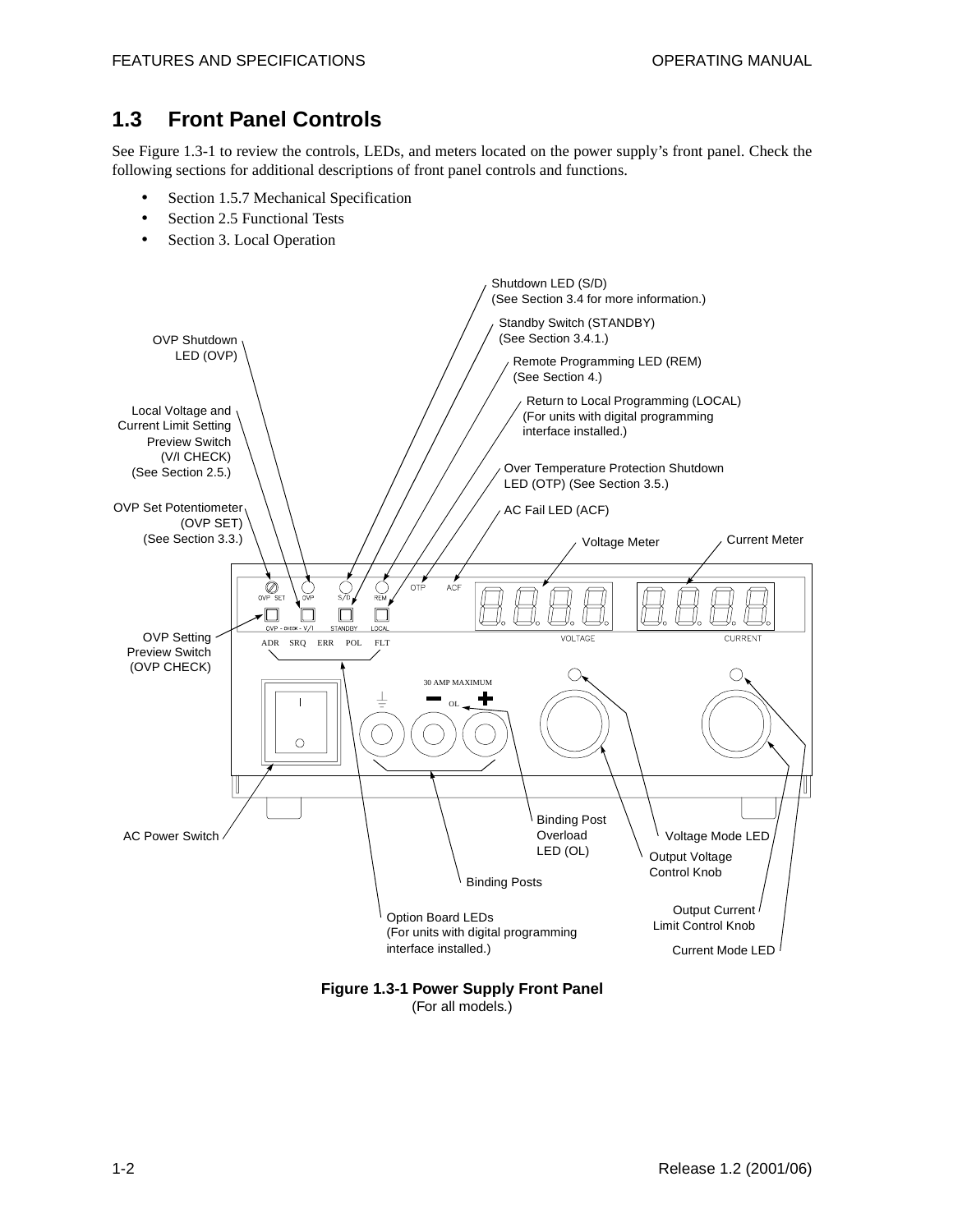### **1.4 Rear Panel Connectors and Switch**

The output terminals for the low voltage models (7.5 V to 40 V) are bus bars. The high voltage models (60 V to 600 V) use a wire clamp connector. See Figure 1.4-1 and Figure 1.4-2 to identify the switches and connectors on the rear panel.

Use the SW1 Programming, Monitoring, and Shutdown Select switch and the J2 Programming, Monitoring, and Sense connector to choose among several remote programming and monitoring options. See the following sections for more information about remote programming:

- Section 1.4.2 SW1 Programming Switch
- Section 1.4.3 J2 Programming Connector
- Section 4. Remote Operation

#### **1.4.1 Rear Panel Illustrations**



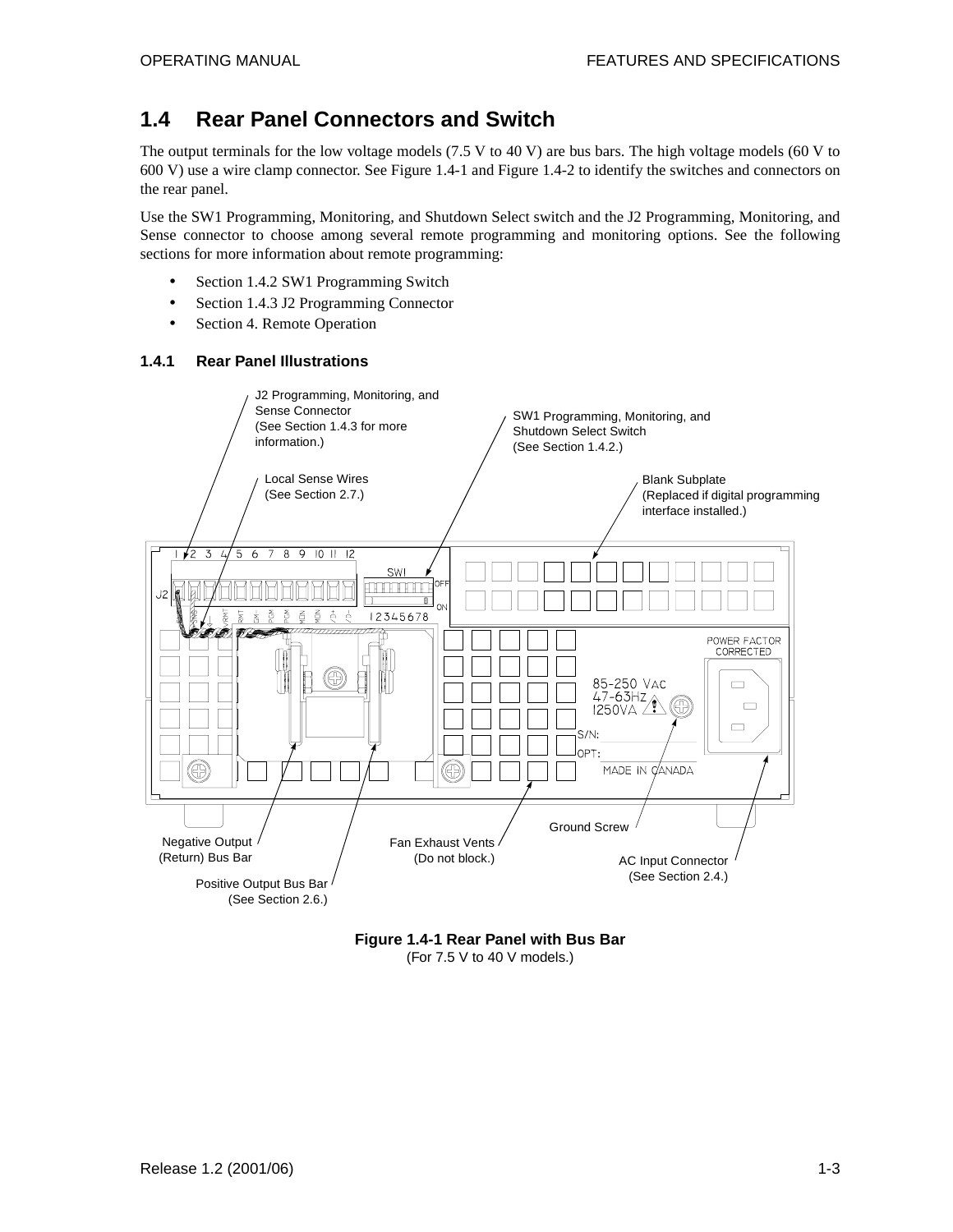





(For 60 V to 600 V models.)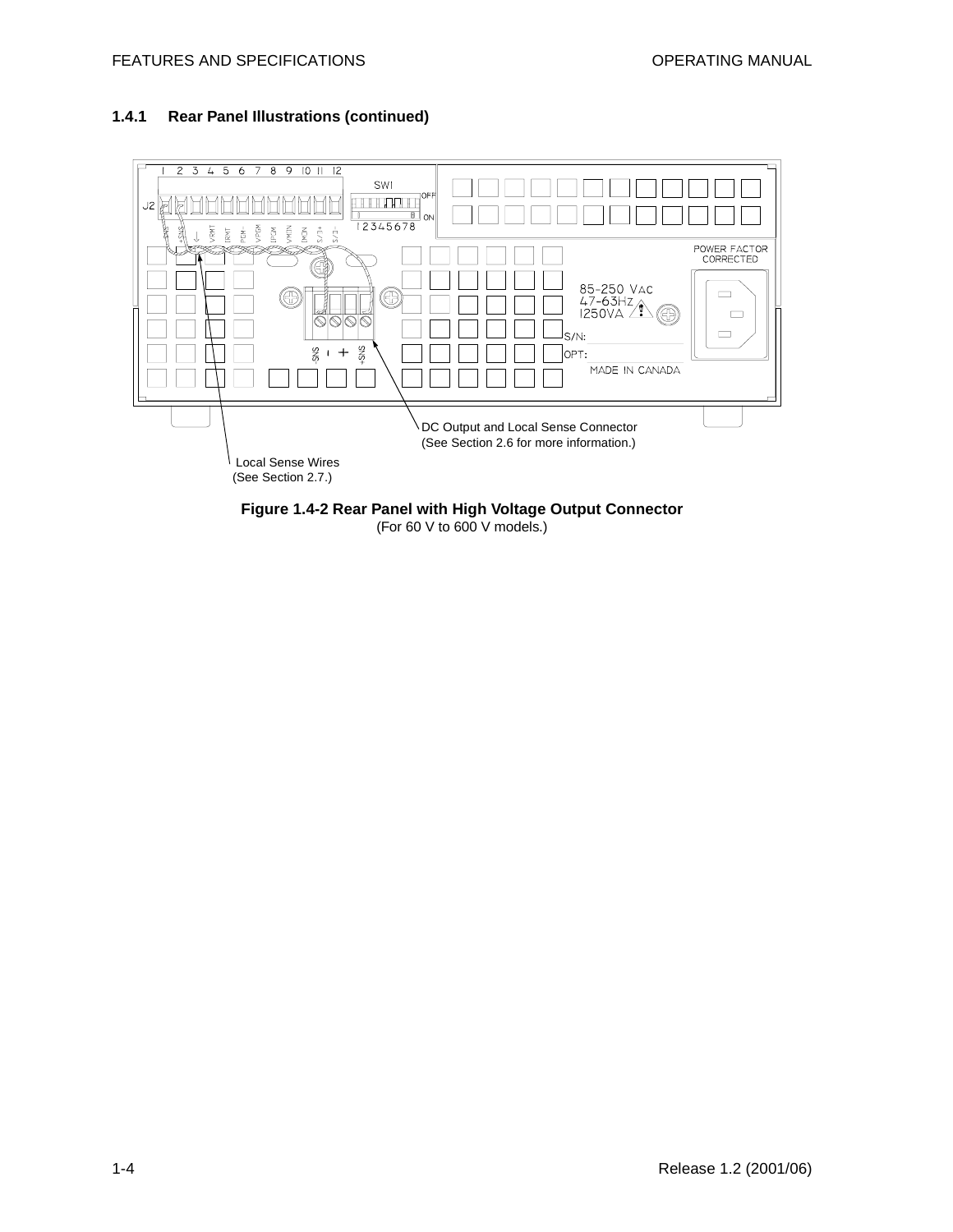#### **1.4.2 SW1 Programming Switch**

The SW1 Programming, Monitoring, and Shutdown Select switch is an 8-position piano DIP switch located on the power supply's rear panel. The SW1 switch enables you to choose:

- Output voltage and current limit programming scales
- Output voltage and current monitor scales
- Remote shutdown circuit logic
- Resistive programming of output voltage or current limit
- Over temperature shutdown mode

The power supply is shipped with the SW1 switch set in the default operating configuration, as illustrated in Figure 1.4-3.



#### **Figure 1.4-3 SW1 Programming Switch**

(Shown in its default configuration.)

See Table 1.4-1 for a list of the functions assigned to each SW1 switch.

| <b>Switch</b> | <b>Function</b>                                                           | OFF (Open) <sup>1</sup>              | ON (Closed)           |
|---------------|---------------------------------------------------------------------------|--------------------------------------|-----------------------|
| SW1-1         | 1 mA current source for resistive programming of<br>output voltage.       | <b>Voltage source</b><br>programming | Resistive programming |
| SW1-2         | 1 mA current source for resistive programming of<br>output current limit. | <b>Voltage source</b><br>programming | Resistive programming |
| SW1-3         | Output voltage programming source range select.                           | $0-5V$                               | $0-10V$               |
| SW1-4         | Output current limit programming source range<br>select.                  | $0-5V$                               | $0-10V$               |
| SW1-5         | Output voltage monitor range select.                                      | $0-10V$                              | $0-5$ V               |
| SW1-6         | Output current monitor range select.                                      | $0-10V$                              | $0-5V$                |
| SW1-7         | Remote shutdown logic select.                                             | HIGH=OFF                             | HIGH=ON               |
| SW1-8         | Over temperature shutdown reset mode select.                              | Auto reset                           | Latch OFF             |

#### **Table 1.4-1 SW1 Switch Functions**

1. Factory defaults underlined.

#### **Resetting the Switches**

The rear panel is labelled with OFF at the top of the switch and ON at the bottom. Any of the eight switches on SW1 is OFF (OPEN) when it has been flipped up to break contact, ON (CLOSED) when flipped down to close contact.

Before making any changes to the switch settings, disable the power supply output. Either turn OFF the supply, or place the supply in shutdown mode by pressing the front panel STANDBY button to its ON position. Once output is disabled, use any small, straight-bladed screwdriver to change the switch settings.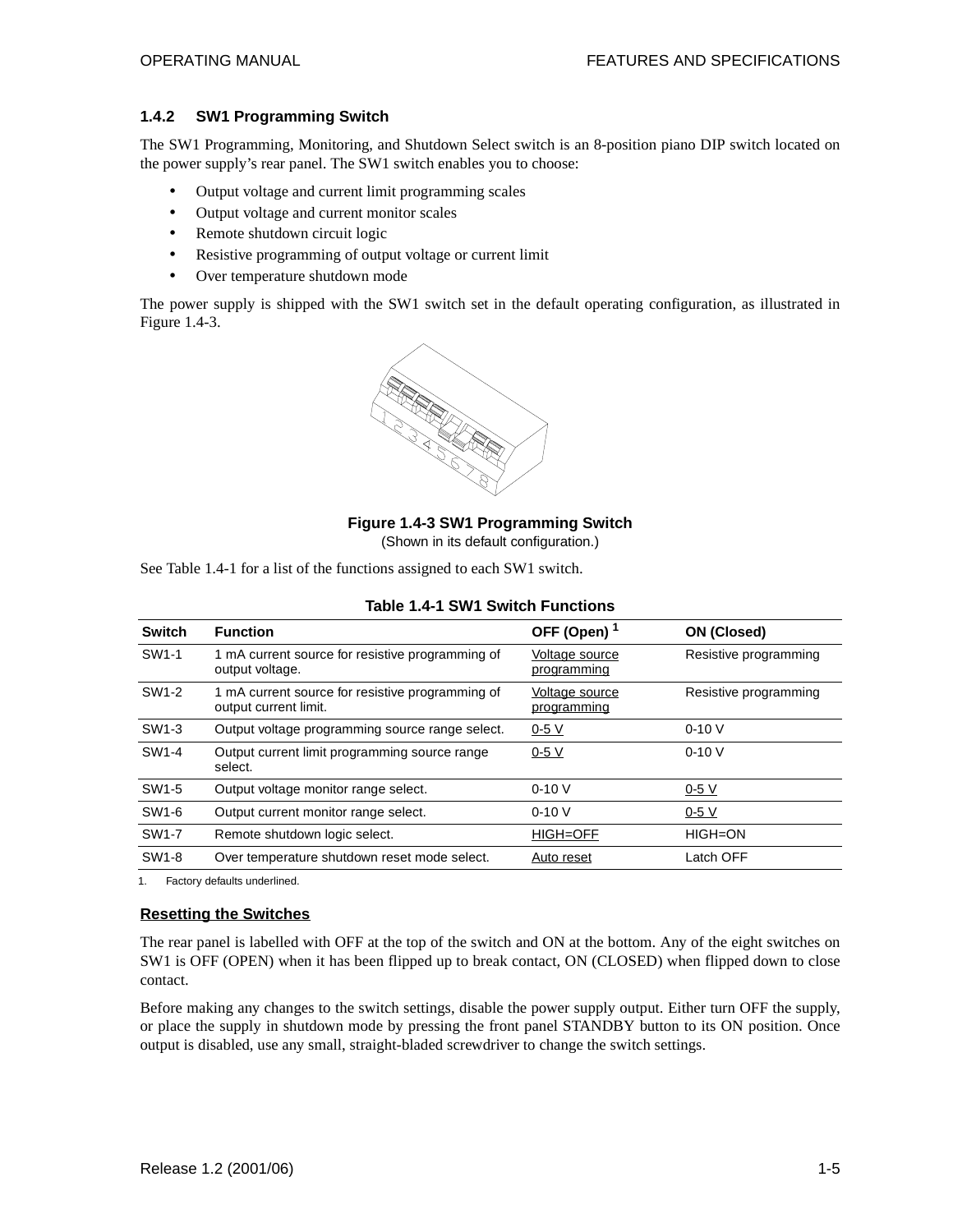#### **1.4.3 J2 Programming Connector**

The J2 Programming, Monitoring, and Sense connector is a 12-terminal wire clamp connector located on the power supply's rear panel. The J2 connector provides access to the following functions:

- remote programming of output voltage and/or current limit
- remote monitoring of calibrated readback signals for output voltage and output current
- remote control of the shutdown function using 2.5-15 V or TTL-compatible signals
- remote sensing of output voltage

See Figure 1.4-4 to identify the function of each of the 12 terminals on the J2 connector.

- 1 Return Sense (–SNS)
- 2 Positive Sense (+SNS)
- 3 Control Ground  $(\downarrow)$
- 4 Remote Output Voltage Programming Select (VRMT)
- 5 Remote Current Limit Programming Select (IRMT)
- 6 Program/Monitor Signal Return (PGM–)
- 7 Output Voltage Programming Input (VPGM)
- 8 Output Current Limit Programming Input (IPGM)
- 9 Output Voltage Monitor (VMON)
- 10 Output Current Monitor (IMON)
- 11 Shutdown Input (S/D+)
- 12 Shutdown Signal Return (S/D–)



#### **Figure 1.4-4 J2 Programming Connector**

#### **Making J2 Connections**

#### **CAUTION**

To maintain the isolation of the power supply output and prevent ground loops, use an isolated (ungrounded) programming source when operating the power supply via remote analog control at the J2 connector.

#### **CAUTION**

Do not attempt to bias the Program/monitor signal return (J2-6) relative to the power supply output return, as they are connected internally. Use the Isolated Programming (ISOL) option for control from programming sources at potentials differing from the supply output return.

Make connections to the J2 connector using its screw-type wire clamps. Before making any connections, turn the power supply OFF and wait until the front panel displays have gone out. You can unplug the connector from the back of the unit in order to make it easier to install the required wiring.

#### **Wiring**

# **WARNING**

There is a potential shock hazard at the output and J2 terminals when using a power supply with a rated output greater than 40 V. Use load wiring with a minimum insulation rating equivalent to the maximum output voltage of the power supply. For example, select TEW-105, 105 °C, 600 V wiring for use with a 600 V, 1.7 A model power supply.

For lowest noise performance, make connections to the J2 connector with either individually or group shielded 18-22 AWG (0.3-0.8 mm<sup>2</sup>) wire. Maintain the shield to within 1.5" (40 mm) of the end of each wire. Strip 0.26"(6.5 mm) of insulation, insert into the correct terminal, and tighten the wire clamp. You must ground the shield(s) to the power supply chassis with a connection less than  $1.5"$  (40 mm) long.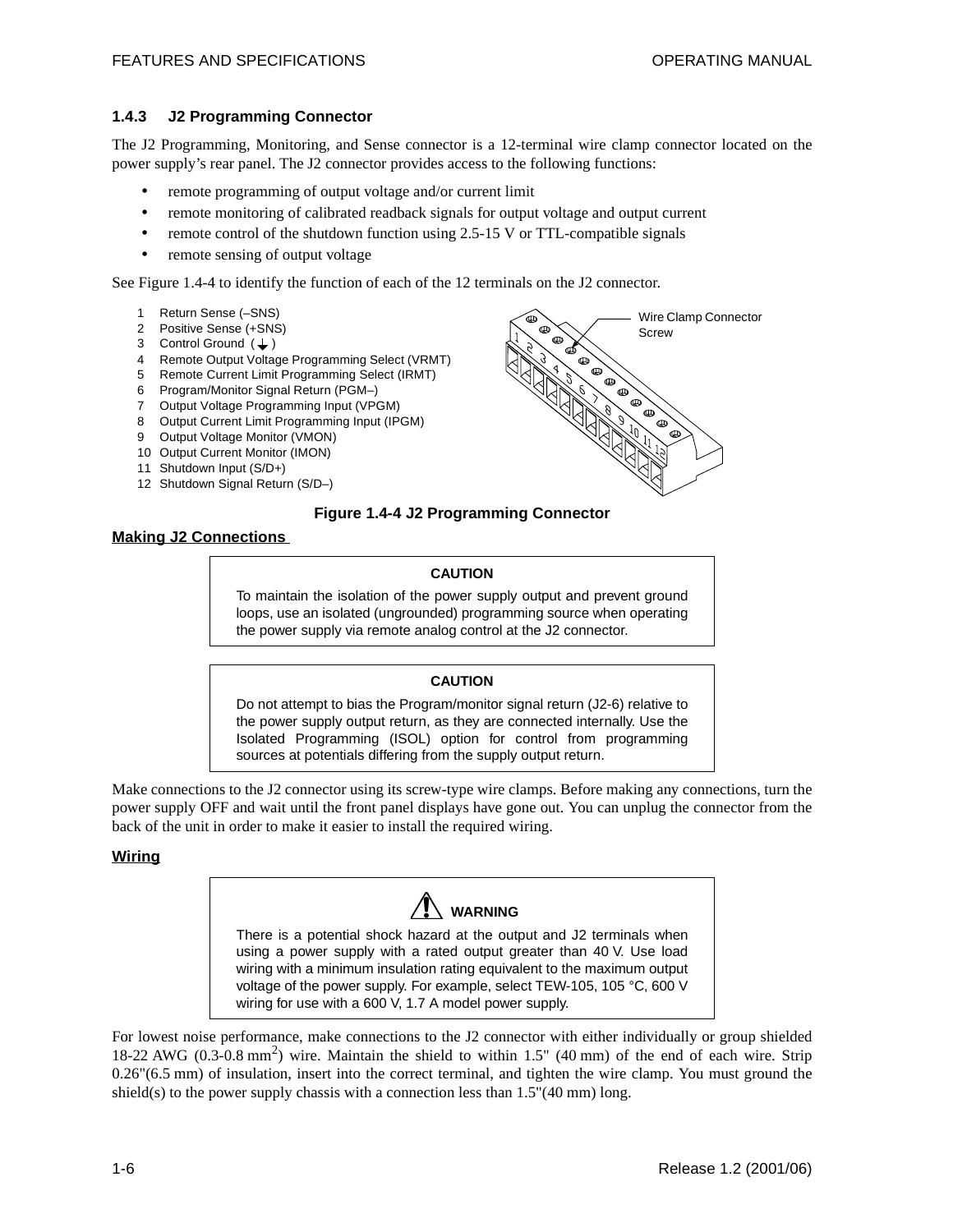### **1.5 Specifications**

#### **1.5.1 Electrical Specifications**

Specifications are warranted over a temperature range of 0 to 40 °C with default local sensing. The tables post maximum values for model-dependent specifications. Specifications which are different due to measurements being taken at the front panel binding posts are identified, where they occur, in the tables. Specifications are subject to change without notice.

| <b>Models</b>                                                                                                                                               | $7.5 - 130$                        | 20-50                              | $33 - 33$                    | 40-25                               |
|-------------------------------------------------------------------------------------------------------------------------------------------------------------|------------------------------------|------------------------------------|------------------------------|-------------------------------------|
| <b>Output Ratings:</b><br>Output Voltage<br><b>Output Current</b><br><b>Output Power</b><br>At the front panel binding posts:                               | $0 - 7.5$ V<br>$0-130A$<br>975 W   | $0-20V$<br>$0-50A$<br>1000 W       | $0-33V$<br>$0-33A$<br>1089 W | $0-40V$<br>$0-25A$<br>1000 W        |
| <b>Output Current</b><br>Output Power                                                                                                                       | $0-30A$<br>225 W                   | $0-30A$<br>600 W                   | $0-30A$<br>990 W             |                                     |
| Line Regulation: 1<br>Voltage (0.01% of Vmax + 2 mV)<br>Current (0.01% of $\text{Imax} + 1 \text{ mA}$ )                                                    | 3 mV<br>14 mA                      | 4 mV<br>6 mA                       | 5mV<br>$4.3 \text{ mA}$      | 8 mV<br>$2.8 \text{ mA}$            |
| Load Regulation: 2<br>Voltage (0.01% of $V$ max + 2 mV)<br>Current (0.05% of $\text{Imax} + 1 \text{ mA}$ )<br>At the front panel binding posts:<br>Voltage | 3 mV<br>66 mA<br>650 mV            | $4 \text{ mV}$<br>26 mA<br>650 mV  | 5mV<br>18 mA<br>650 mV       | 6mV<br>14 mA<br>500 mV              |
| Meter Accuracy:<br>Voltage (1% of Vmax + 1 count)<br>Current (1% of Imax + 1 count)                                                                         | 0.09V<br>1.4A                      | 0.3V<br>0.6A                       | 0.43V<br>0.43A               | 0.5V<br>0.35A                       |
| Output Noise and Ripple (V):<br>rms<br>p-p (0-20 MHz)<br>At the front panel binding posts:<br>p-p (0-20 MHz)                                                | $10 \text{ mV}$<br>70 mV<br>250 mV | $10 \text{ mV}$<br>70 mV<br>250 mV | $7.5$ mV<br>75 mV<br>350 mV  | $7.5 \text{ mV}$<br>75 mV<br>350 mV |
| Drift (8 hours): $3$<br>Voltage (0.05% of Vmax)<br>Current (0.1% of Imax)                                                                                   | $3.75$ mV<br>130 mA                | $10 \text{ mV}$<br>50 mA           | $16.5$ mV<br>33 mA           | $20 \text{ mV}$<br>25 mA            |
| Temperature Coefficient: 4<br>Voltage (0.02% of Vmax/°C)<br>Current (0.03% of Imax/°C)                                                                      | $1.5$ mV<br>39 mA                  | $4 \text{ mV}$<br>$15 \text{ mA}$  | $6.6$ mV<br>9.9 mA           | 8 mV<br>$7.5 \text{ mA}$            |
| Maximum Remote Sense<br>Line Drop Compensation <sup>5</sup>                                                                                                 | 3 V/line                           | 5 V/line                           | 5 V/line                     | 5 V/line                            |
| <b>OVP Adjustment Range:</b><br>(5% to 110% of Vmax)                                                                                                        | $0.375 - 8.25$ V                   | $1-22V$                            | 1.65-36.3 V                  | $2 - 44V$                           |
| Efficiency <sup>6</sup>                                                                                                                                     | 81%                                | 83%                                | 83%                          | 83%                                 |

**Table 1.5-1 Electrical Specifications — 7.5 V to 40 V Models**

1. For input voltage variation over the AC input voltage range, with constant rated load.<br>2. For 0-100% load variation, with constant nominal line voltage. Measured at the rear p<br>3. Maximum drift over 8 hours with constant 2. For 0-100% load variation, with constant nominal line voltage. Measured at the rear panel output connector unless stated otherwise.

3. Maximum drift over 8 hours with constant line, load, and temperature, after 30-minute warm-up.<br>4. Change in output per °C change in ambient temperature, with constant line and load.

4. Change in output per °C change in ambient temperature, with constant line and load.<br>5. Line drop is subtracted from total voltage available at supply output.

5. Line drop is subtracted from total voltage available at supply output.<br>6. Typical efficiency at 115 Vac input and rated output power

Typical efficiency at 115 Vac input and rated output power.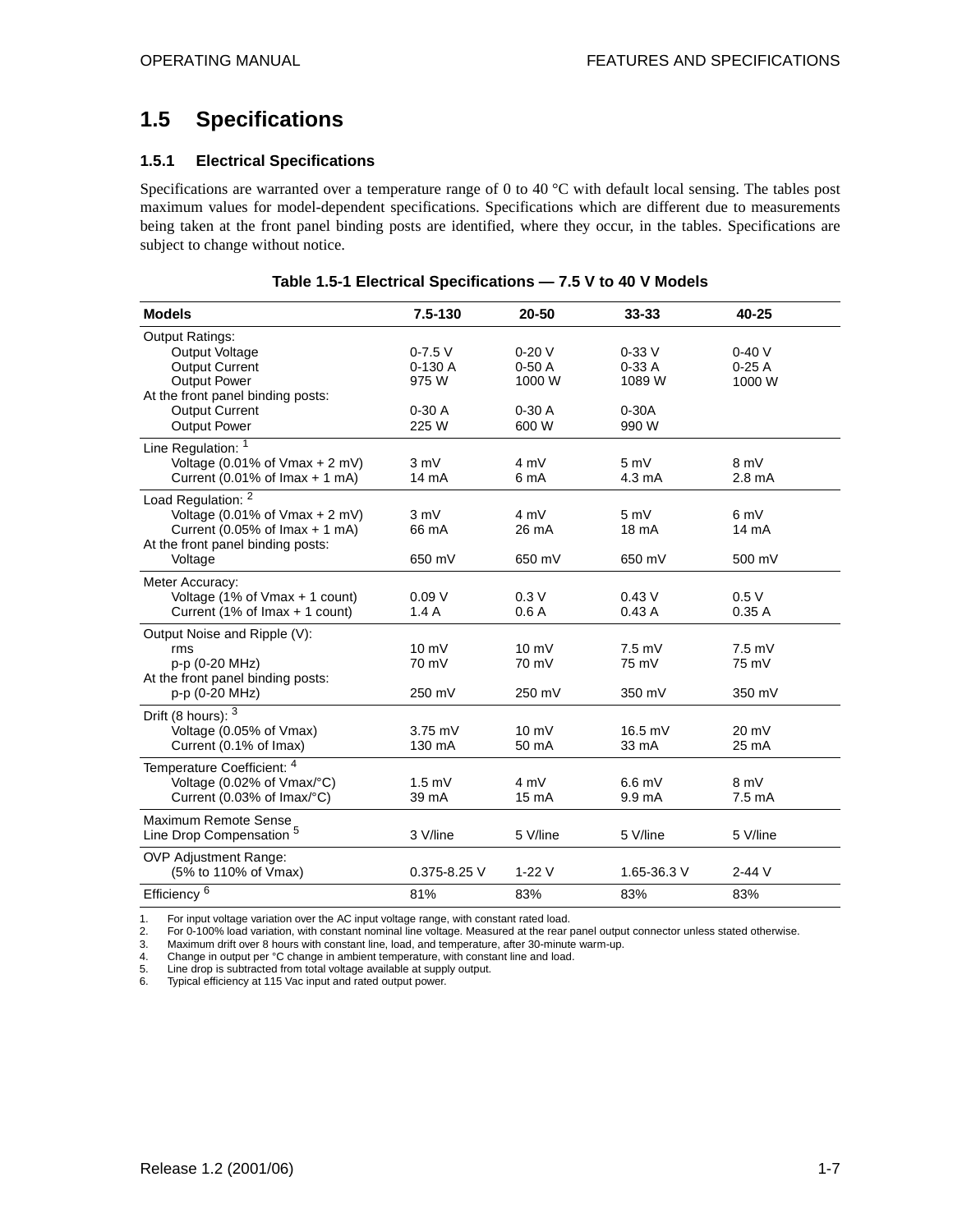#### **1.5.1 Electrical Specifications (continued)**

| <b>Models</b>                                                                                                                                                               | 60-18                               | 100-10                              | 150-7                                 | 300-3.5                        | 600-1.7                            |
|-----------------------------------------------------------------------------------------------------------------------------------------------------------------------------|-------------------------------------|-------------------------------------|---------------------------------------|--------------------------------|------------------------------------|
| <b>Output Ratings:</b><br>Output Voltage<br><b>Output Current</b><br><b>Output Power</b>                                                                                    | $0-60V$<br>$0-18A$<br>1080 W        | $0-100V$<br>$0-10A$<br>1000 W       | $0-150V$<br>$0-7A$<br>1050 W          | $0-300V$<br>$0-3.5A$<br>1050 W | $0 - 600$ V<br>$0-1.7A$<br>1020 W  |
| Line Regulation: 1<br>Voltage (0.01% of $V$ max + 2 mV)<br>Current (0.01% of $\text{Imax} + 1 \text{ mA}$ )                                                                 | 8 mV<br>$2.8 \text{ mA}$            | $12 \text{ mV}$<br>2 <sub>m</sub> A | $17 \text{ mV}$<br>1.7 <sub>m</sub> A | 32 mV<br>$1.3 \text{ mA}$      | 62 mV<br>1.2 <sub>m</sub> A        |
| Load Regulation: 2<br>Voltage $(0.01\% \text{ of Vmax} + 2 \text{ mV})$<br>Current (0.05% of $\text{Imax} + 1 \text{ mA}$ )<br>At the front panel binding posts:<br>Voltage | 8 mV<br>10 <sub>m</sub> A<br>400 mV | $12 \text{ mV}$<br>6 mA<br>300 mV   | $17 \text{ mV}$<br>4.5 mA<br>200 mV   | 32 mV<br>3 mA<br>100 mV        | 62 mV<br>2 <sub>m</sub> A<br>62 mV |
| Meter Accuracy:<br>Voltage (1% of Vmax + 1 count)<br>Current (1% of Imax + 1 count)                                                                                         | 0.7V<br>0.19A                       | 1.1V<br>0.11A                       | 1.6V<br>0.08A                         | 4 V<br>0.05A                   | 7V<br>0.03A                        |
| Output Noise and Ripple (V):<br>rms<br>p-p (0-20MHz)<br>At the front panel binding posts:<br>p-p (0-20MHz)                                                                  | $10 \text{ mV}$<br>75 mV<br>400 mV  | $10 \text{ mV}$<br>100 mV<br>400 mV | 20 mV<br>150 mV<br>450 mV             | 30 mV<br>250 mV<br>500 mV      | 120 mV<br>500 mV<br>700 mV         |
| Drift (8 hours): $3$<br>Voltage (0.05% of Vmax)<br>Current (0.05% of Imax)                                                                                                  | 30 mV<br>18 mA                      | 50 mV<br>10 mA                      | 75 mV<br>7 mA                         | 150 mV<br>3.5 <sub>mA</sub>    | 300 mV<br>1.7 <sub>m</sub> A       |
| Temperature Coefficient: 4<br>Voltage (0.02% of Vmax/°C)<br>Current (0.03% of Imax/°C)                                                                                      | $12 \text{ mV}$<br>5.4 mA           | 20 mV<br>3 mA                       | 30 mV<br>2.1 mA                       | 60 mV<br>1.1 <sub>m</sub> A    | 120 mV<br>$0.48$ mA                |
| Maximum Remote Sense<br>Line Drop Compensation <sup>5</sup>                                                                                                                 | 5 V/line                            | 5 V/line                            | 5 V/line                              | 5 V/line                       | 5 V/line                           |
| <b>OVP Adjustment Range</b><br>(5% to 110% of Vmax)                                                                                                                         | $3-66$ V                            | 5-110 V                             | 7.5-165 V                             | 15-330 V                       | 30-660 V                           |
| Efficiency <sup>6</sup>                                                                                                                                                     | 84%                                 | 84%                                 | 85%                                   | 85%                            | 85%                                |

#### **Table 1.5-2 Electrical Specifications — 60 V to 600 V Models**

1. For input voltage variation over the AC input voltage range, with constant rated load.

2. For 0-100% load variation, with constant nominal line voltage. Measured at the rear panel output connector unless stated otherwise.

3. Maximum drift over 8 hours with constant line, load, and temperature, after 30-minute warm-up. 4. Change in output per °C change in ambient temperature, with constant line and load.

5. Line drop is subtracted from total voltage available at supply output.

6. Typical efficiency at 115 Vac input and rated output power.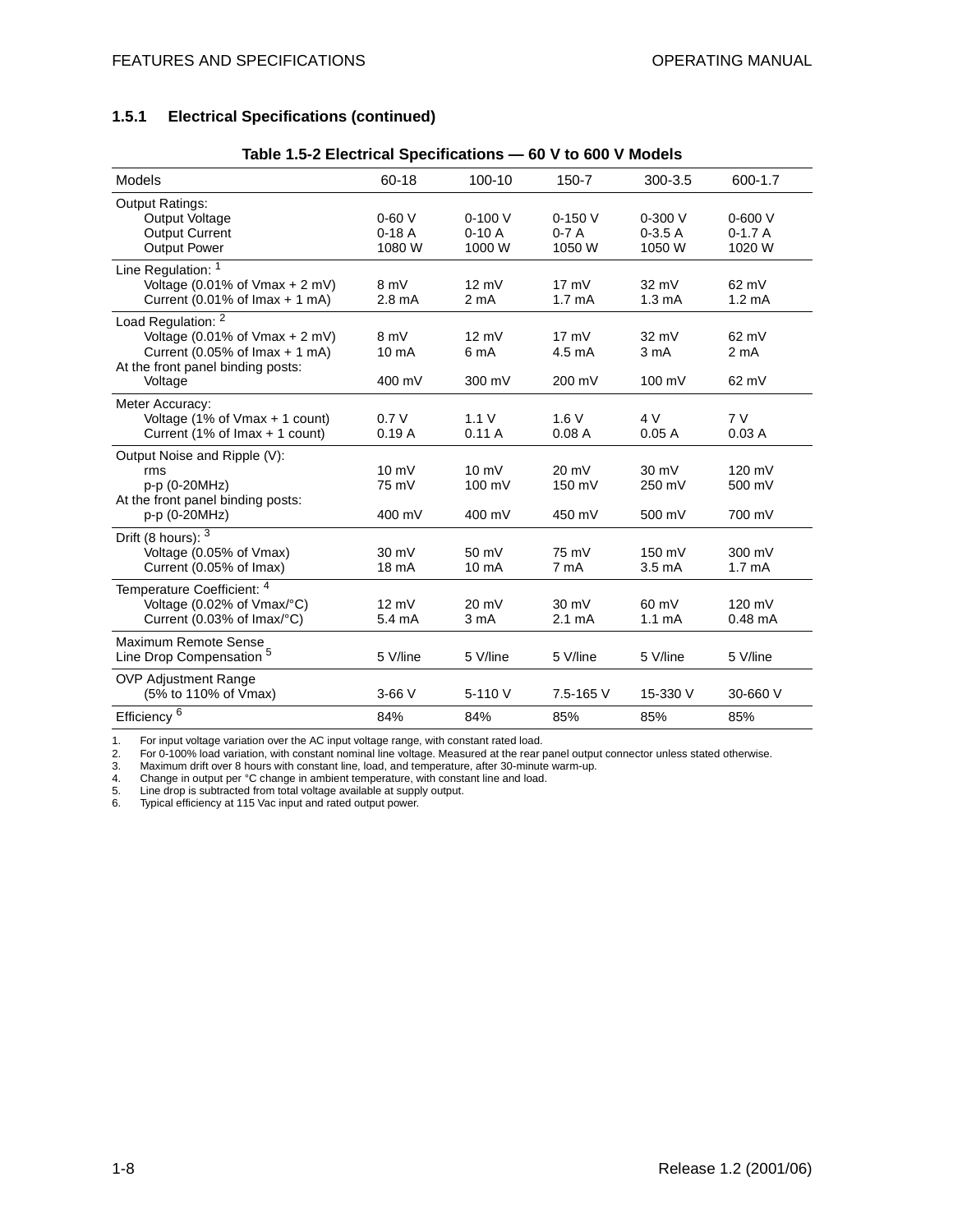#### **1.5.2 Additional Specifications**

| <b>1.5.2 Additional Specifications</b>                       |                                                                                                                                                                                               |
|--------------------------------------------------------------|-----------------------------------------------------------------------------------------------------------------------------------------------------------------------------------------------|
| Time Delay (from power on until output stable)               | 4 s maximum                                                                                                                                                                                   |
| Voltage Mode Transient Response Time                         | 1 ms for output voltage to recover within 0.5% of its<br>previous level after a step change in load current of up to<br>50% of rated output.                                                  |
| 1.5.3<br><b>Input Conditions</b>                             |                                                                                                                                                                                               |
| Rated AC Input Voltage                                       | 100/120/200/220/230/240 Vac (nominal)                                                                                                                                                         |
| Maximum AC Input Power                                       | 1250 VA                                                                                                                                                                                       |
| <b>Operational AC Input Voltage</b><br>Maximum Input Current | 85-250 Vac; power factor corrected.<br>Derate maximum output power to 900 W for AC input less<br>than $95$ V.<br>13 A maximum at 100 Vac, 11 A maximum at 120 Vac,<br>6 A maximum at 220 Vac. |
| <b>Input Frequency Range</b>                                 | 47-63 Hz                                                                                                                                                                                      |
| Power Factor                                                 | 0.99 minimum for full load and 120 Vac input.                                                                                                                                                 |
| <b>Input Harmonic Distortion</b>                             | Harmonics distortion complies with EN61000-3-2 limits.                                                                                                                                        |
| 1.5.4<br><b>Additional Characteristics</b>                   |                                                                                                                                                                                               |
| <b>Switching Frequency</b>                                   | 7.5 V to 300 V models: nominal 125 kHz (250 kHz output<br>ripple);<br>600 V model: nominal 62.5 kHz (125 kHz output ripple).                                                                  |
| Output Hold-up Time                                          | Greater than 10 ms with interruption of AC line, for<br>nominal AC input and full load.                                                                                                       |
| Maximum Voltage Differential from<br>output to safety ground | $\pm 600$ Vdc                                                                                                                                                                                 |
| <b>Isolation Voltage</b>                                     | Input to output: 1350 Vac                                                                                                                                                                     |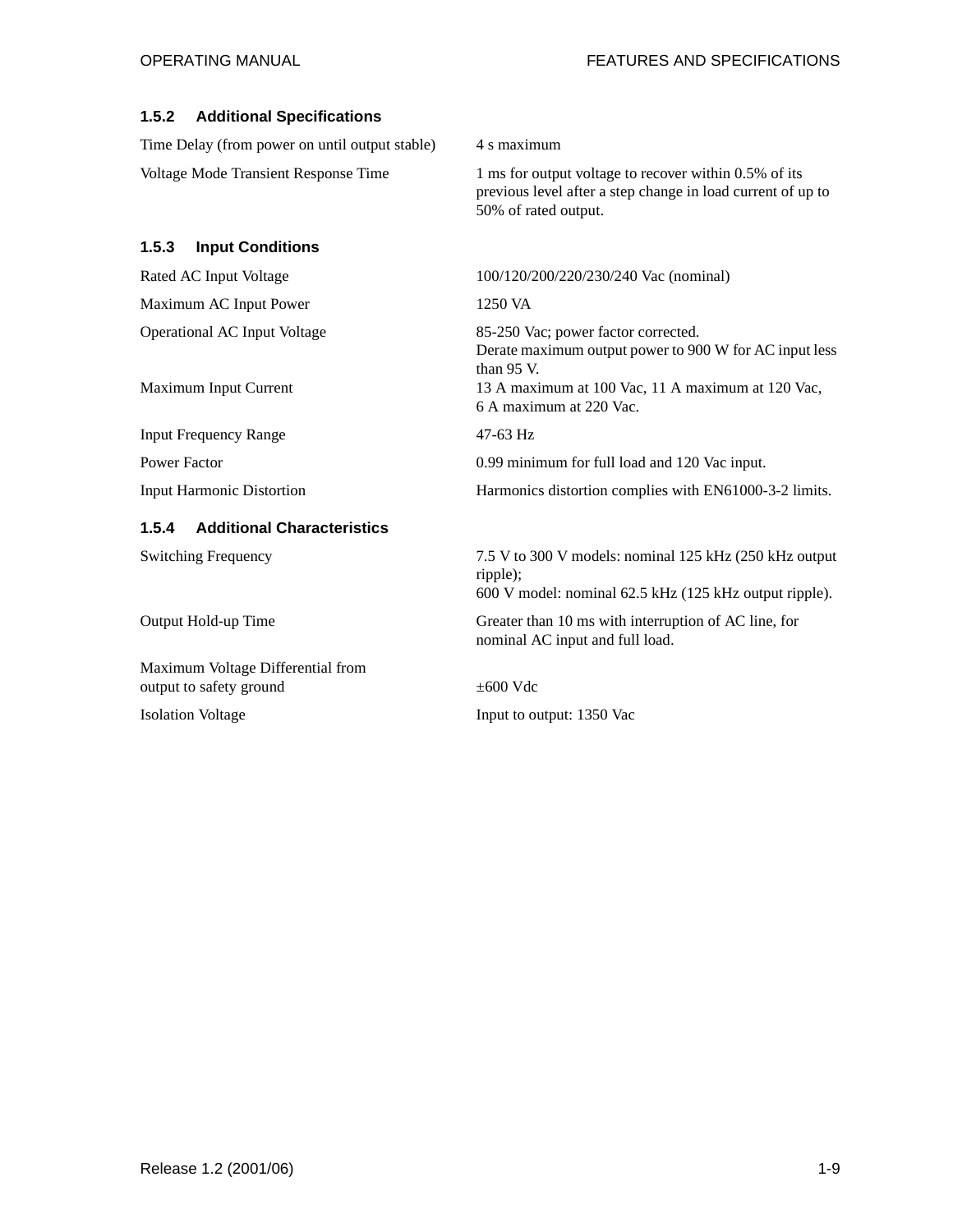#### **1.5.5 Remote Programming and Monitoring**

| Remote Start/Stop and Interlock                | 2.5-15 V signal or TTL-compatible input, selectable logic.<br>Input impedance: 1 k (in series with one diode drop).                                                                                     |
|------------------------------------------------|---------------------------------------------------------------------------------------------------------------------------------------------------------------------------------------------------------|
| Remote Analog Programming (Full Scale Input)   | Voltage and current programming inputs (source must be.<br>isolated): $0-5$ k, $0-10$ k resistances; $0-5$ V (default), $0-10$ V<br>voltage sources;<br>Input impedance (V and I): approximately 475 k. |
| <b>Remote Monitoring</b>                       | Output voltage and current: $0-5$ V, $0-10$ V (default);<br>Output impedance (V and I): approximately 221 $\Omega$ ;<br>Output short circuit current: approximately 50 mA.                              |
| Remote Programming and Monitoring Accuracy     | 1% zero to full scale output for the default range.                                                                                                                                                     |
| Maximum Remote Sense Line Drop Compensation    | 7.5 V models: 3 V/line. 20 V to 600 V models: 5 V/line.                                                                                                                                                 |
| Isolated Program and Readback (V&I) (Optional) | 0-5 V (ISOL interface). Input impedance: 200 k.<br>Output impedance: 21 $\Omega$ .                                                                                                                      |
| Digital Control (Optional)                     | RS-232, GPIB interfaces                                                                                                                                                                                 |

#### **1.5.6 Environmental Specification**

| <b>Operating Temperature Range</b> | 0 to 40 $^{\circ}$ C                                                                           |
|------------------------------------|------------------------------------------------------------------------------------------------|
| <b>Storage Temperature Range</b>   | $-40$ to 85 °C                                                                                 |
| <b>Operating Altitude</b>          | Up to $6,500$ feet $(2000 \text{ m})$                                                          |
| <b>Humidity Range</b>              | 10% to 80% RH, non-condensing                                                                  |
| <b>Installation Category</b>       | Intended for use in installation category (over voltage<br>category) II (IEC 1010-1 standard). |

Pollution Degree Category 2 (IEC 1010-1 standard)

#### **1.5.7 Mechanical Specification**

Front Panel Voltage Control Resolution 0.02% of maximum voltage

AC Input Connector Type IEC 320, 15 A/250 V

Analog Programming, Monitoring,

Front Panel Voltage and Current Control 10-turn voltage and current potentiometers

Front Panel Voltage and Current Meters 3.5-digit red numeric LED displays. For accuracy specifications, see tables.

OVP Control Screwdriver-set potentiometer on front panel.

Input Fuses 20 A, 250V, 5 x 20 mm slow fuses, location: A5 PCB, F321, 325; 0.005 A, 250 V, 5 x 20 mm fast fuse, location: A3 PCB, F1.

Main Output Connector 7.5 V to 40 V models: nickel-plated copper bus bars; 60 V to 600 V models: 4-terminal wire clamp connector for DC output and local sense.

Front Panel Output 5-way binding posts. Maximum current limit 30 A.

and Sense Connector 12-terminal wire clamp connector (2-piece).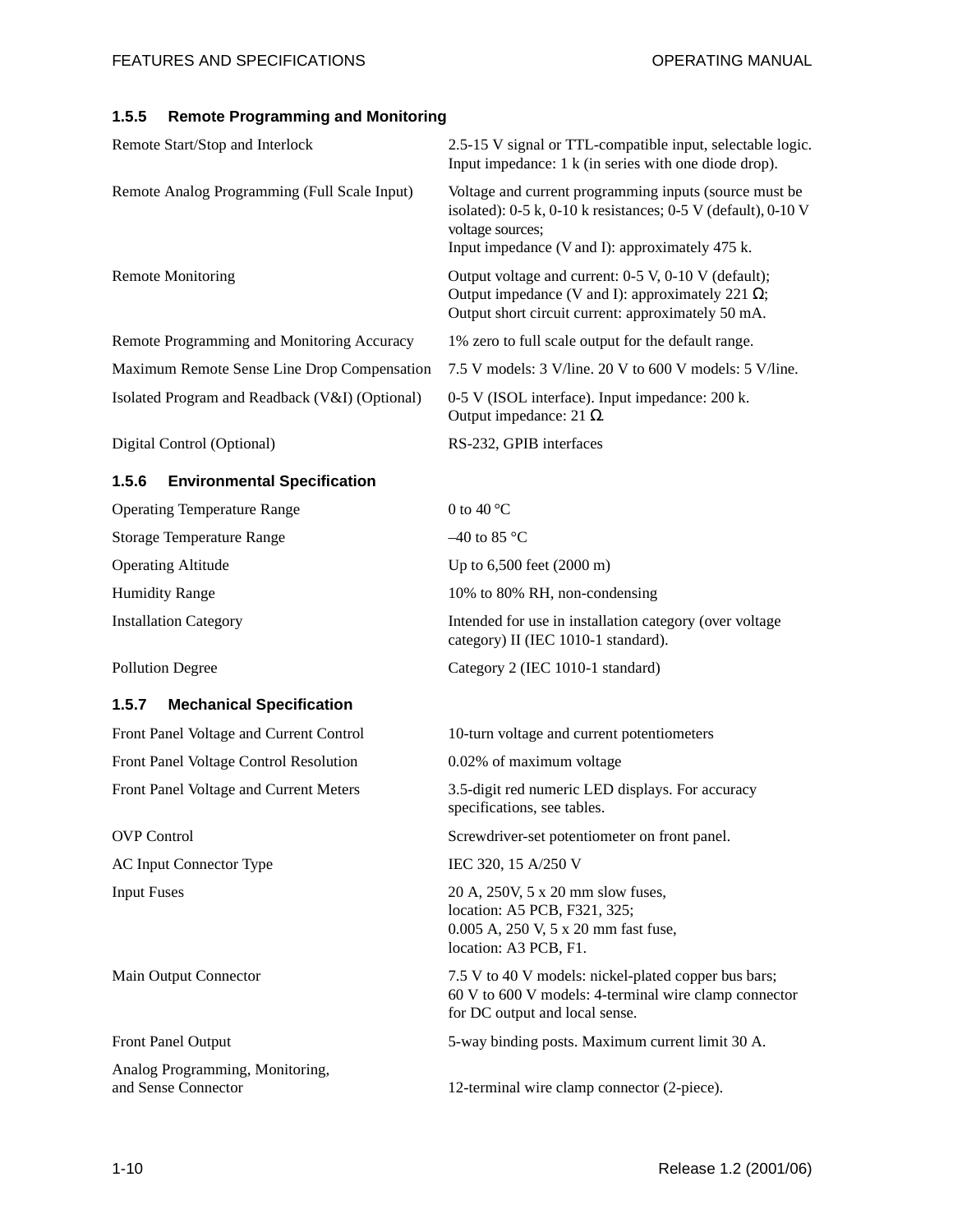### **1.5.7 Mechanical Specification (continued)**

| Chassis Ground    | Chassis ground screw located on rear panel for bonding<br>connections.                                                      |
|-------------------|-----------------------------------------------------------------------------------------------------------------------------|
| Cooling           | Fan cooled. Air exhausts to rear. Over temperature<br>shutdown: automatic restart or latch off<br>(switch-selectable).      |
| Mounting          | Optional rack mount pan (RM3-XHR)                                                                                           |
| Size (one unit)   | 87.0 mm H x 214.6 mm W x 472.2 mm D<br>(3.425" H x 8.45" W x 18.59" D)                                                      |
| Weight (one unit) | Approximately 6.4 kg (14 lb.)                                                                                               |
| Approvals         | CE-marked units meet CAN/CSA-22.2 No. 1010.1-92<br>safety standard, and EN50081-2 (Class A) and EN50082-1<br>EMC standards. |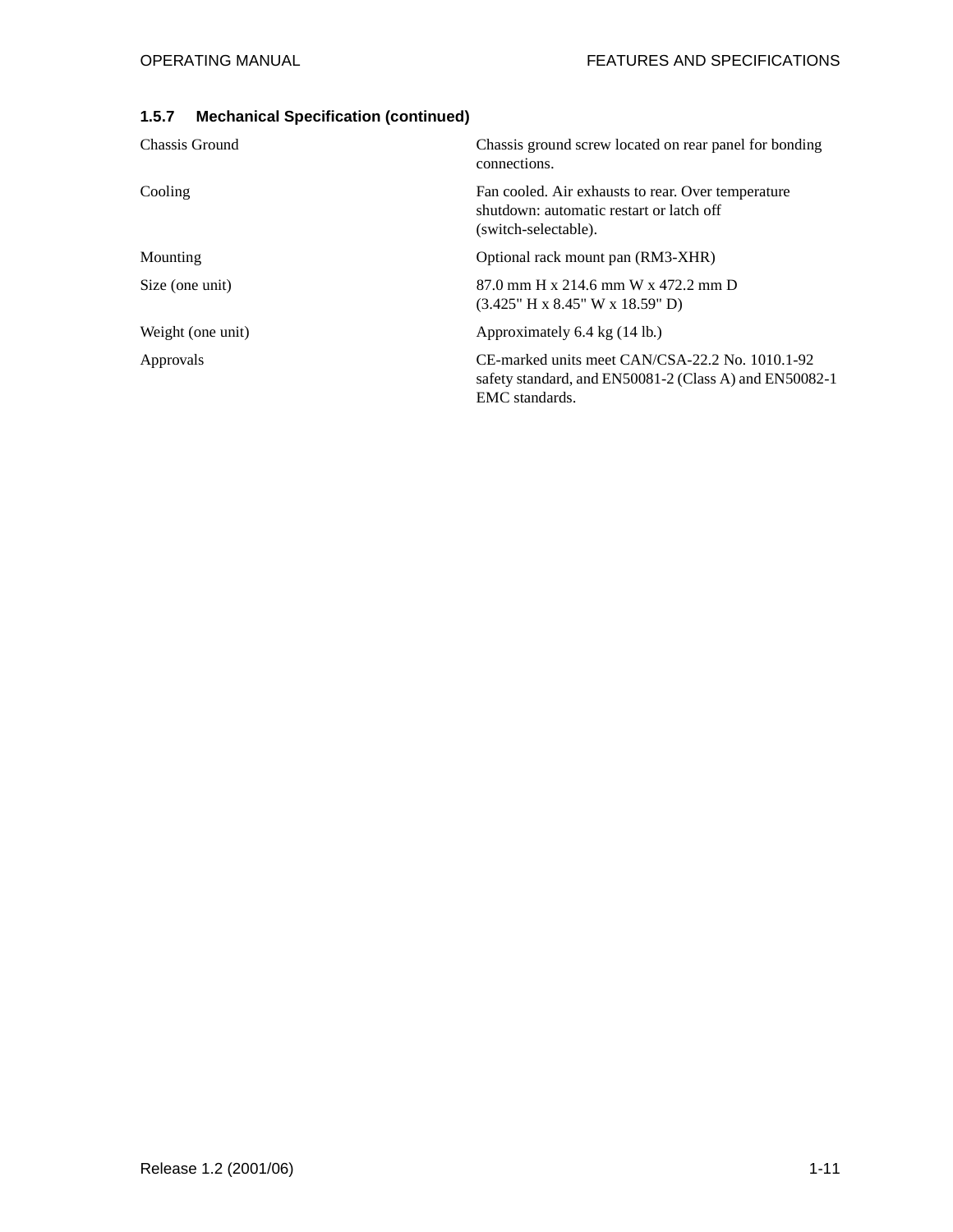# **2. INSTALLATION**

### **2.1 Basic Setup Procedure**

See Table 2.1-1 for a summary of the basic setup procedure and an overall view of the information in Section 2. Use the procedure as a quick reference if you are familiar with the installation requirements for the power supply. If you want more information, each step in the procedure refers to sections which contain more details. Execute each step in the sequence given.

| Step# | <b>Description</b> | <b>Action</b>                                                                                                | <b>Reference</b>                                   |
|-------|--------------------|--------------------------------------------------------------------------------------------------------------|----------------------------------------------------|
|       | Inspection         | Perform an initial physical inspection of<br>the supply.                                                     | Section 2.2.1 Initial Inspection                   |
| 2     | Installation       | Install the supply (bench or rack mount);<br>ensure adequate ventilation.                                    | Section 2.3 Location, Mounting, and<br>Ventilation |
| 3     | Input Power        | Connect AC input power.                                                                                      | Section 2.4 AC Input Power                         |
| 4     | Test               | Perform functional tests for voltage mode<br>operation, current mode operation, and<br>front panel controls. | Section 2.5 Functional Tests                       |
| 5     | Load               | Connect the load.                                                                                            | Section 2.6 Load Connection                        |
| 6     | Sensing            | Connect sensing lines.                                                                                       | Section 2.7 Local and Remote Sensing               |

**Table 2.1-1 Basic Setup Procedure**

### **2.2 Inspection, Cleaning, and Packing**

#### **2.2.1 Initial Inspection**

When you first receive your unit, perform a quick physical check.

- 1. Ensure that each package contains the power supply and an AC input cord.
- 2. Inspect the unit for scratches and cracks, and for broken switches, connectors, and displays.
- 3. If you suspect internal damage, have a service technician check the printed circuit board and its components.

If the unit is damaged, save all packing materials and notify the carrier immediately. See packing instructions in Section 2.2.3.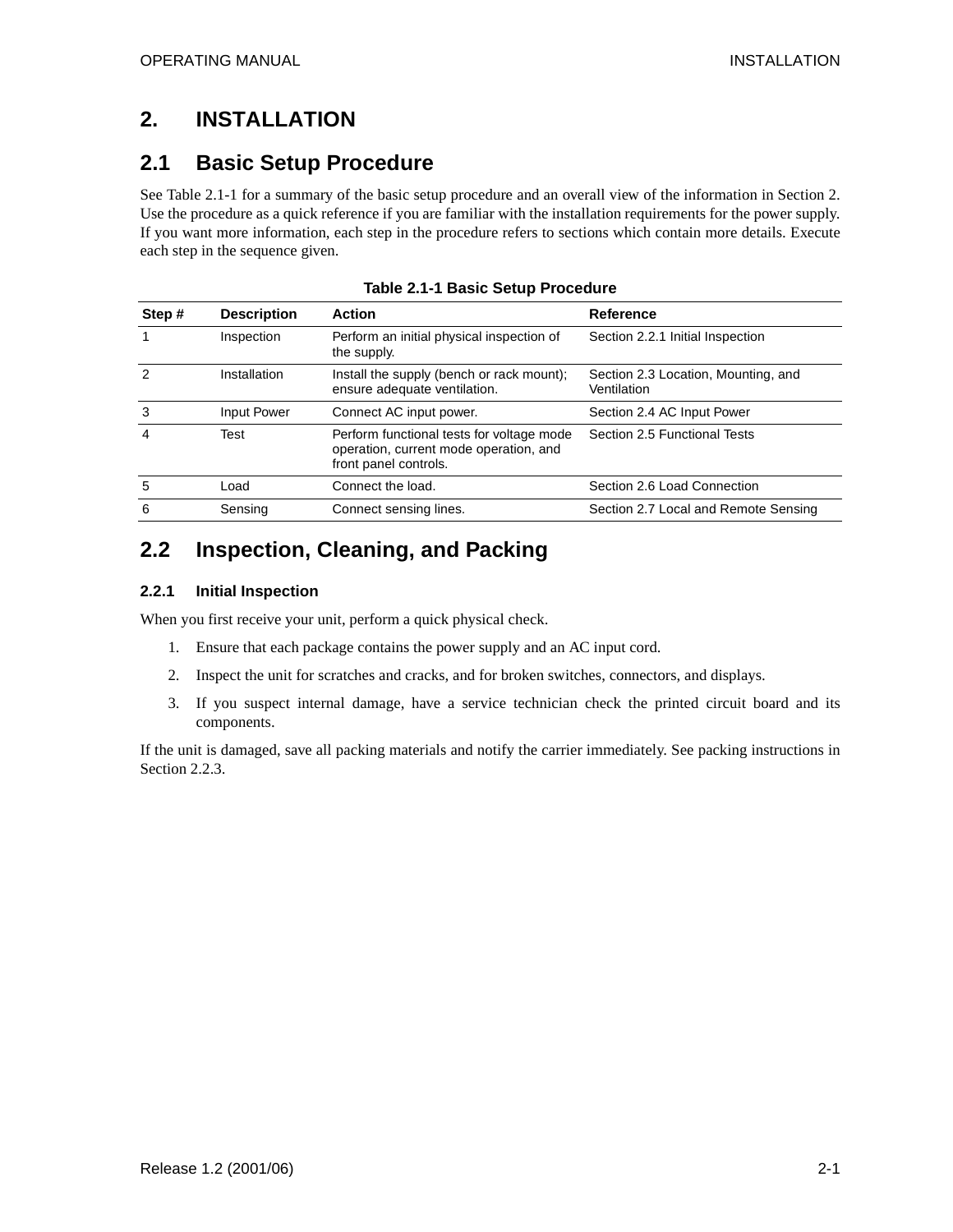#### **2.2.2 Periodic Cleaning**

No routine servicing of the power supply is required except for periodic cleaning. Whenever a unit is removed from operation, clean the metal surfaces with naphtha or an equivalent solvent and the front panel with a weak solution of soap and water. Use low pressure compressed air to blow dust from in and around components on the printed circuit boards.

#### **2.2.3 Packaging for Shipping or Storage**

Follow these instructions to prepare the unit for shipping or storage.

- 1. When returning the unit or sending it to a service center, attach a tag to the unit stating its model number (visible on the front panel label) and its serial number (visible on the rear panel label). Give the date of purchase and an invoice number, if you have it, as well as a brief description of the problem.
- 2. For storage or shipping, repack the power supply in its original container. If the original container is not available, seal the unit in a plastic bag and then pack it in a 200 lb. (90 kg) test, corrugated cardboard carton large enough to allow 2" (5 cm) of cushioning material to surround the unit. Use a material such as foam slabs or chips.
- 3. Label the carton as shown in Figure 2.2-1.
- 4. If shipping, mark the address of the service center and your return address on the carton.
- 5. If storing, stack no more than eight cartons high. Check the storage temperature range specified in Section 1.5.6.

| <b>Model Number:</b><br>Serial Number: | <b>POWER SUPPLY</b> |  |  |
|----------------------------------------|---------------------|--|--|
|                                        |                     |  |  |
|                                        |                     |  |  |
| <b>FRAGILE — ELECTRONIC EQUIPMENT</b>  |                     |  |  |

**Figure 2.2-1 Shipping or Storage Carton Label**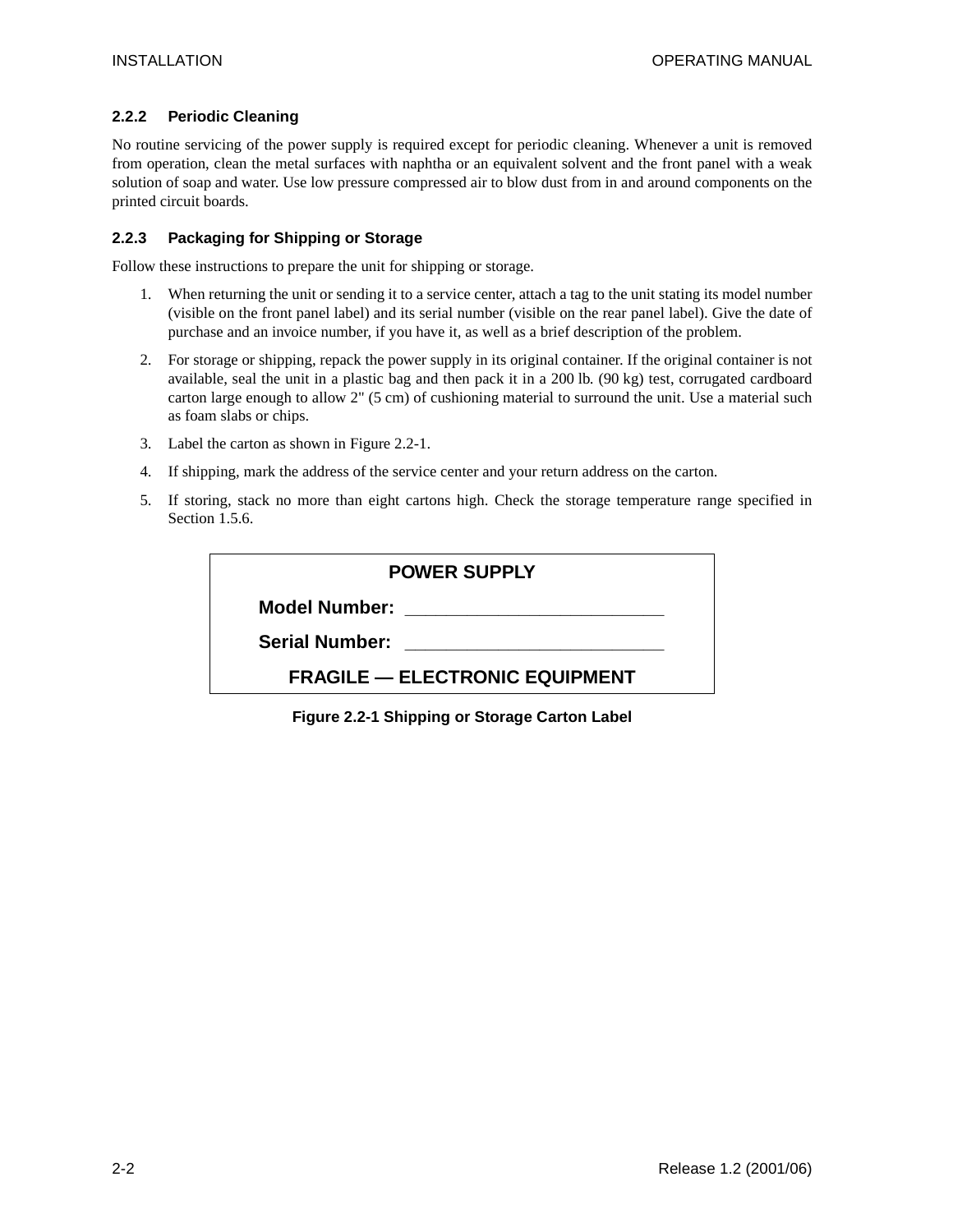### **2.3 Location, Mounting, and Ventilation**

#### **2.3.1 Rack Mounting**

#### **CAUTION**

Ensure that any rack mounting screws do not extend more than 1/4" (6.3 mm) into the base of the unit.

The rack mount kit allows you to mount two units side by side in a standard 19" (483 mm) rack space.

- 1. Install commercially available rack slides, if used. Follow the manufacturer's instructions.
- 2. Remove the four (4) rubber feet from the bottom of each power supply.
- 3. Place the power supply (or supplies) into the rack mount pan (option RM3-XHR).
- 4. Screw four (4) #6-32 x ¼" flat head, rack mounting screws through the pan into the threaded holes on the bottom of each power supply.
- 5. Install the rack mount pan in the rack.

#### **2.3.2 Ventilation**

Always ensure that cooling air reaches the ventilation inlets on the front of the unit and that the fan can exhaust from the rear of the unit. Additional ventilation space at the top and bottom of the supply will further lower internal operating temperatures.

Check Section 1.5.6 for the specified operating ambient temperature range for the power supply.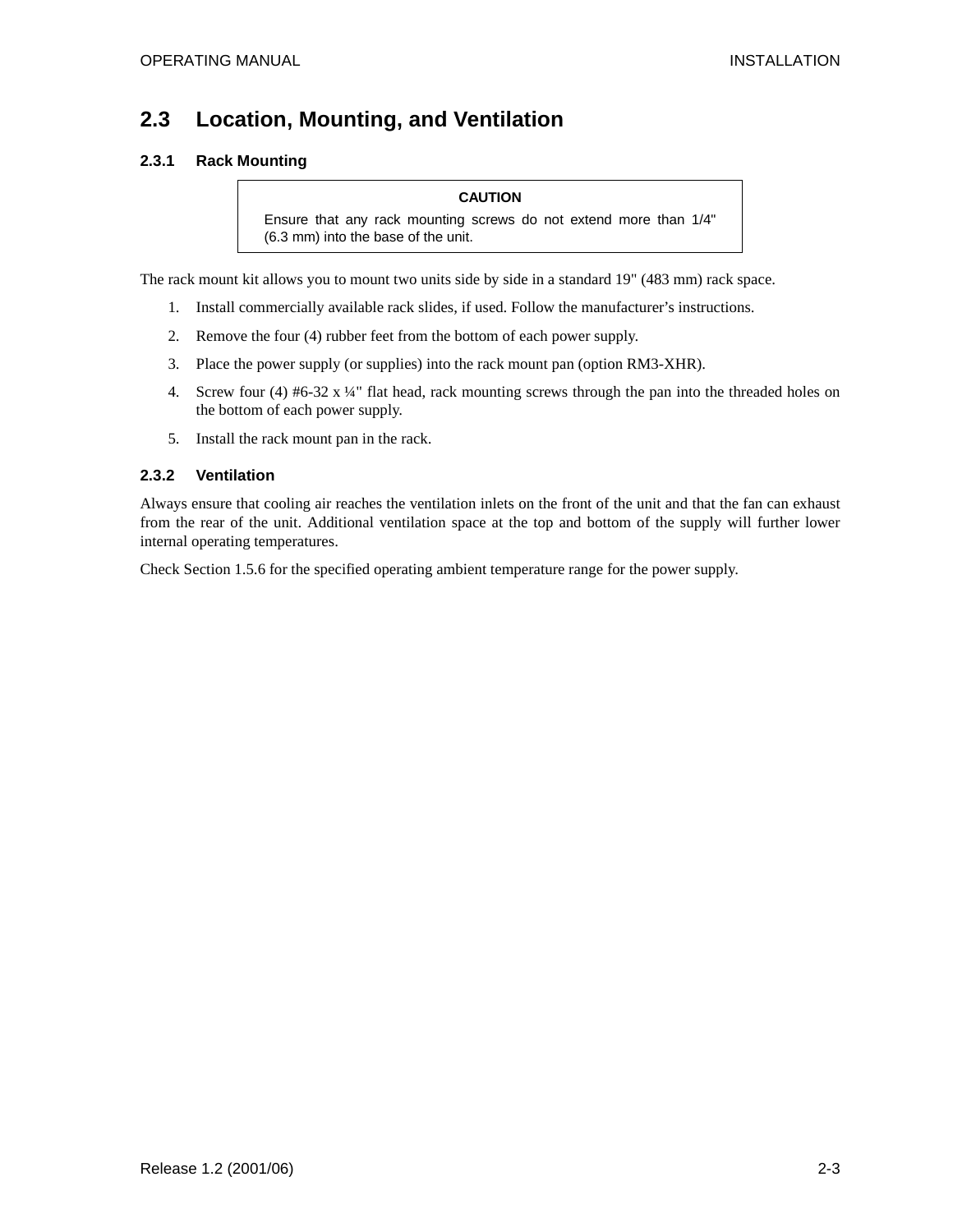### **2.4 AC Input Power**

# **WARNING**

There is a potential shock hazard if the power supply chassis and cover are not connected to an electrical ground via the safety ground in the AC input connector. Ensure that the power supply is connected to a grounded AC outlet with the recommended AC input connector configured for the available line voltage.

#### **CAUTION**

When the power switch is turned on, the output voltage or current previously set will be applied to loads.

We warrant that the unit will perform to specification at AC input voltage range from 85 to 250 Vac. The power output derates to 900 W when the AC input voltage is below 95 V.

#### **AC Fail LED**

The AC Fail (ACF) LED turns on when the input voltage is outside of the range specified for the power supply. The LED turns off when the input voltage is within the range.

#### **AC Input Cord**

We ship the power supply with an AC input cord rated for your location. See Table 2.4-1 for the list of power cords that we ship. Use a power cord rated for your local voltage as long as it is within the supply's input range as stated in Section 1.5.3. Any cord that you use requires a standard IEC 320 termination to mate with the power supply's AC input connector. If you need a specific cord, call us.

| Table 2.4-1 Power Cords |                          |  |
|-------------------------|--------------------------|--|
| Location                | <b>Power Cord Rating</b> |  |
| North America           | 125 V, 13 A NA plug      |  |
| Asia                    | 125 V, 13 A NA plug      |  |
| <b>Great Britain</b>    | 250 V, 10 A British plug |  |

#### 2-4 Release 1.2 (2001/06)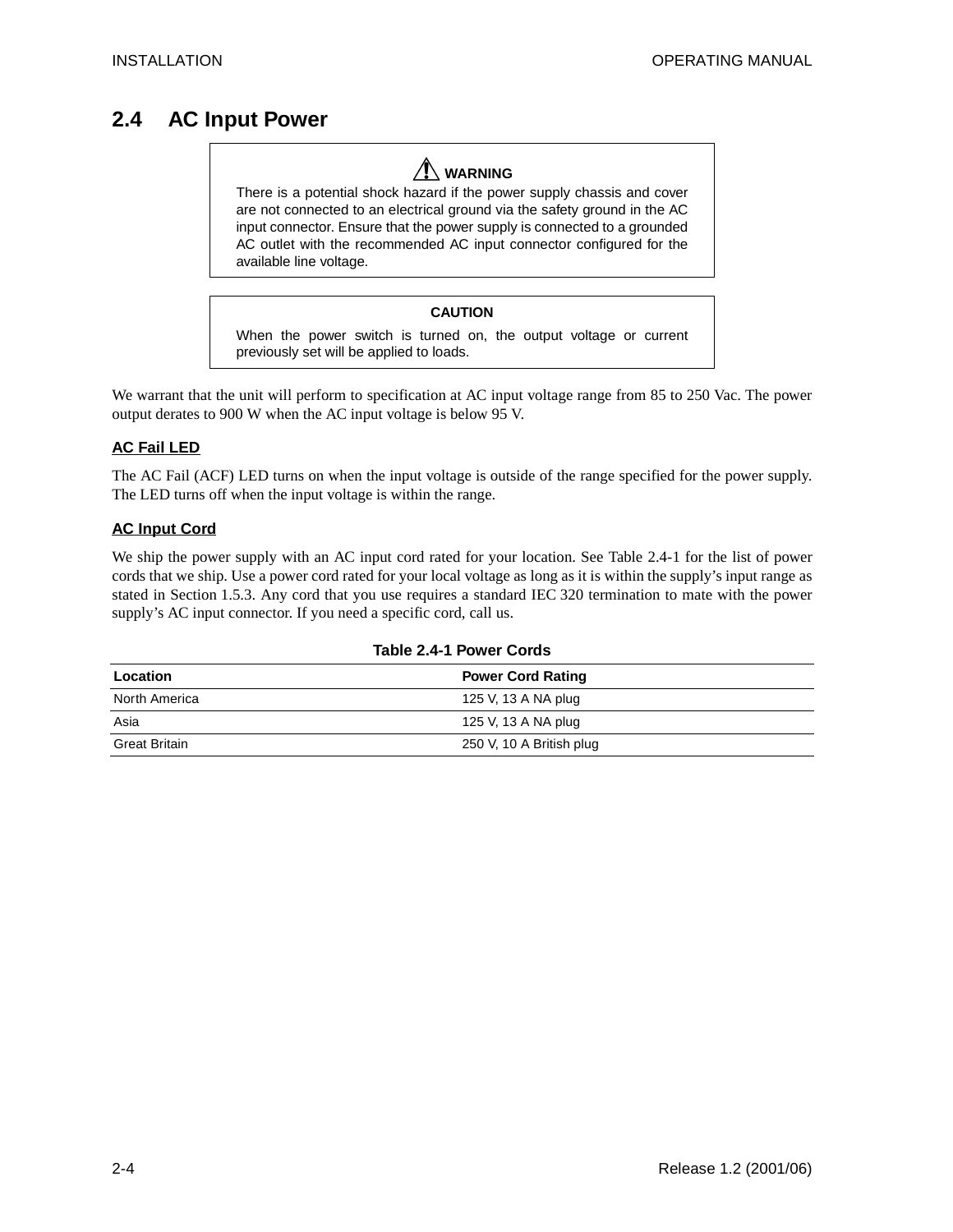# **2.5 Functional Tests**

The functional test procedures include power-on and front panel function checks as well as voltage and current mode operation checks.

#### **2.5.1 Equipment Required**

- Digital voltmeter (DVM) rated better than 0.5% accuracy.
- DC shunt 1 mV/A  $(\pm 0.25\%)$  with connecting wire. The recommended current ratings for the DC shunt and the wire must be at least 10% more than the output current of the power supply.

#### **2.5.2 Power-on Check**

- 1. Ensure that the AC power switch is in the OFF position.
- 2. Ensure that the output sense lines are connected in the default configuration. On low voltage models, local sense jumpers connect terminal J2-2 on the J2 connector to the positive bus bar, and terminal J2-1 to the negative bus bar. On high-voltage models, terminal J2-2 connects to positive sense (+SNS) and terminal J2-1 to return sense (–SNS) on the wire clamp connector.
- 3. Turn the voltage and current controls fully counter-clockwise.
- 4. Connect the unit to an AC outlet.
- 5. Turn the front panel power switch to ON.

After a short, power-on delay, the front panel digital meters light up. Both voltmeter and ammeter displays read zero.

#### **2.5.3 Voltage Mode Operation Check**

- 1. Ensure that both the voltage and current controls on the front panel are turned fully counter-clockwise.
- 2. Connect the DVM to the output terminals on the rear panel, observing correct polarity.
- 3. Turn the current control 1/2-turn clockwise.
- 4. Slowly turn the voltage control clockwise and observe both the front panel voltmeter and the DVM. The voltage mode LED will turn on.
- 5. Compare the DVM reading with the front panel voltmeter reading to verify the accuracy of the internal voltmeter. The minimum control range is from zero to the maximum rated output for the particular power supply model.
- 6. Turn the front panel power switch to OFF.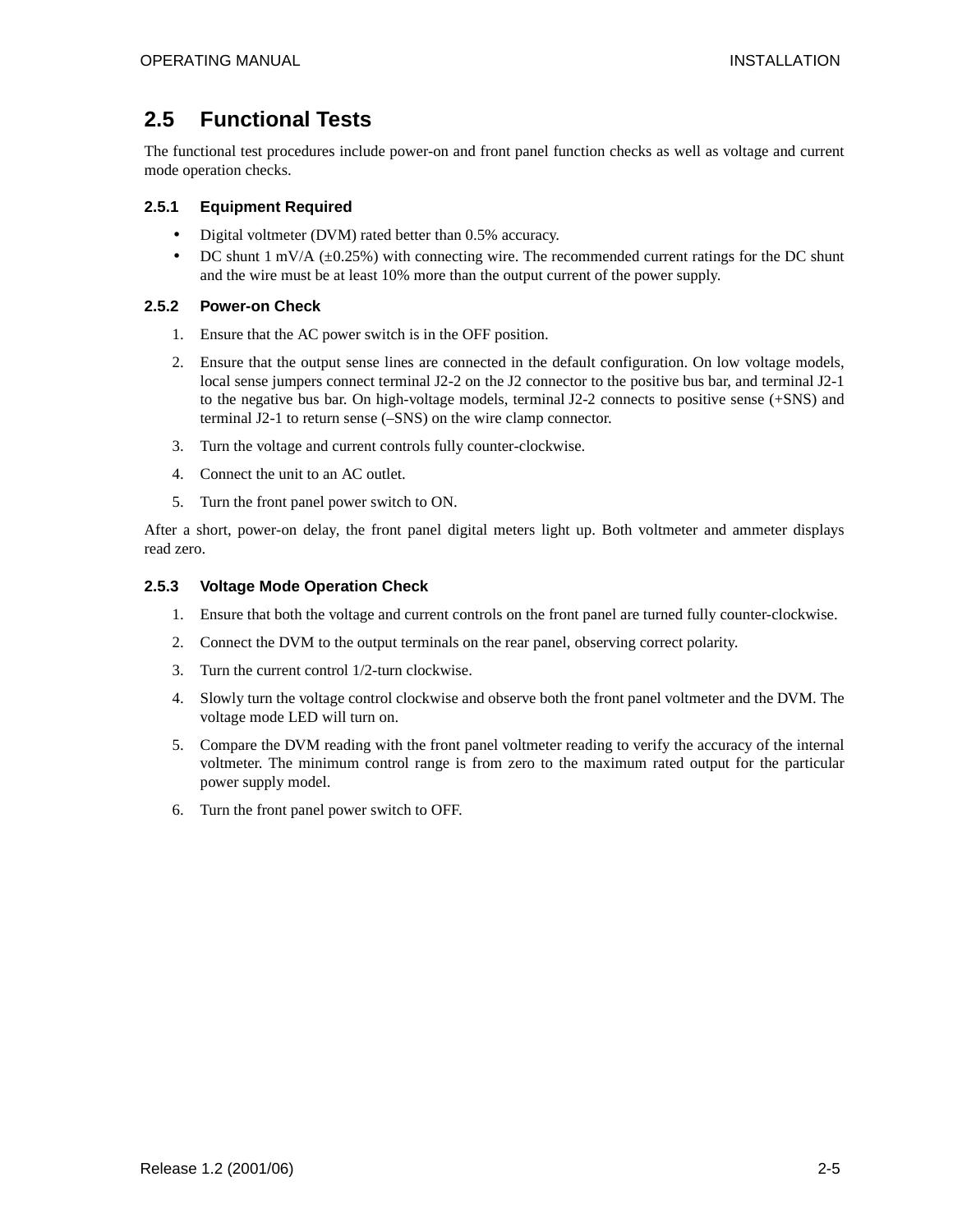#### **2.5.4 Current Mode Operation Check**

- 1. Ensure that the front panel power switch is set to OFF.
- 2. Turn the voltage and current controls on the front panel fully counter-clockwise.
- 3. Turn the voltage control one (1) or two (2) turns clockwise.
- 4. Connect a DC shunt across the output terminals on the rear panel.
- 5. Connect a DVM across the DC shunt. The DC shunt-DVM combination must be rated better than 0.5% accuracy.
- 6. Turn the power switch to ON.
- 7. Slowly turn the current control clockwise. The current mode LED will turn on.
- 8. Compare the DVM reading with the front panel ammeter reading using I=V/R where V is the DVM reading and R is the DC shunt resistance. The control range is from zero to the maximum rated output for the power supply model.
- 9. Turn the power switch to OFF.
- 10. Disconnect the DVM and the shunt.

#### **2.5.5 Front Panel Function Check**

- 1. Turn the power switch to ON.
- 2. Set the voltage and current controls fully clockwise. Push the STANDBY switch to its IN position and check that the voltmeter reading falls to zero and the S/D (Shutdown) LED turns on. Push the STANDBY switch once again to reset it to its OUT position. The S/D LED turns off.
- 3. Press the STANDBY switch to the IN position.
- 4. Press the OVP CHECK switch. Check that the voltmeter displays approximately the model-rated output voltage plus 10%.
- 5. Turn the OVP SET potentiometer counter-clockwise and check that the voltmeter reading decreases. Continued turning (up to 20 turns) will see the reading decrease to approximately 5% of the model-rated voltage output. Turn the OVP SET potentiometer clockwise until the voltmeter once again displays approximately the model rated output voltage plus 10%.
- 6. Press the STANDBY switch to its OUT position.
- 7. Make sure the voltage and current controls are turned all the way in the clockwise direction. Press the V/I CHECK switch and check that the voltmeter and ammeter display a minimum of the power supply model output ratings.
- 8. Turn the power switch to OFF.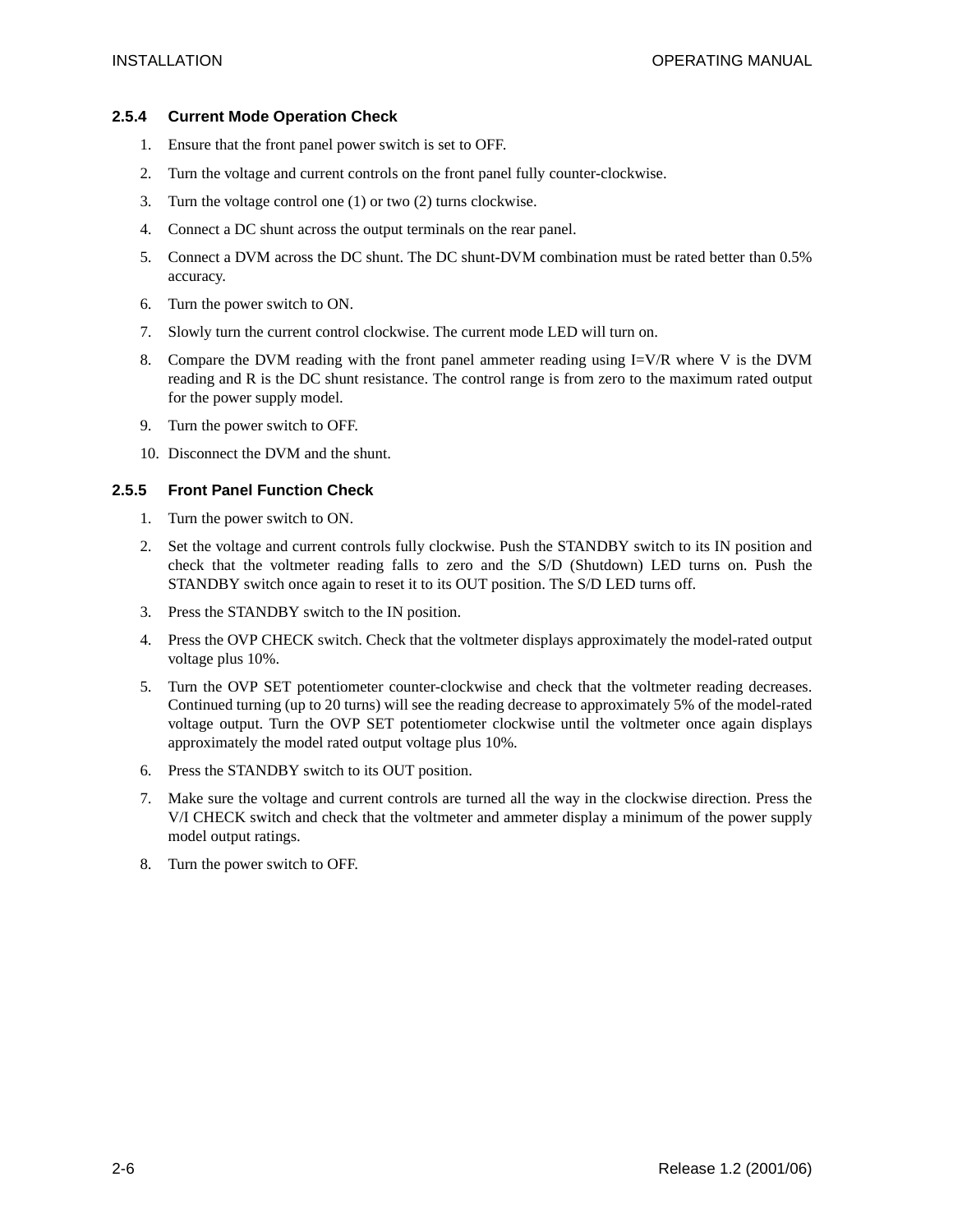# **2.6 Load Connection**

This section provides recommendations for load wires and how to connect them for both single and multiple load configurations.

#### **2.6.1 Load Wiring**

When connecting load wiring to the power supply, consider the following factors:

- Current capacity of the wire
- Maximum load wiring length for operation with sense lines
- Noise and impedance effects of the load lines

#### **Insulation Rating**

### **WARNING**

There is a potential shock hazard at the output when using a power supply with a rated output greater than 40 V. Use load wiring with a minimum insulation rating equivalent to the maximum output voltage of the power supply. For example, select TEW-105, 105 °C, 600 V wiring for use with a 600 V, 1.7 A power supply.

#### **Current Capacity**

As a minimum requirement, load wiring must have a current capacity greater than the output current rating of the power supply. This ensures that the wiring will not be damaged even if the load is shorted. Table 2.6-1 shows the maximum current rating, based on 450  $A/cm^2$ , for various gauges of wire rated for 105 °C operation. Operating at the maximum current rating results in an approximate 30 °C temperature rise for a wire operating in free air. Where load wiring must operate in areas with elevated ambient temperatures or bundled with other wiring, use larger gauges or wiring rated for higher temperatures.

| Wire Size (AWG) | <b>Maximum Current (A)</b> | Wire Size (AWG) | <b>Maximum Current (A)</b> |
|-----------------|----------------------------|-----------------|----------------------------|
| 18              |                            |                 | 36                         |
| 16              | 6                          | 6               | 61                         |
| 14              | 10                         |                 | 97                         |
| 12              | 16                         |                 | 155                        |
| 10              | 21                         |                 |                            |

**Table 2.6-1 Current Carrying Capacity for Wiring** 

#### **Load Wiring Length for Operation with Sense Lines**

For applications using remote sensing, you must limit the voltage drop across each load line. Figure 2.6-1 shows some maximum allowable wire lengths for a given load current and wire size. We recommend that you use the larger load wiring to ensure a smaller voltage drop (1 V typical maximum), although the units (except 7 V models) will compensate for up to 5 V drop in each line. See also Section 2.7 Local and Remote Sensing.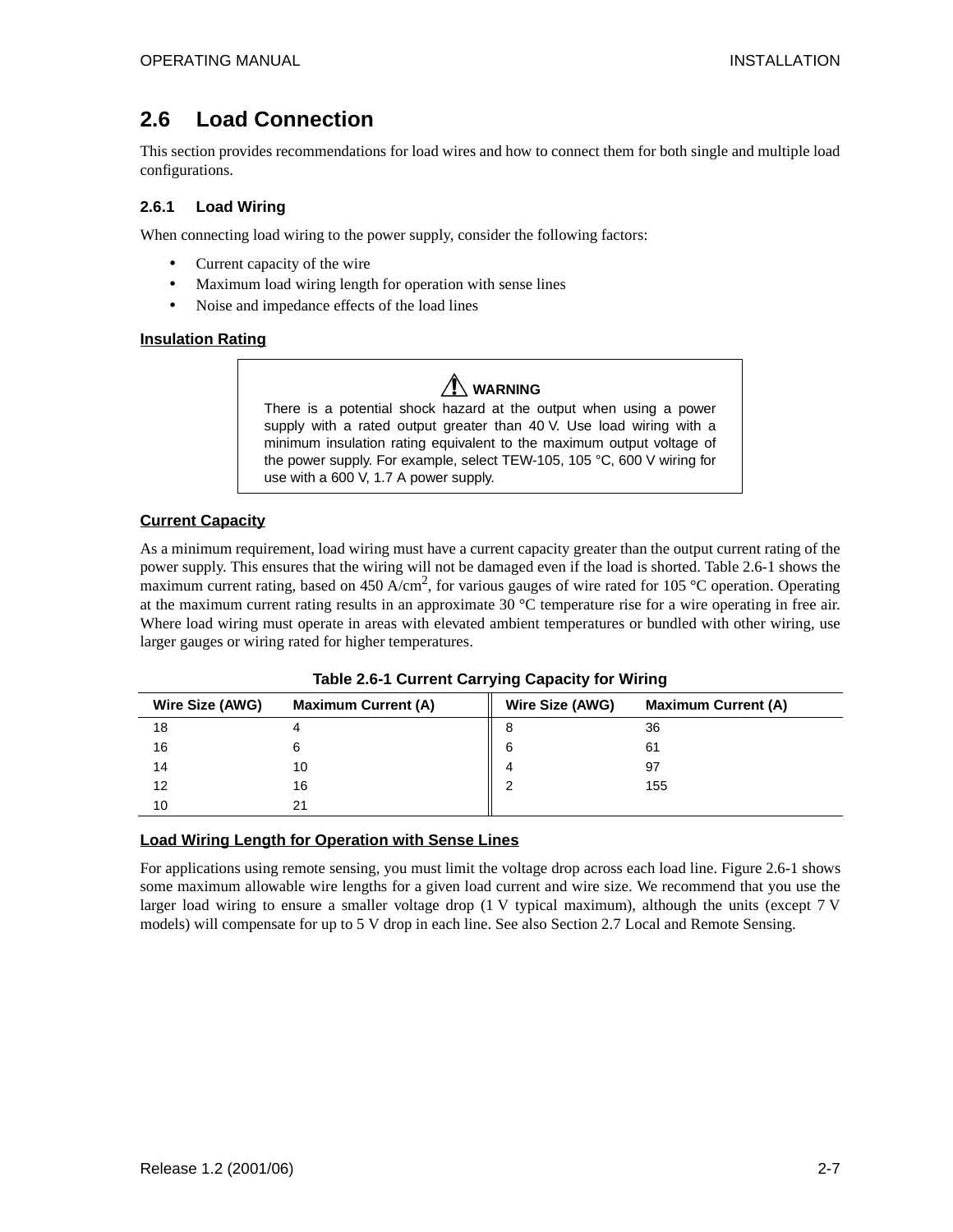#### **2.6.1 Load Wiring (continued)**



LOAD CURRENT (AMPS)

**Figure 2.6-1 Maximum Load Wire Length for 1 V Line Drop**

#### **Noise and Impedance Effects**

To minimize noise pickup and radiation, use shielded pair wiring of shortest possible length for load wires. Connect the shield to the chassis using the ground screw on the rear panel. Where shielding is impossible or impractical, simply twisting the wires together will offer some noise immunity. When using local sense connections, use the largest practical wire size to minimize the effects of load line impedance on the regulation of the supply.

#### **2.6.2 Making Load Connections**

 **WARNING** There is a potential shock hazard at the load when using a power supply with a rated output greater than 40 V. To protect personnel against accidental contact with hazardous voltages, ensure that the load, including connections, has no live parts which are accessible. Also ensure that the insulation rating of the load wiring and circuitry is greater than or equal to the maximum output voltage of the power supply.

Make load connections to the power supply at output connectors at the rear of the power supply, or at the binding posts on the front panel.

#### **Binding Posts (All Models)**

The binding posts on the front panel have a built-in current limiting function which will not allow more than 30 A to be drawn from the output on units with high output current capability. If the draw exceeds 30 A, the Binding Post Overload (OL) LED on the front panel lights up and the current draw is limited to 30 A. Once the load draw drops below 30 A, the OL LED goes out and normal operation resumes. Use remote sensing to improve load regulation at the binding posts. See Section 1.5 for any differences in specifications when operating with the load connected at the binding posts.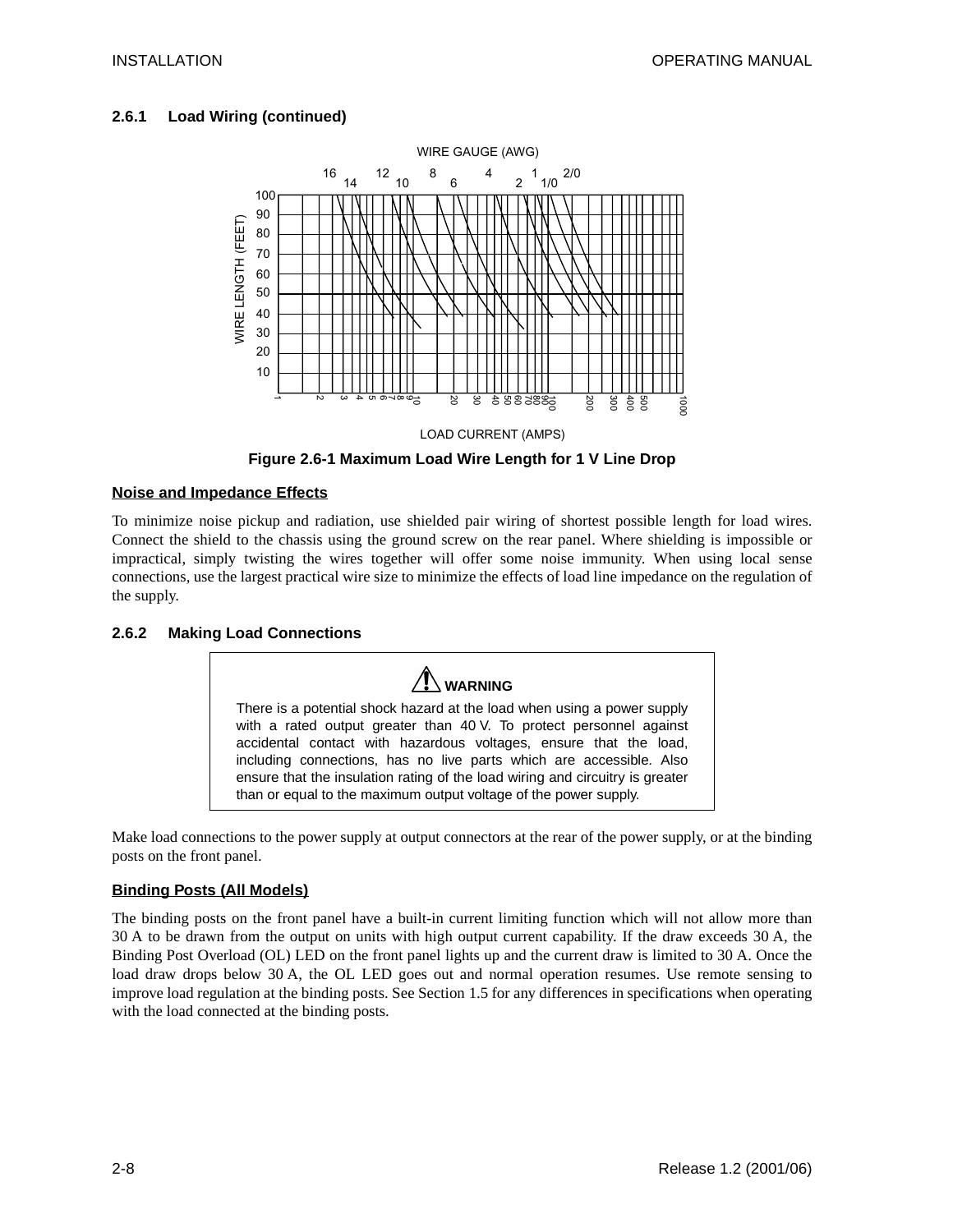#### **2.6.2 Making Load Connections (continued)**

#### **7.5 V to 40 V Models**

#### **CAUTION**

Do not remove the A16 EMI filter board or the bus bar capacitor from the bus bars. Operating the power supply without the EMI filter board or the bus bar capacitor will impair its electrical performance.

#### **CAUTION**

When making connections to the bus bars, ensure each terminal's mounting hardware and wiring assembly are placed to avoid touching the other terminal and shorting the power supply output. Heavy connecting cables must have some form of strain relief to avoid loosening the connections or bending the bus bars.

The 7.5 V to 40 V models have output bus bars on the rear panel and come with a bus bar shield. A filter capacitor and the A16 EMI filter board are attached to the bus bars on the rear panel. Detach only the bus bar shield before making load or remote sense line connections. To detach the shield, remove the screws as shown in Figure 2.6-2.



**Figure 2.6-2 Bus Bar Shield**

To make load connections to a 7.5 V, 130 A power supply:

- 1. Install a connecting wire terminal lug to load wiring. See Figure 2.6-3.
- 2. Fasten wire terminal lugs to bus bars with 1/4" x 1/2" (M6 x 12 mm) screws, 1/4" (M6) internal tooth lock washers, and hex nuts as shown.
- Note: Bus bar hole sizes are: 2 of 0.257" (6.50 mm) diameter (D); 1 of 0.191" (4.83 mm) D; and 2 of 0.156" (3.95 mm) D.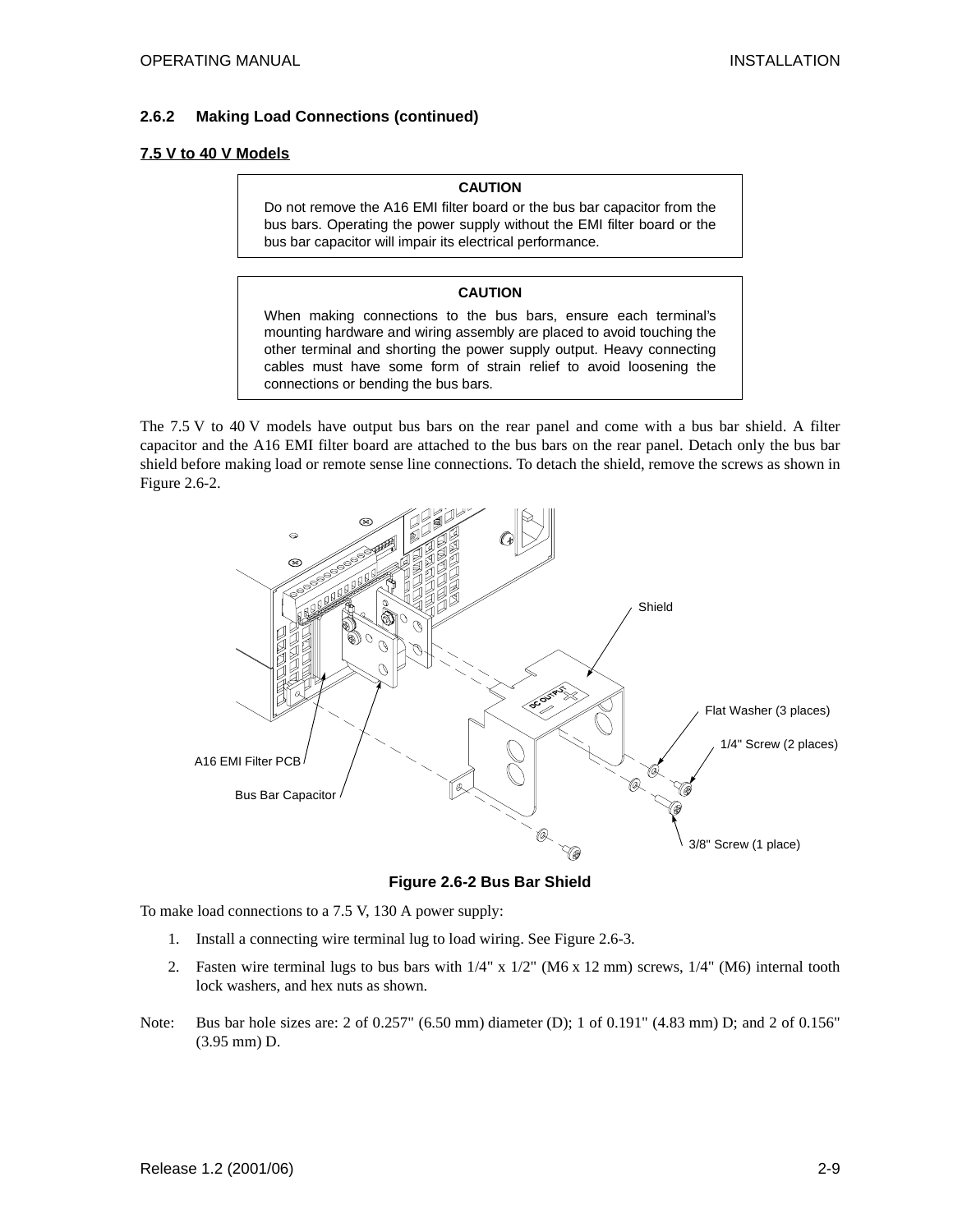#### **2.6.2 Making Load Connections (continued)**



**Figure 2.6-3 Typical Load Connection Hardware** (For 7.5 V to 40 V models.)

#### **60 V to 600 V Models**



The output connector for the 60 V to 600 V models is a 4-terminal, wire clamp connector located on the rear panel. Two of the terminals are for local sense connections. See Figure 2.6-4.

To prepare and connect the load wiring:

- 1. Strip insulation 0.35" (9 mm) at the end of the wires.
- 2. Loosen the terminal screw, insert the stripped wire into the terminal, and tighten the screw securely.

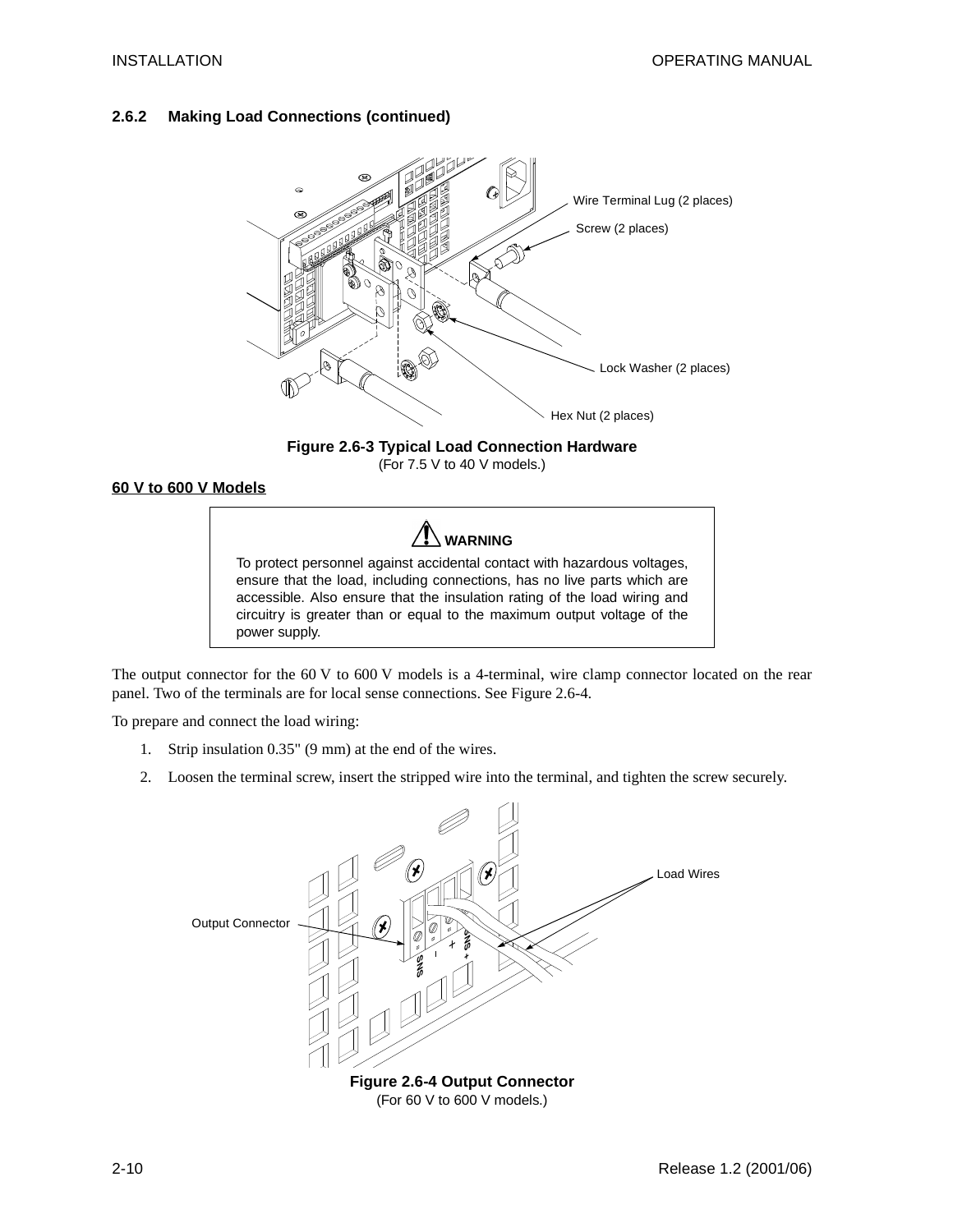#### **2.6.3 Inductive Loads**

Use the following protection methods only when using local sensing.

To prevent damage to the power supply from inductive kickback, connect a diode across the output. The diode must be rated at greater than or equal to the supply's output voltage and have a current surge rating greater than or equal to the supply's output rating. Connect the cathode to the positive output and the anode to the return.

Where positive load transients such as back EMF from a motor may occur, connect a transorb or a varistor across the output to protect the power supply. The breakdown voltage rating for the transorb or varistor must be approximately 10% higher than the rated supply output.

#### **2.6.4 Connecting Single Loads**

Figure 2.6-5 and Figure 2.6-6 show recommended load and sensing connections for single loads. Local sense lines shown are default J2 connections.

You do not need remote sensing for basic operation of your supply. However, if you wish to correct for any small drops in your load lines, then use this feature. Refer to Section 2.7.3 Using Remote Sensing for more information.



**Figure 2.6-5 Single Load with Local Sensing (Default)**



**Figure 2.6-6 Single Load with Remote Sensing**

#### **2.6.5 Connecting Multiple Loads**

Proper connection of distributed loads is an important aspect of power supply use. Two common methods of connection are the parallel power distribution method and the radial power distribution method.

#### **Parallel Power Distribution**

This distribution method involves connecting leads from the power supply to one load, from that load to the next load, and so on for each load in the system. This method results in the voltage at each load depending on the current drawn by the other loads and allows DC ground loops to develop. Except for low current applications, we do not recommend using this method.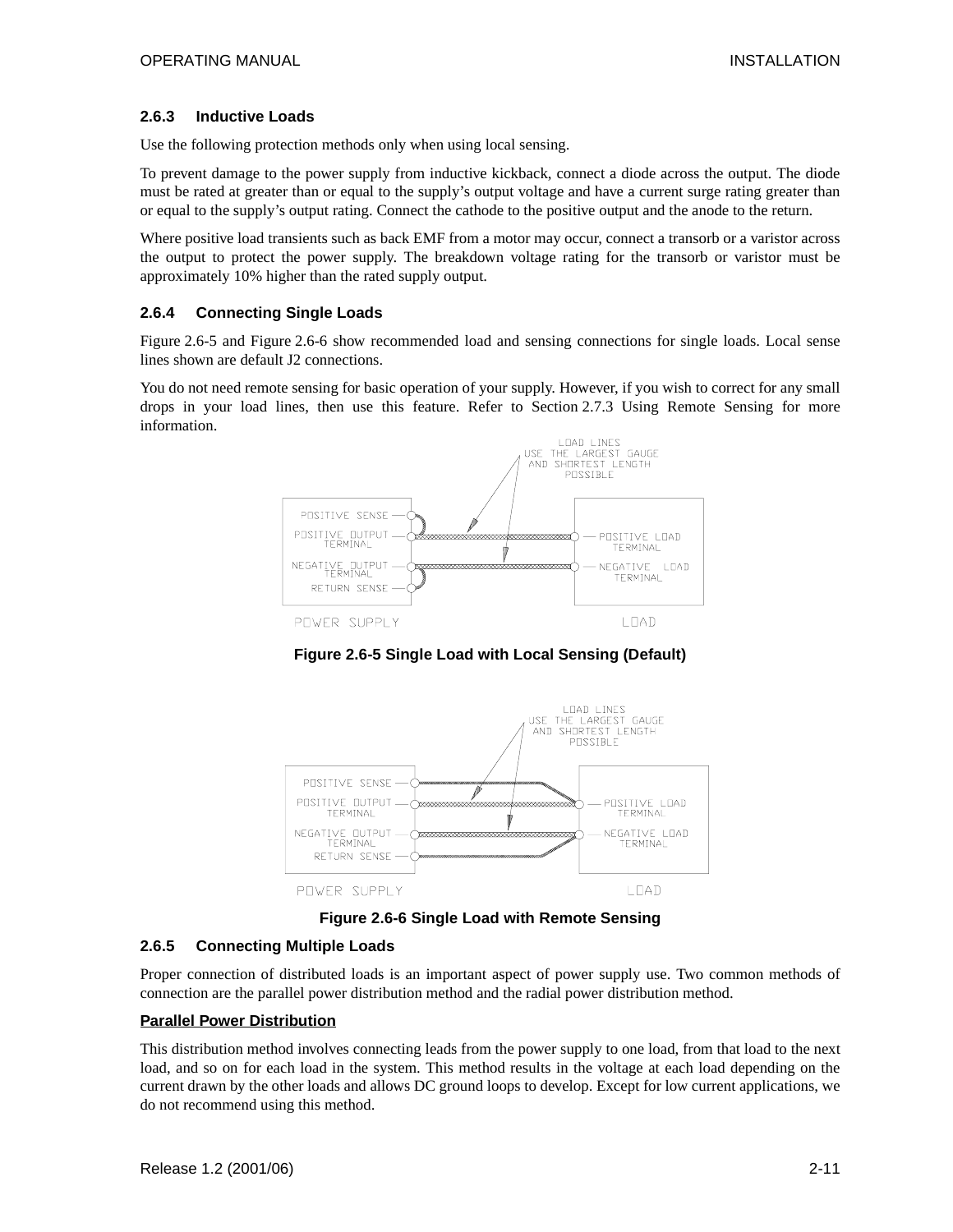#### **2.6.5 Connecting Multiple Loads (continued)**

#### **Radial Power Distribution Method**

To connect distributed loads, we recommend that you use radial power distribution. With this method, you connect power to each load individually from a single pair of terminals designated as the positive and negative distribution terminals. These terminals may be the power supply output terminals, the terminals of one of the loads, or a distinct set of terminals especially established for distribution use. Connect the sense leads to these terminals to compensate for losses and minimize the effect of one load upon another.

Figure 2.6-7 and Figure 2.6-8 show recommended load and sensing connections for multiple loads. Local sense lines shown are default J2 connections. Refer to Section 2.7.3 Using Remote Sensing for how to ground the sense line shield.



**Figure 2.6-7 Multiple Loads with Local Sensing**



**Figure 2.6-8 Multiple Loads with Remote Sensing**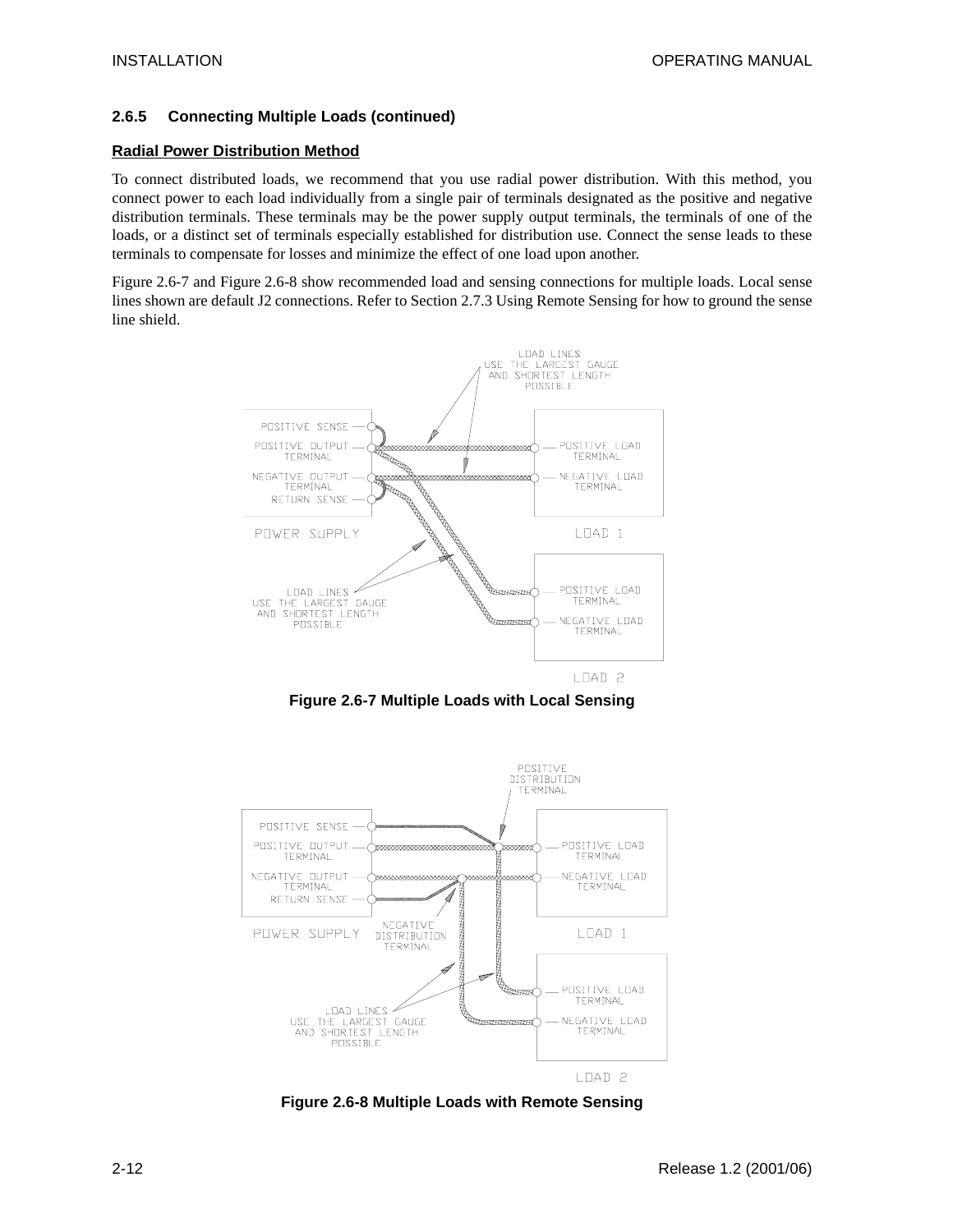# **2.7 Local and Remote Sensing**

Use connections on the rear panel J2 connector to set up the power supply for local or remote sensing of output voltage.

#### **2.7.1 Sense Wiring**

# **WARNING**

There is a potential shock hazard at the sense connector when using a power supply with a rated output greater than 40 V. Select wiring with a minimum insulation rating equivalent to the maximum output voltage of the power supply for use as local sense jumpers or for remote sense wires. For example, select TEW-105, 105 °C, 600 V wiring for use with a 600 V, 1.7 A power supply. Ensure that connections at the load end are shielded to prevent contact with hazardous voltages.

#### **2.7.2 Local Sensing**

We ship the power supply with wire jumpers installed for local sensing of the output. See Section 1.4.1 Rear Panel Illustrations. With local sensing, the output voltage is regulated at the output terminals. This method does not compensate for voltage losses in the load lines, so it is recommended only for low current applications or for applications in which load regulation is not essential.

Note: When using local sense connections, use the largest practical wire size to minimize the effects of load line impedance on the regulation of the supply.

#### **2.7.3 Using Remote Sensing**

# **WARNING** There is a potential shock hazard at the sense points when using a power supply with a rated output greater than 40 V. Ensure that connections at the load end are shielded to prevent contact with hazardous voltages.

#### **CAUTION**

Ground the sense line shield in one place only. Locations include: the power supply's return output connection at the load, the power supply's return output at its negative output terminal, or the power supply's chassis.

#### **CAUTION**

Do not use remote sensing with multiple supplies connected in series.

Use remote sensing during voltage mode operation to shift the power supply's regulation point from its output terminals to the load or distribution terminals by using a separate pair of wires to allow the control circuitry to monitor the load voltage. This allows the power supply to compensate for voltage losses in the load lines which would otherwise degrade the regulation of the supply. Line drop is subtracted from the total voltage available at the output. You can also use remote sensing to improve load regulation at the front panel binding posts.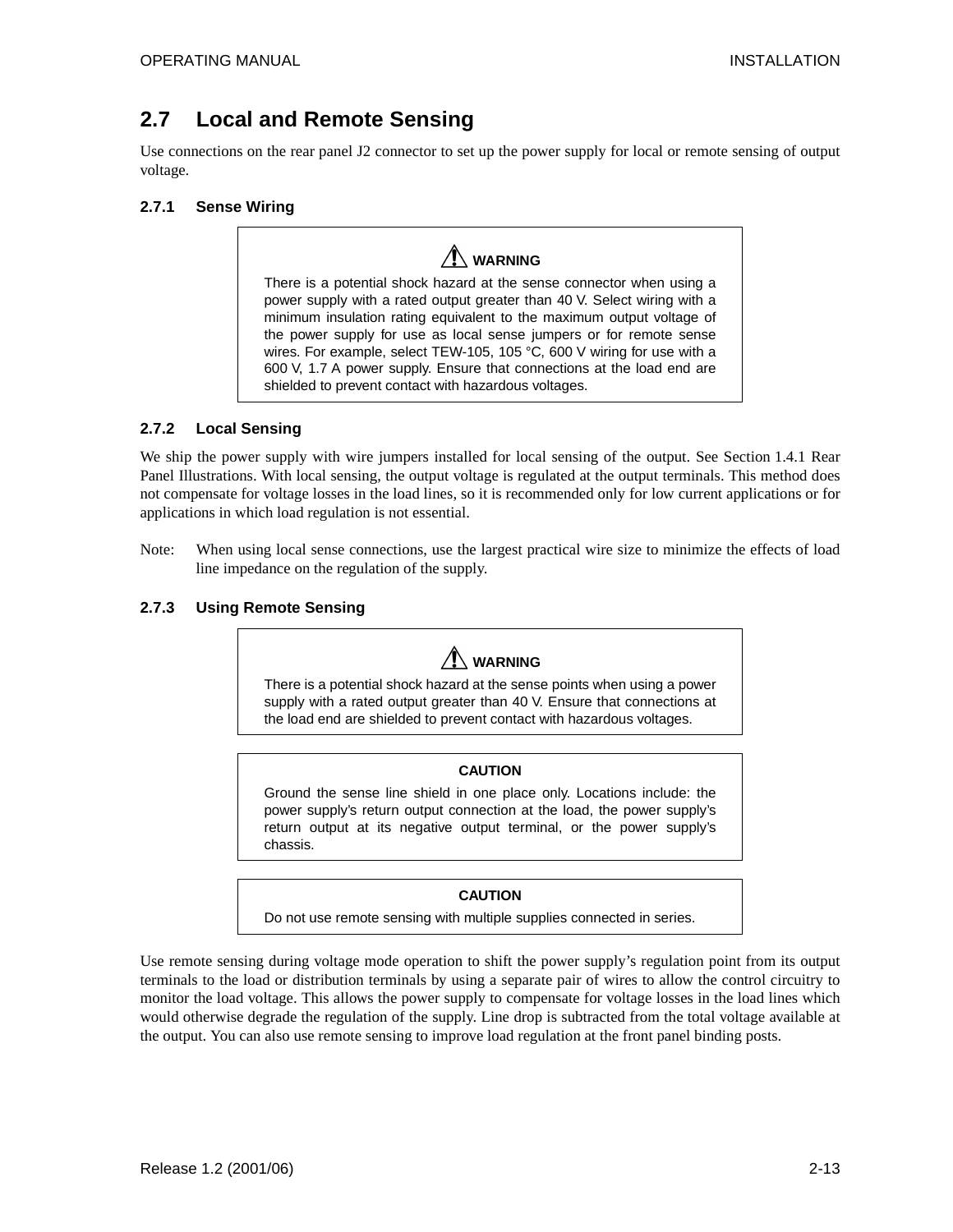#### **2.7.3 Using Remote Sensing (continued)**

To connect remote sense lines:

- 1. Turn the power supply OFF.
- 2. Remove the local sense jumper connecting J2 terminal 2 to the positive bus bar (or positive sense on wire clamp output connector). Remove the local sense jumper connecting J2 terminal 1 to the negative bus bar (or negative or return sense on wire clamp output connector).
- 3. Connect the positive remote sense lead to J2 terminal 2 (positive sense) and the negative lead to J2 terminal 1 (return sense). Use shielded pair wiring of 24 AWG or larger for remote sense lines. Ensure the mating J2 connector is plugged securely into the connector at the rear panel. Connect the other ends of the sense wires to the corresponding sense points at the load.
- 4. To prevent ground loops, ground the sense line shield, at one point only, to the power supply's return output connection at the load, to the power supply's return output at its output terminal, or to the power supply's chassis. See Figure 2.7-1 for an example.
- 5. Turn the power supply ON.
- Notes: 1. If you operate the power supply with remote sense lines connected to the load and with either of the positive or negative load lines not connected, the power supply shutdown circuit will activate, causing the output voltage and current to fall to zero.
	- 2. If you operate the power supply without remote sense lines or local sense jumpers in place, the supply will continue to function, but supply regulation will be degraded and/or erratic, or the OVP circuit may activate.



**Figure 2.7-1 Connecting Remote Sense Lines**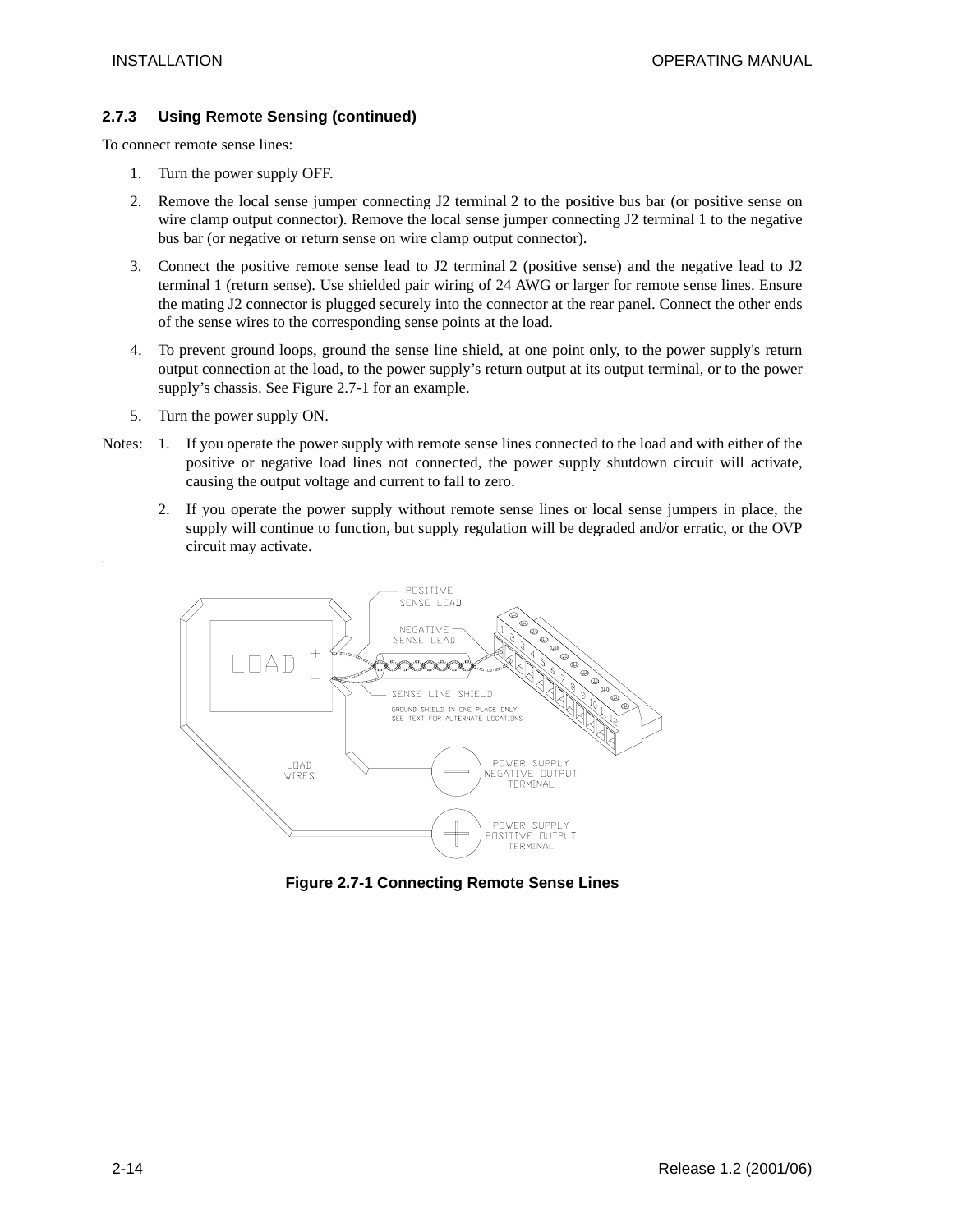# **3. LOCAL OPERATION**

### **3.1 Standard Operation**

Once you have installed the power supply and as covered in Section 2, the power supply is ready to operate in local control mode (that is, operation at the front panel). The power supply has two basic operating modes: Constant Voltage Mode and Constant Current Mode, and two control modes: Local Control Mode (default setting) and Remote Programming Mode.

#### **3.1.1 Operating Modes and Automatic Crossover**

Whether controlled by local or remote programming, the power supply has two basic operating modes: Constant Voltage Mode and Constant Current Mode. The mode in which the power supply operates at any given time depends on the combination of:

- output voltage setting  $V_{\text{SET}}$
- output current limit setting  $I_{\text{SET}}$
- resistance of the attached load  $R_L$

Figure 3.1-1 provides a graphical representation of the relationships between these variables.



**Figure 3.1-1 Operating Modes**

#### **Constant Voltage Mode Operation**

The power supply will operate in constant voltage mode whenever the load current  $I<sub>L</sub>$  is less than the current limit setting  $I_{\text{SET}}$ , or:  $I_L < I_{\text{SET}}$  (Note:  $I_L = V_{\text{SET}} / R_L$ ).

In constant voltage mode, the power supply maintains the output voltage at the selected value ( $V_{\text{SET}}$ ) while the load current  $I_L$  varies with the load requirements.

#### **Constant Current Mode Operation**

The power supply will operate in constant current mode whenever the load resistance is low enough that the load current I<sub>L</sub> is equal to the current limit setting I<sub>SET</sub> (Note:  $V_L = I_{SET}R_L$ ).

In constant current mode, the power supply maintains the output current at the selected value  $(I_{\rm SET})$  while the load voltage varies with the load requirements.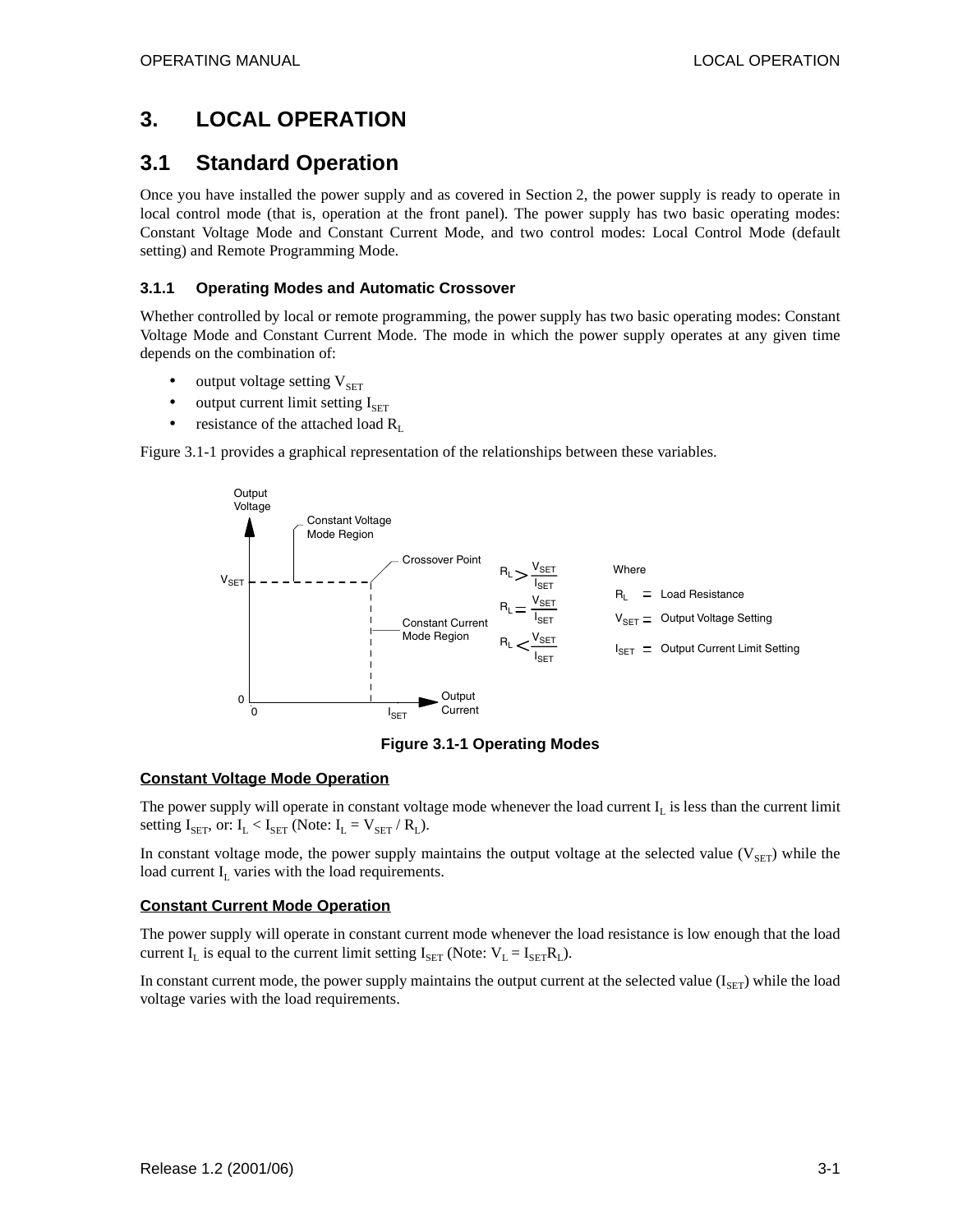#### **3.1.1 Operating Modes and Automatic Crossover (continued)**

#### **Automatic Mode Crossover**

This feature allows the power supply to automatically switch operating modes in response to changing load requirements. If, for example, the power supply was operating in Constant Voltage Mode  $(I_L < I_{SET})$ , and the load changed so that the load current  $(I_L)$  became equal to the current limit setting  $(I_{\text{SET}})$ , the power supply would automatically switch into Constant Current Mode and the output voltage would vary in response to changes in load current. If the additional load was subsequently removed so that the load current was again less than the current limit setting, the supply would automatically return to Constant Voltage Mode.

#### **3.1.2 Shipped Configuration (Local Control Mode)**

The factory ships units already configured for local control (front panel) operation. Table 3.1-1 summarizes this configuration.

| <b>Local Control Configuration</b>                                                                                                                                                                | <b>Additional References</b>                                                                              |
|---------------------------------------------------------------------------------------------------------------------------------------------------------------------------------------------------|-----------------------------------------------------------------------------------------------------------|
| Use the front panel controls to adjust the output voltage<br>and current limit settings. (Note: You can use the LOCAL<br>button only when you have a digital programming interface<br>installed.) | Section 3 covers front panel operation. See Section 4 for<br>how to set up for remote analog programming. |
| The supply's sense point is at the rear panel output<br>connector terminals.                                                                                                                      | See Section 2.7 for how to change from local to remote<br>sensing.                                        |
| The over voltage protection (OVP) set point is adjusted at<br>the front panel to approximately 110% of rated output<br>voltage.                                                                   | See Section 3.3 for how to change the OVP setpoint.                                                       |
| The over temperature shutdown function automatically<br>resets when activated as determined by the position of<br>rear panel switch SW1-8. A latch off setting is also<br>available.              | See Section 3.5 for more information about switch SW1-8<br>settings for OTP recovery.                     |

#### **Table 3.1-1 Shipped Configuration (Local Control Mode)**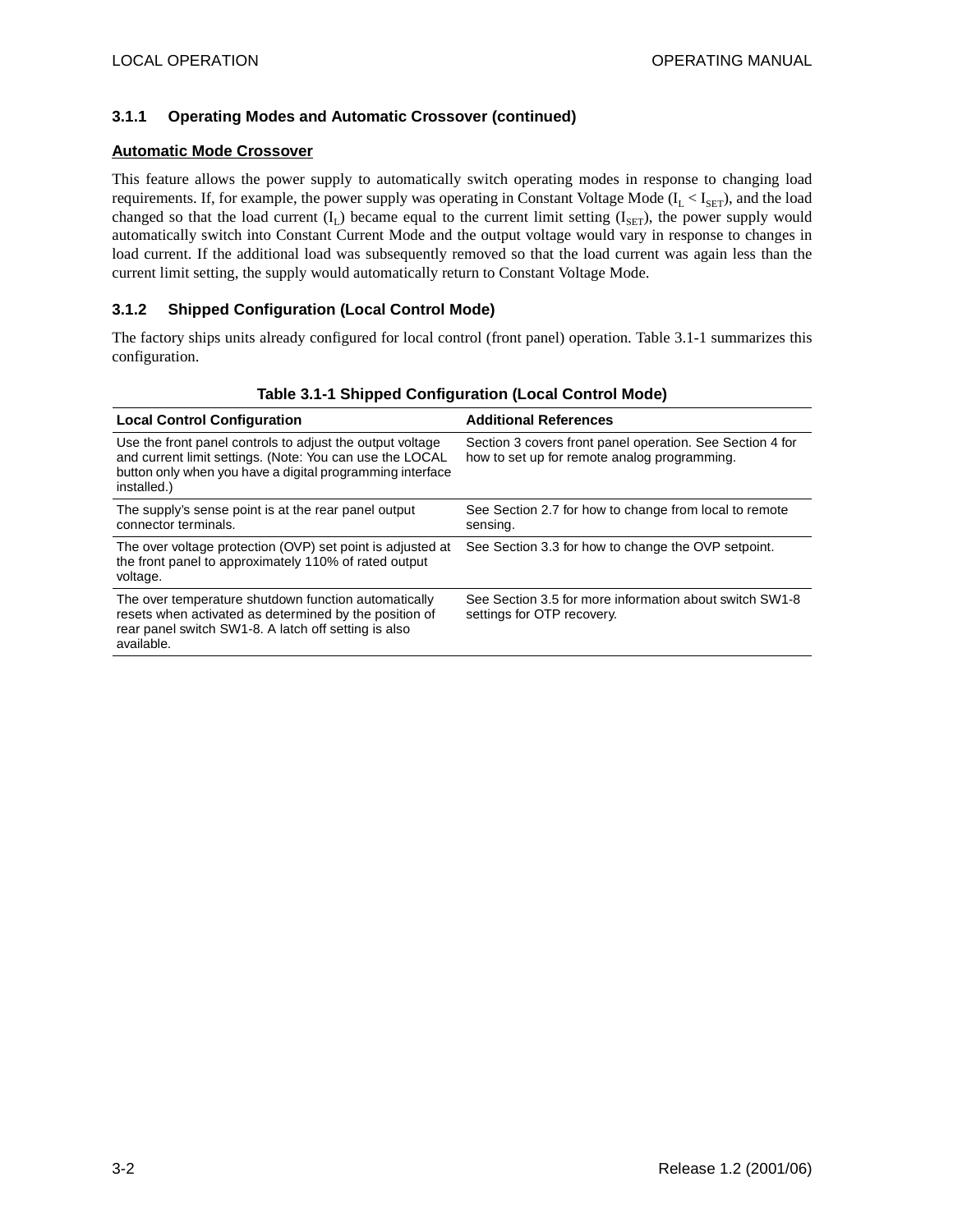#### **3.1.3 Setting Output Voltage and Current Limit**

Install the power supply and connect the load as described in Section 2. Ensure that the power supply is set for local control as described in Section 3.1.2. Then, set the output voltage and current limit at the front panel with the following procedure.

- 1. Turn both the voltage and current controls fully counter-clockwise.
- 2. Turn the power ON.
- 3. Press the STANDBY switch to its IN position to disable the power supply output.
- 4. Press and hold the V/I CHECK button to display the voltage and current control settings on the voltmeter and ammeter displays.
- 5. Adjust the voltage control to the desired voltage (the compliance voltage for applications using current mode operation).
- 6. Adjust the current control to the desired current limit setting.
- 7. Release the V/I CHECK button.
- 8. Press the STANDBY switch to its OUT position to apply power to the load.
- Note: The control circuits have been designed to allow you to set output voltage and current up to 5% over the model-rated maximum values. The power supply will operate within these extended ranges, but we cannot guarantee full performance to specification.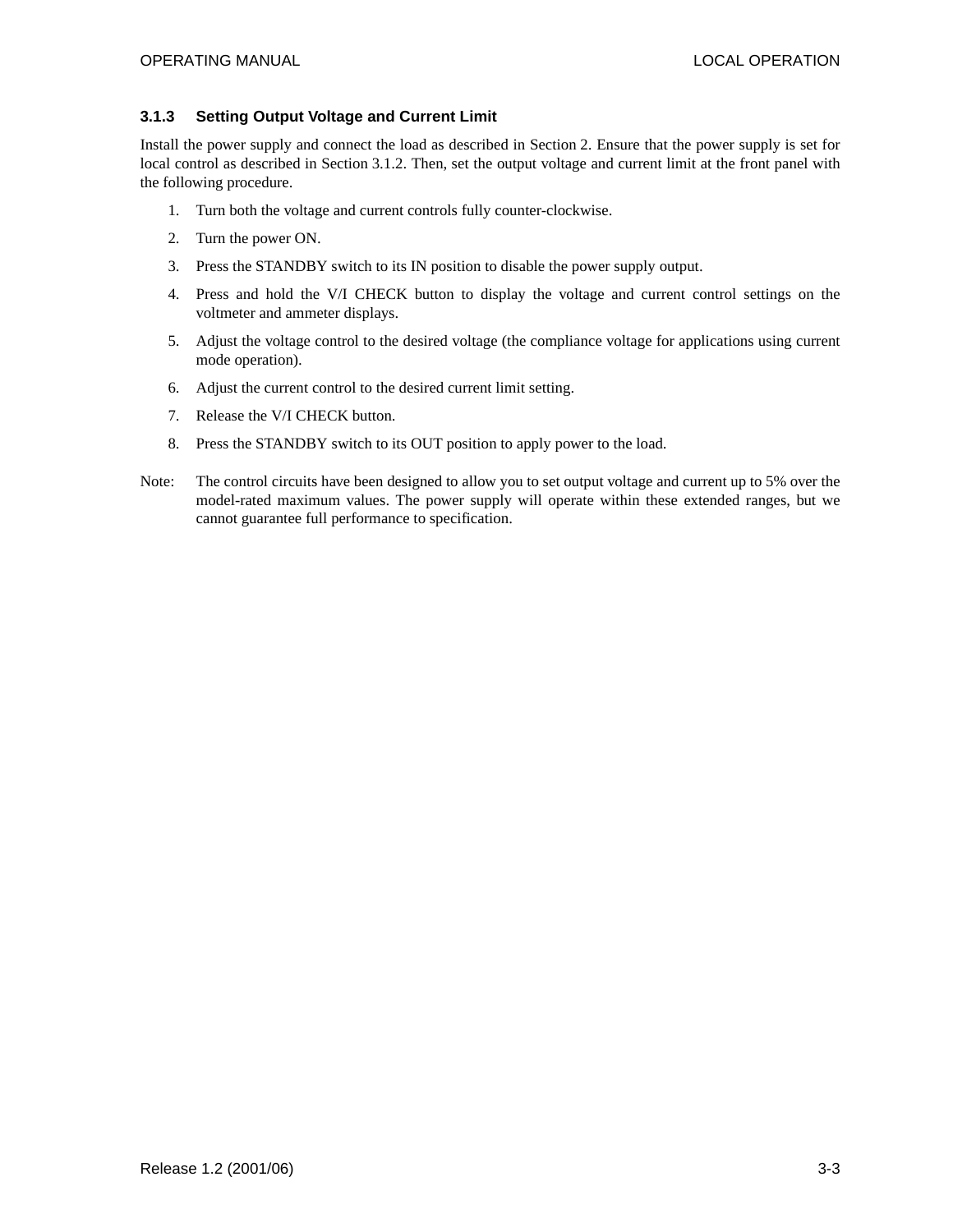# **3.2 Using Multiple Supplies**

# **WARNING**

There is a shock hazard at the load when using a power supply with a rated or combined output greater than 40 V. To protect personnel against accidental contact with hazardous voltages created by series connection, ensure that the load, including connections, has no live parts which are accessible. Also ensure that the insulation rating of the load wiring and circuitry is greater than or equal to the maximum output voltage of the power supply.

#### **CAUTION**

Do not connect power supplies from different manufacturers in parallel or in series.

#### **CAUTION**

The remote programming inputs are internally referenced to the power supply's negative output. Do not connect remote programming ground lines (J2 terminals 3 and 6) to the supply's positive output.

You can operate power supplies of the same model with outputs in series or in parallel to obtain increased load voltage or increased current. Split supply operation gives you two positive outputs or a positive and a negative output.

Note: If your application requires the use of isolated programming inputs, contact the manufacturer about the optional ISOL interface.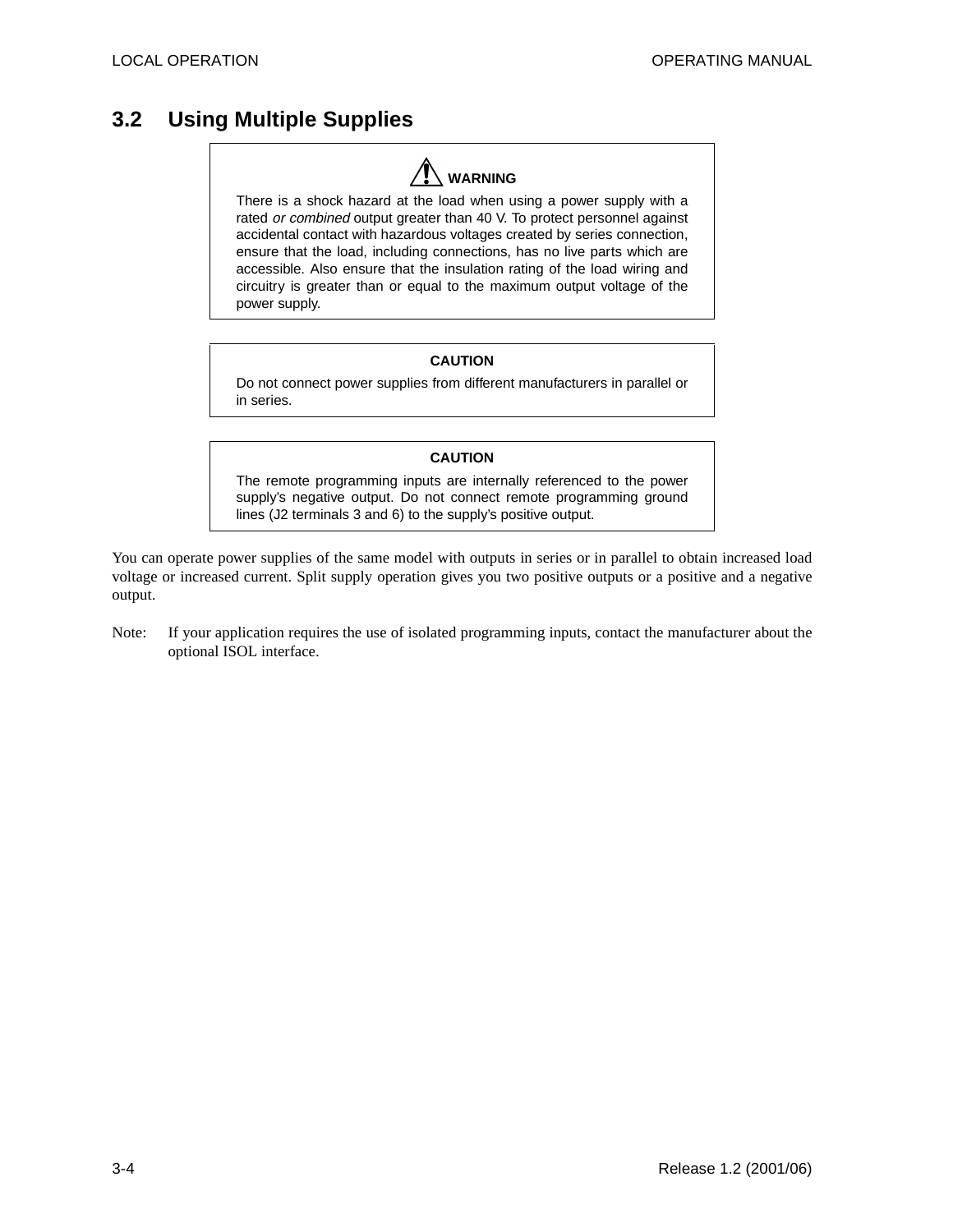#### **3.2.1 Configuring Multiple Supplies for Series Operation**

#### **CAUTION**

Do not use remote sensing during series operation.

#### **CAUTION**

The maximum allowable sum of the output voltages is 600 Vdc.

Use series operation to obtain a single higher voltage output using two or more supplies. Connect the negative  $(-)$ output terminal of one supply to the positive (+) output terminal of the next supply. See Figure 3.2-1. The total voltage available is the sum of the maximum voltages of each supply (add voltmeter readings) to a maximum of 600 V. The maximum allowable current for a series string of power supplies is the output current of a single supply in the string.



POWER SUPPLY 2

#### **Figure 3.2-1 Series Operation of Multiple Supplies**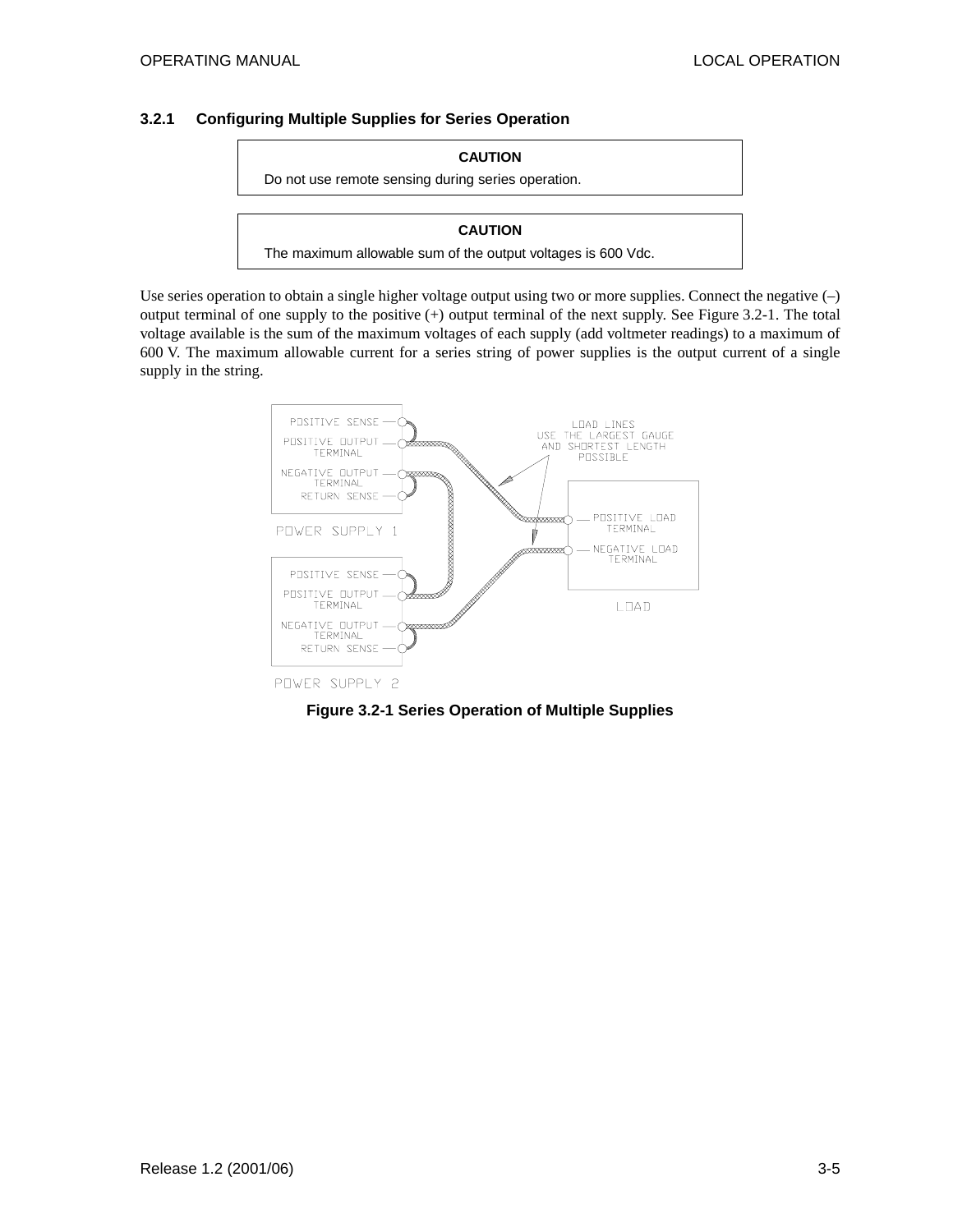#### **3.2.2 Configuring Multiple Supplies for Parallel Operation**

Use parallel operation to obtain a higher current through a single output using two or more supplies. Set all of the OVP set points to maximum. Set all of the outputs to the same voltage before connecting the positive (+) output terminals and negative (–) output terminals in parallel. See Figure 3.2-2. The total current available is the sum of the maximum currents of each supply.

When operating multiple supplies in parallel, the operating mode of each supply depends on the load current being drawn. For example, with two 20 V, 50 A power supplies operating in parallel with a 75 A load, one supply operates in constant current mode supplying 50 A and the other supply operates in voltage mode supplying the remaining 25 A. The level of current sharing between units depends on how accurately the output voltages are matched.

Note: If you do not fix the OVP setpoints at maximum, the OVP circuit may trip on one unit, reducing the current available to the load.

#### **Sensing for Parallel Operation**

Use default local sensing to enhance power sharing between units, as the impedance of the load lines will tend to correct for current imbalance. If you use remote sensing at the load for better voltage regulation, one supply always operates in current limit mode and supplies most of the power.



PUWFR SUPPLY 2

### **Figure 3.2-2 Parallel Operation of Multiple Supplies**

(Local sense lines shown are default J2 connections.)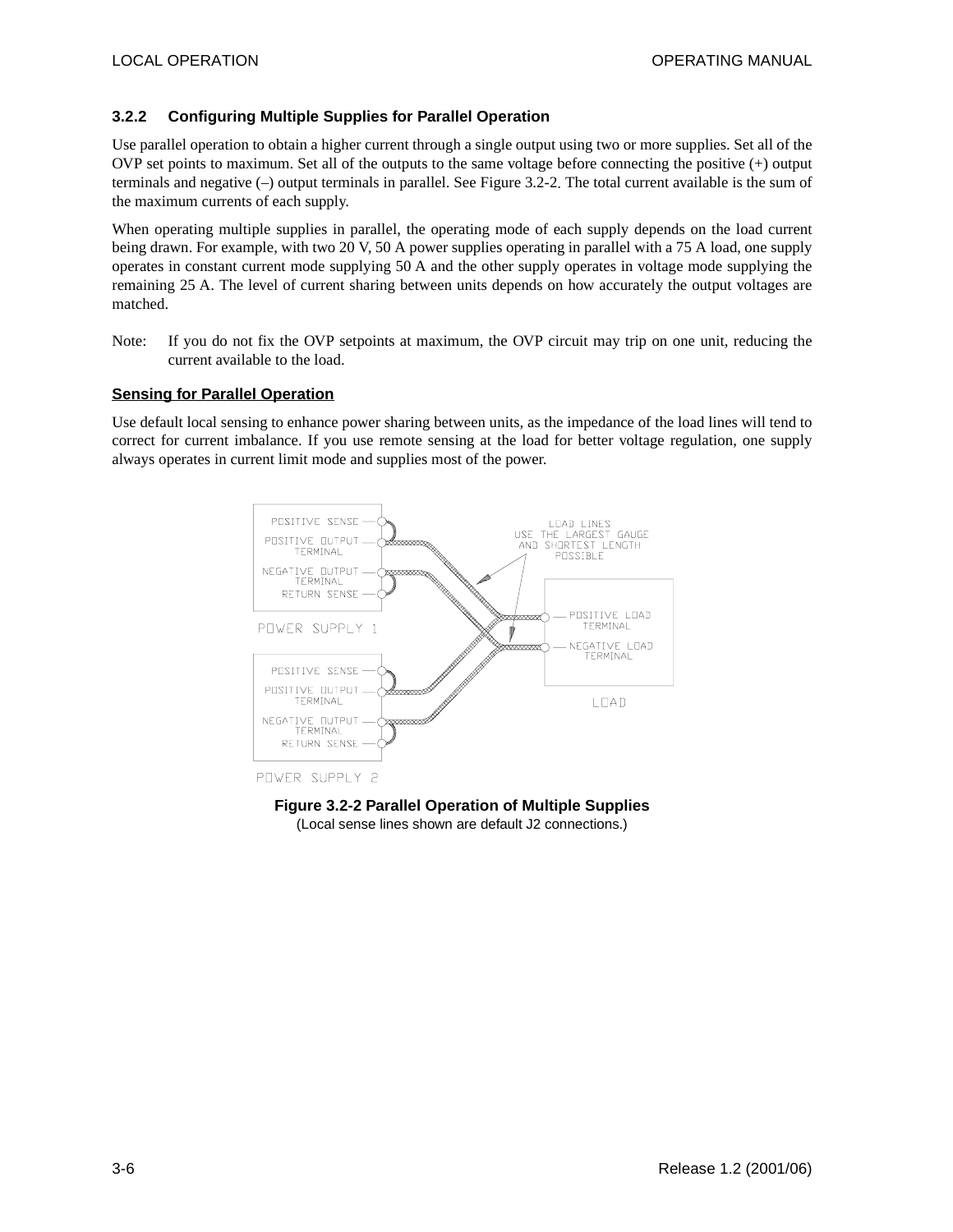#### **3.2.3 Configuring Multiple Supplies for Split Supply Operation**

Split supply operation uses two power supplies to obtain two positive voltages with a common ground, or to obtain a positive-negative supply.

#### **Two Positive Voltages**

To obtain two positive voltages, connect the negative output terminals of both supplies together in a common connection. The positive output terminals will provide the required voltages with respect to the common connection. See Figure 3.2-3.



**Figure 3.2-3 Split Supply Operation of Multiple Supplies (Two Positive Voltages)** (Local sense lines shown are default J2 connections.)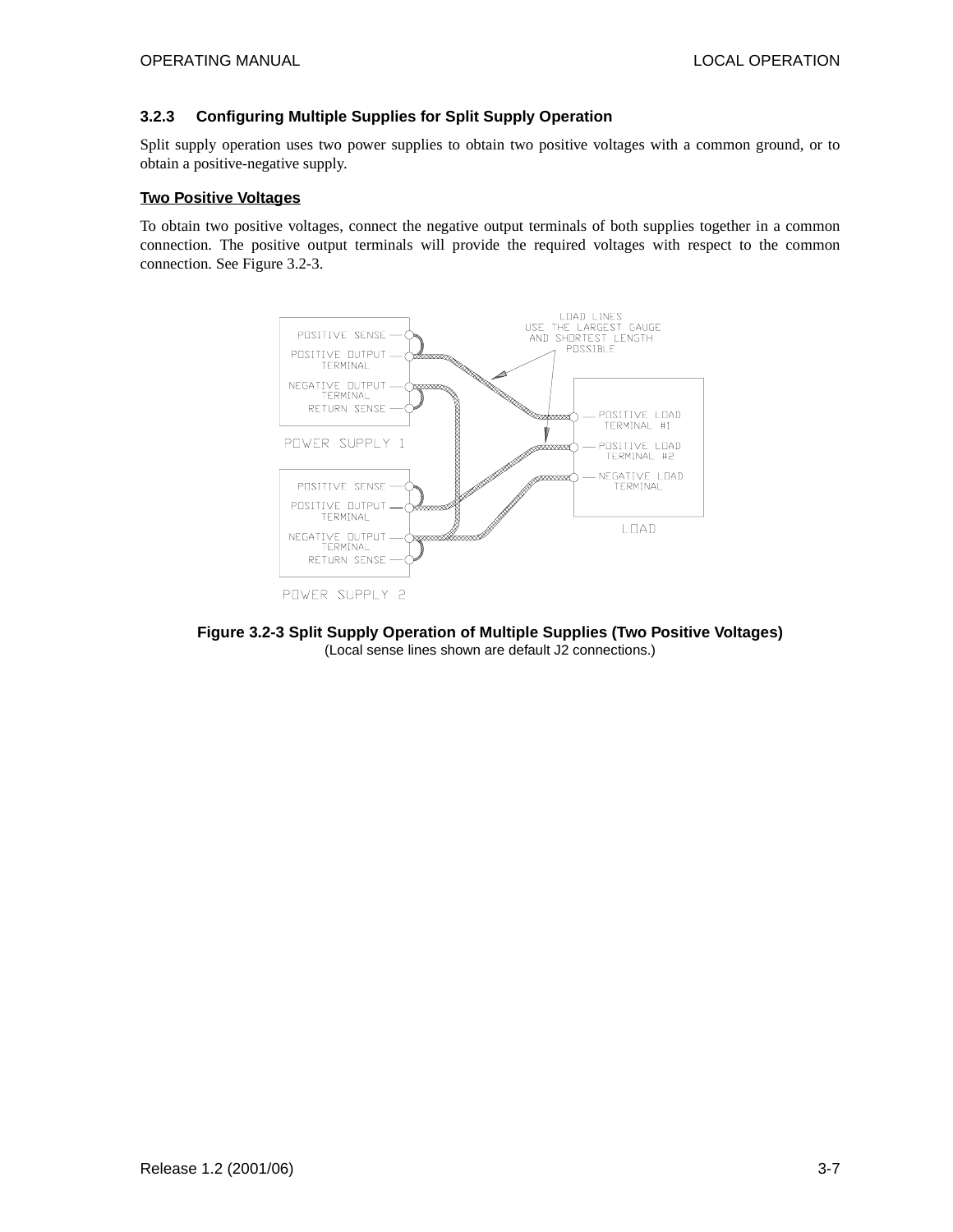#### **3.2.3 Configuring Multiple Supplies for Split Supply Operation (continued)**

#### **Positive-negative Supply**

#### **CAUTION**

To prevent possible damage to the supply, do not connect the remote program return line of the negative supply to the common connection.

To obtain a positive-negative supply, connect the negative output terminal of one supply to the positive output terminal of the second supply. See Figure 3.2-4. The positive output terminal of the first supply now provides a positive voltage relative to the common connection. The negative output terminal of the second supply provides the negative voltage. You can set the current limits independently. The maximum current available in split supply operation is equal to the rated output of the supplies.



**Figure 3.2-4 Split Supply Operation of Multiple Supplies (Positive-negative Supply)** (Local sense lines shown are default J2 connections.)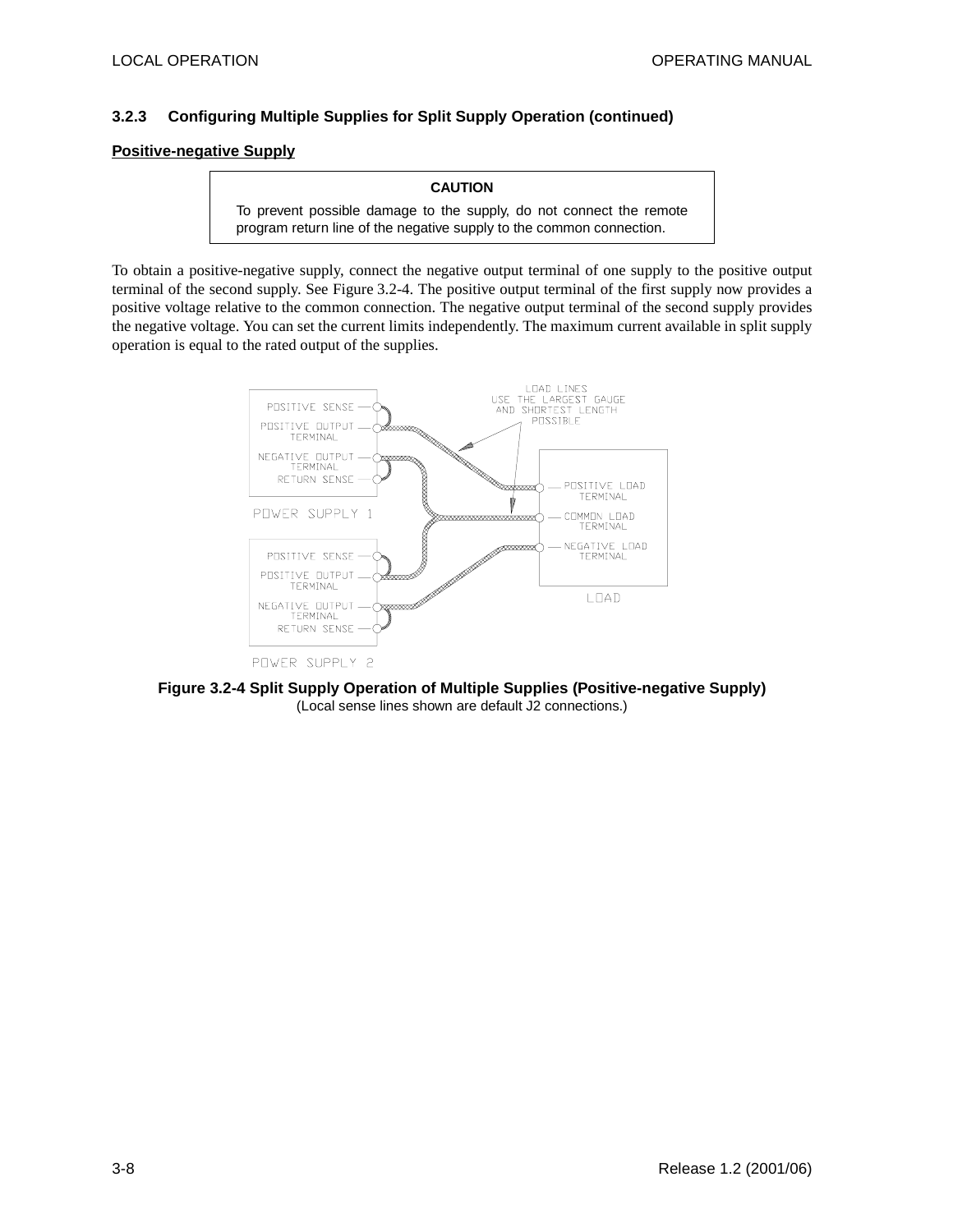### **3.3 Using Over Voltage Protection (OVP)**

The OVP circuit protects the load in the event of a remote programming error, an incorrect voltage control adjustment, or a power supply failure. The protection circuit monitors the output voltage and will shut down the main power converter whenever a preset voltage limit is exceeded. Set the preset voltage limit (also called the set point or trip level) using the screwdriver-adjustable potentiometer on the front panel or via one of the optional GPIB or RS-232 programming interfaces.

Notes: 1. The default preset limit is approximately 110% of the rated output voltage.

2. When using OVP with remote sensing lines connected, compensate for the voltage line drop across the output return line by measuring or calculating the line drop, then adding this value to the desired OVP setpoint.

#### **3.3.1 Front Panel OVP Operation**

In local control mode, check the OVP set point at any time by pressing the OVP CHECK switch. The OVP set point is the value displayed on the digital voltmeter.

To set the trip level from the front panel:

- 1. Disconnect any loads. Turn the power supply ON.
- 2. Adjust the power supply voltage to any voltage lower than the desired trip level.
- 3. Press the front panel STANDBY (output shutdown) switch to its IN position.
- 4. Press the OVP CHECK switch to observe the OVP set point on the voltmeter display.
- 5. Holding down the OVP CHECK switch, turn the OVP SET potentiometer until the desired set point is reached. Release the OVP CHECK switch.
- 6. Release the STANDBY switch to its OUT position. The S/D LED turns OFF.
- 7. To check that the power supply shuts off at the desired set point, slowly increase the output voltage while monitoring the front panel voltmeter. The OVP LED on the front panel will turn on when the OVP circuit activates.

#### **3.3.2 Resetting the OVP Circuit**

To reset the OVP circuit after it activates:

- 1. Reduce the power supply's output voltage setting to below the OVP set point.
- 2. Press the STANDBY switch IN. The S/D (Shutdown) LED on the front panel will turn on. The OVP LED turns off.
- 3. Press the STANDBY switch again to return power to the load and resume normal operation.

OR

- 1. Reduce the power supply's output voltage setting to below the OVP set point.
- 2. Turn the power supply OFF using the power switch, wait until the front panel displays go out, then turn the supply back ON again.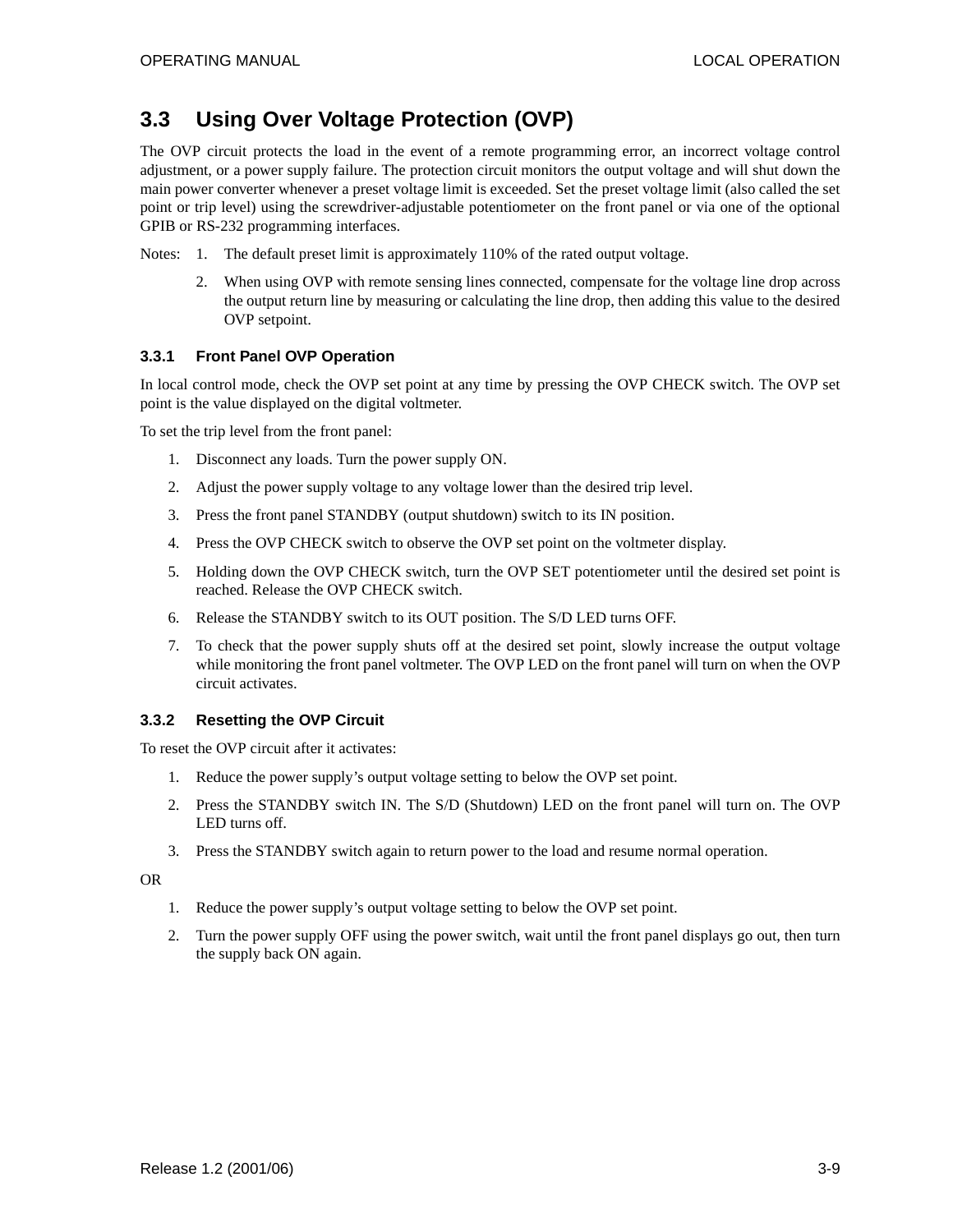# **3.4 Using the Shutdown Function**

Use the Shutdown function to disable or enable the supply's output so that you can make adjustments to either the load or the power supply without shutting off the entire supply. Activate this function from the front panel at any time by using the STANDBY switch. You can also activate it via remote control through the rear panel J2 connector, using a 2.5 V to 15 V signal or a transistor-transistor logic (TTL) compatible input. The input lines for the Shutdown circuit are optically isolated.

#### **3.4.1 STANDBY Switch**

The STANDBY switch is a press-button switch located on the power supply's front panel. Pushing the switch to its IN position activates the Shutdown circuit. The output voltage and current drop to zero and the S/D (shutdown) LED turns on. Pushing the switch to its OUT position returns the power supply to normal operation.

#### **3.4.2 Controlling the Shutdown Function via the J2 Connector**

The Shutdown circuit accepts a 2.5 V to 15 V signal to disable or enable the power supply's output. Make connections for signals at connector J2, located on the unit's rear panel. Set rear panel switch SW1-7 to select signal logic. See Section 1 for more information about making J2 connector or SW1 switch changes.

To activate the Shutdown function:

- 1. Turn the power supply OFF.
- 2. Connect the signal source to J2 connector terminal 11 (Shutdown Input/positive) and terminal 12 (Shutdown Return).
- 3. Set switch SW1-7 to select the desired circuit logic as set out in Table 3.4-1.
- 4. Turn on the power supply.

The power supply will operate as described in Table 3.4-1 according to the logic you select and the level of the input signal you provide. The S/D LED on the front panel turns on when the Shutdown circuit is activated.

| <b>Switch SW1-7 Setting</b>  | <b>Source Signal</b> | <b>Signal Level</b> | <b>Supply Output</b> | <b>S/D LED</b> |
|------------------------------|----------------------|---------------------|----------------------|----------------|
| OFF (OPEN)                   | $2 - 15V$            | HIGH                | OFF                  | OΝ             |
| (Active low, default)        | $0 - 0.4 V$          | LOW                 | ΟN                   | OFF            |
| ON (CLOSED)<br>(Active high) | $2 - 15V$            | HIGH                | ΟN                   | OFF            |
|                              | $0 - 0.4 V$          | LOW                 | OFF                  | OΝ             |

Note: If switch SW1-7 is set to ON but there is no signal applied, the S/D LED turns on and the power supply will not provide an output until the HIGH signal level is applied.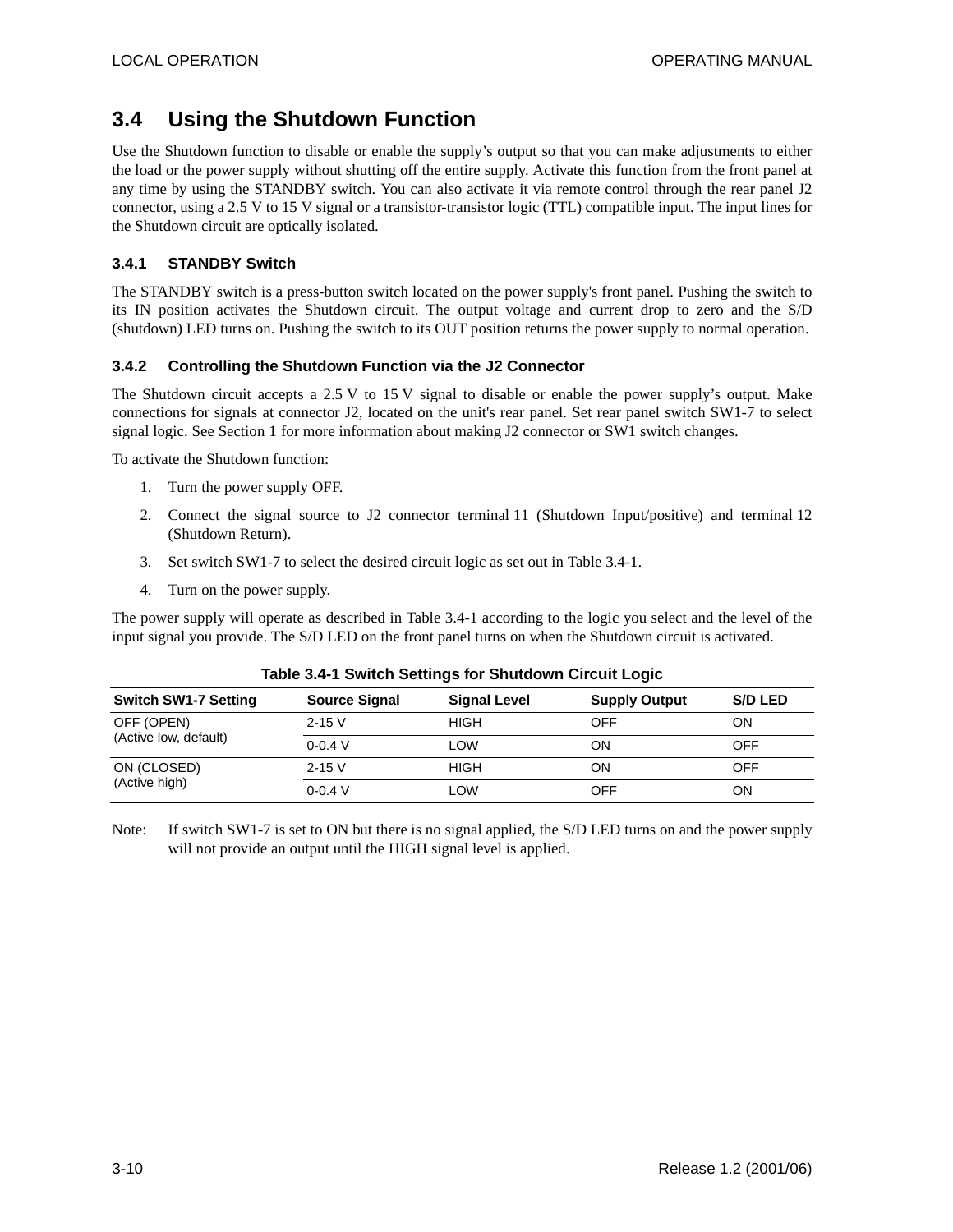#### **3.4.2 Controlling the Shutdown Function via the J2 Connector (continued)**



**Figure 3.4-1 Shutdown Programming with Active Low Signal**



**Figure 3.4-2 Shutdown Programming with Active High Signal**

# **3.5 Over Temperature Protection (OTP)**

The over temperature protection circuit shuts down the power supply's output when the power supply exceeds internal temperature limits. When an OTP shutdown occurs, the OTP LED on the front panel turns on. You can select the way that the power supply recovers from an over temperature shutdown by setting the SW1-8 switch on the rear panel. Table 3.5-1 shows the possible switch settings.

| <b>Switch SW1-8</b> | <b>OTP Shutdown Selection</b> | <b>Description</b>                                                                                                                 |
|---------------------|-------------------------------|------------------------------------------------------------------------------------------------------------------------------------|
| OFF (OPEN)          | Auto Reset (Default)          | The supply recovers to normal operation when the over<br>temperature condition no longer exists.                                   |
| ON (CLOSED)         | Latch OFF                     | After an over temperature shutdown, the supply stays OFF until<br>you cycle its input power using the front panel AC power switch. |

**Table 3.5-1 Switch Settings for Over Temperature Recovery Options**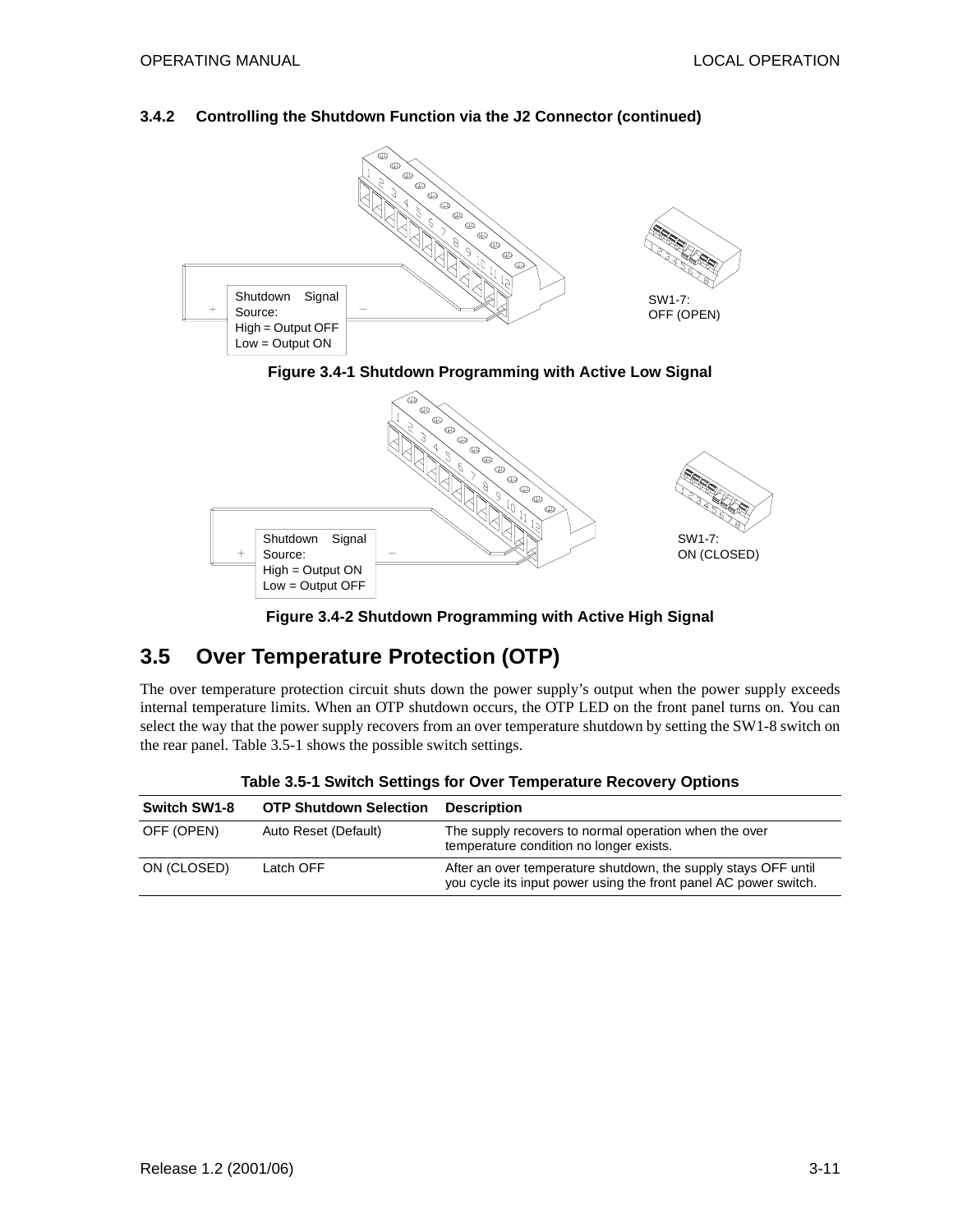# **3.6 User Diagnostics**

If your power supply is not performing as described in this manual, run through the procedures and checks in this section before calling your service technician. These procedures are confined to operator-level functions only and do not require cover-off servicing.

#### **3.6.1 Emergency Shutdown**

In an emergency, carry out both of these steps:

- 1. Shut the power supply off immediately.
- 2. Disconnect the power supply from the load.

#### **3.6.2 Unusual or Erratic Operation**

If the power supply displays any unusual or erratic operation, follow these steps:

- 1. Shut the power supply off immediately.
- 2. Disconnect the power supply from the load.
- 3. Test the power supply with no load, running the tests in Section 2.5 Functional Tests.
- 4. If the tests show that the power supply is functioning normally, check that load, programming, and monitoring connections and circuits.
- 5. Check the AC input for correct voltage and frequency.

If the problem is not solved by following this procedure, or if the unit fails to operate correctly upon retesting, call your service technician.

#### **3.6.3 Troubleshooting for Operators**

Use the checks in Table 3.6-1 Quick Diagnostics to ensure that the power supply is configured and connected for normal operation. If you require further troubleshooting, call your service technician.

#### **Abbreviated References Used in Table**

ACF AC Fail

- OTP over temperature protection
- OVP over voltage protection
- REM remote mode
- S/D shutdown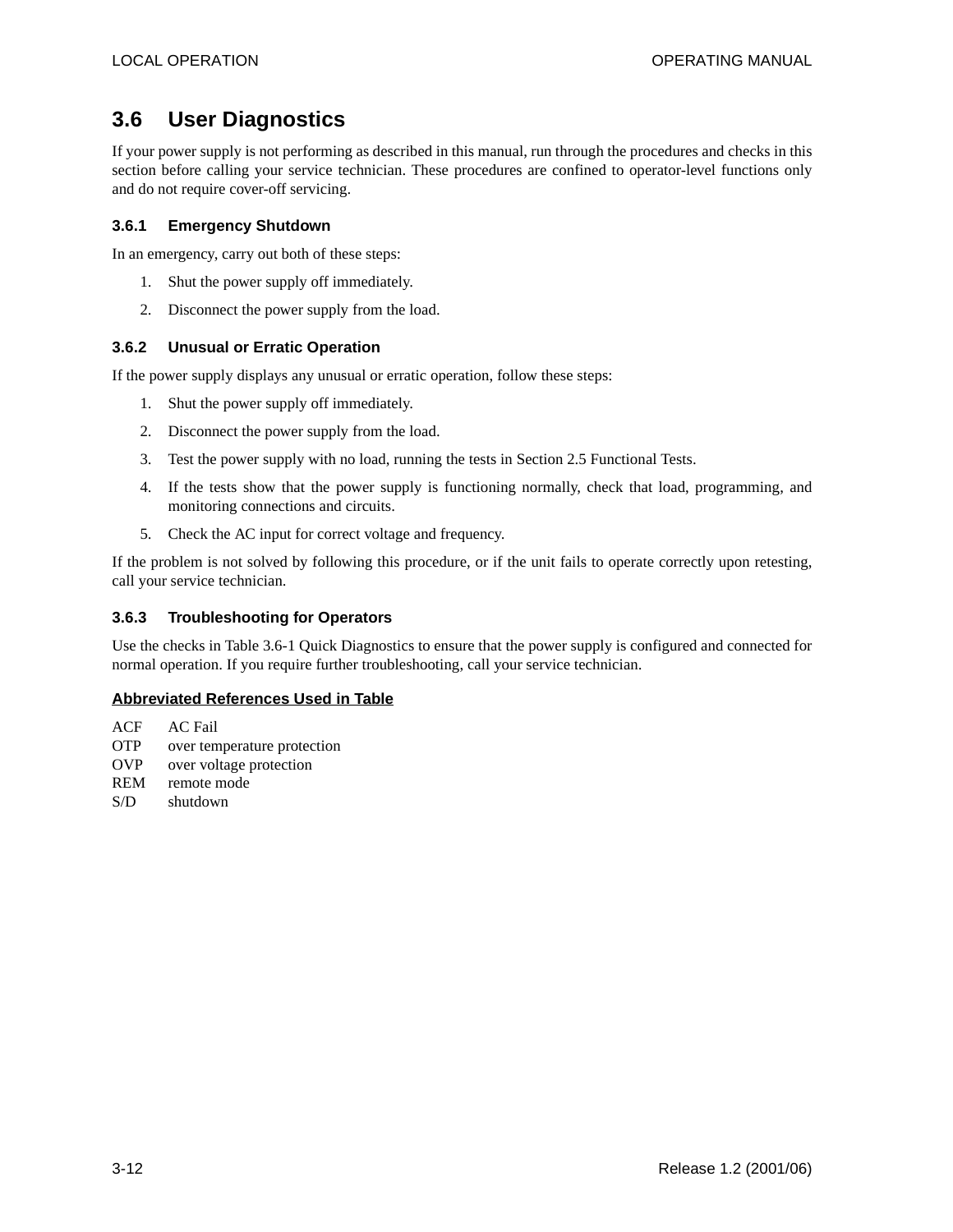### **3.6.3 Troubleshooting for Operators (continued)**

| Symptom                                           | Check                                                                | <b>Further Checks and Corrections</b>                                                                                                                                                                              |
|---------------------------------------------------|----------------------------------------------------------------------|--------------------------------------------------------------------------------------------------------------------------------------------------------------------------------------------------------------------|
| No output and the display<br>is blank.            | Is input voltage in the specified range?                             | Connect to appropriate voltage source.                                                                                                                                                                             |
|                                                   | Power switch ON?                                                     | Turn on power.                                                                                                                                                                                                     |
|                                                   | Internal circuit.                                                    | See your service technician.                                                                                                                                                                                       |
| No output but the display<br>turns on.            | SW1 switch settings correct? (For when<br>using analog programming.) | See Section 4.1 Remote Analog<br>Programming of Output Voltage<br>and Current Limit.                                                                                                                               |
|                                                   | OVP LED turned on?                                                   | See Section 3.3 Using Over Voltage<br>Protection (OVP).                                                                                                                                                            |
|                                                   | Front panel S/D LED turned on?                                       | See Section 3.4 Using the Shutdown<br>Function.                                                                                                                                                                    |
|                                                   | OTP LED turned on?                                                   | See Section 3.5 Over Temperature<br>Protection (OTP).                                                                                                                                                              |
|                                                   | Current limit set to zero?                                           | See Section 3.1 Standard Operation.                                                                                                                                                                                |
|                                                   | Voltage control set to zero?                                         | See Section 3.1 Standard Operation.                                                                                                                                                                                |
|                                                   | REM LED turned on?                                                   | If using remote analog control, check your<br>analog programming source. (See<br>Section 4.1 Remote Analog Programming of<br>Output Voltage and Current Limit.) If not,<br>refer to your digital interface manual. |
|                                                   | Is front panel ACF LED turned on?                                    | Connect unit to AC supply in specified<br>range.                                                                                                                                                                   |
|                                                   | Internal circuit.                                                    | See your service technician.                                                                                                                                                                                       |
| No output and display<br>blinks dimly.            | Internal circuit.                                                    | See your service technician.                                                                                                                                                                                       |
| Output not adjustable.                            | Is unit in current limit mode? (Red Current<br>Mode LED turned on).  | Turn current knob clockwise to increase<br>current limit. Reduce load if current is at<br>maximum. See Section 3.1.1 Operating<br>Modes and Automatic Crossover.                                                   |
|                                                   | Is unit in remote mode? (Green REM LED<br>turned on).                | If using remote analog control, check your<br>analog programming source. (See<br>Section 4.1 Remote Analog Programming of<br>Output Voltage and Current Limit.) If not,<br>refer to your digital interface manual. |
|                                                   | Is unit at maximum voltage or current limit?                         | Reduce load for lower voltage or current<br>requirement.                                                                                                                                                           |
| Output voltage fluctuating<br>or regulation poor. | Is unit at current limit?                                            | Increase current limit setting or reduce load.<br>See Section 3.1 Standard Operation.                                                                                                                              |
|                                                   | Is input voltage within specified range?                             | Connect to appropriate AC voltage source.                                                                                                                                                                          |
|                                                   | Are sense lines connected?                                           | See Section 2.6 Load Connection and<br>Section 2.7 Local and Remote Sensing.                                                                                                                                       |
|                                                   | Is unit under remote control?                                        | Ensure program source is stable.                                                                                                                                                                                   |
|                                                   | Internal circuit.                                                    | See your service technician.                                                                                                                                                                                       |
| Output oscillating.                               | Check for unstable or oscillating<br>programming source.             | Stabilize programming source connected<br>to J2.                                                                                                                                                                   |
|                                                   | Internal circuit.                                                    | See your service technician.                                                                                                                                                                                       |

#### **Table 3.6-1 Quick Diagnostics**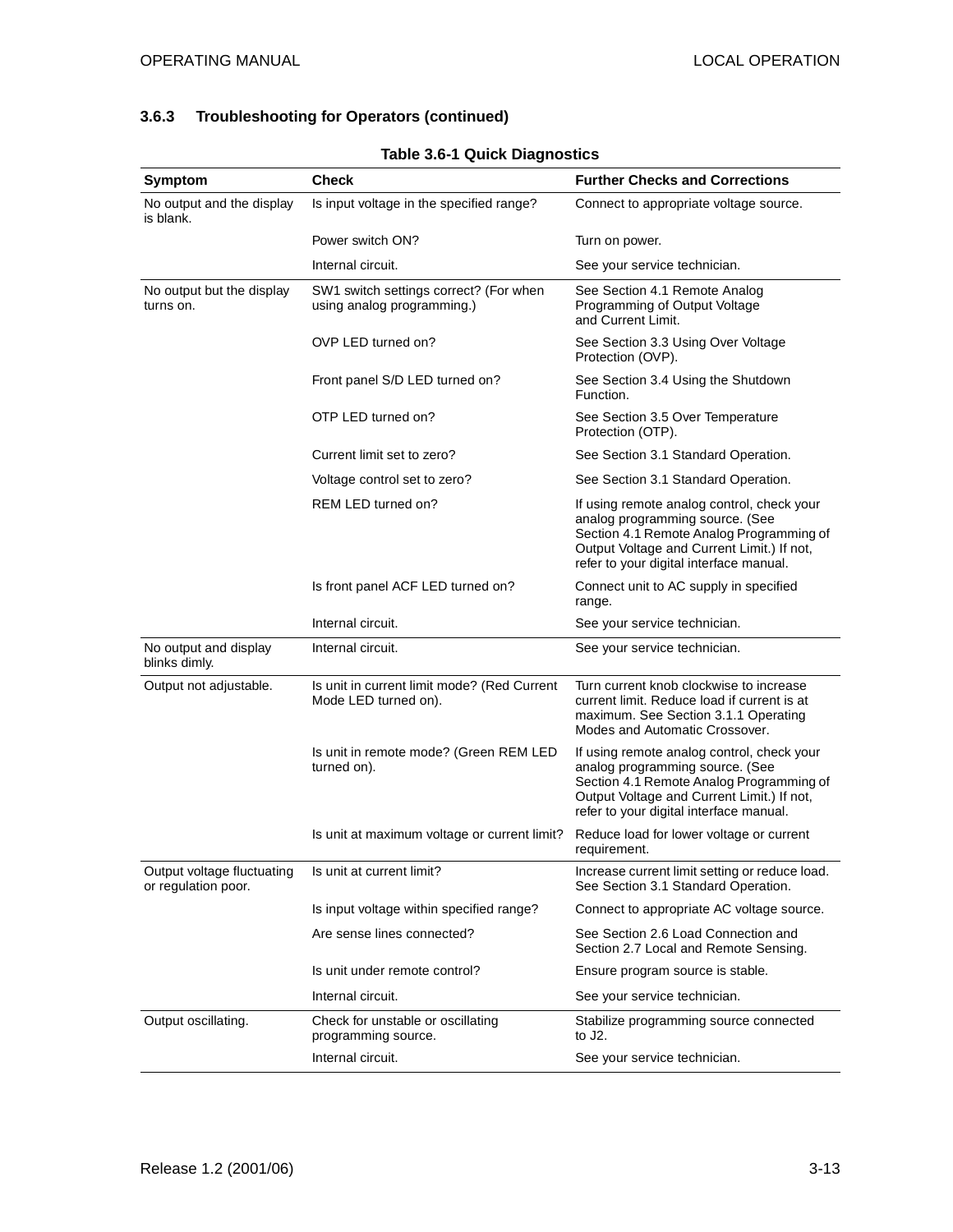# **4. REMOTE OPERATION**

### **4.1 Remote Analog Programming of Output Voltage and Current Limit**

#### **CAUTION**

Ensure that you make connections to the J2 connector exactly as shown in each procedure in this section. Incorrect J2 jumper connections may damage the supply.

Remote analog programming allows control of the output voltage and/or current limit to shift from local operation at the front panel controls to external analog sources. As you vary the external programming source, the power supply's output varies proportionally over its output range.

Using remote analog programming requires that you reset switches and make connections to a connector on the rear panel. See Section 1 for information about using the rear panel switch and connector.

#### **4.1.1 Remote Programming Options**

Remote analog programming allows control of both output voltage and the current limit. You have a choice of programming scales depending on your choice of voltage source and resistance. You can choose a voltage source of 0-5 V or 0-10 V or a current source using a resistance of 0-5 k or 0-10 k. You can use the programming scales in any combination to suit your needs.

#### **Isolated Programming**

The 4-channel Isolated (ISOL) Programming Interface is an internal board which can be ordered as an option. It allows remote programming and readback of the power supply's output voltage and current limit with 0-5 V analog signals at a different voltage potential relative to the power supply's output. The ISOL interface is described in Section 4.3.

#### **Remote Digital Programming**

You can operate the power supply from a computer if you have had the GPIB or RS-232 interface board installed as an option. Refer to the separate interface manual for all setup and operation instructions for remote digital programming.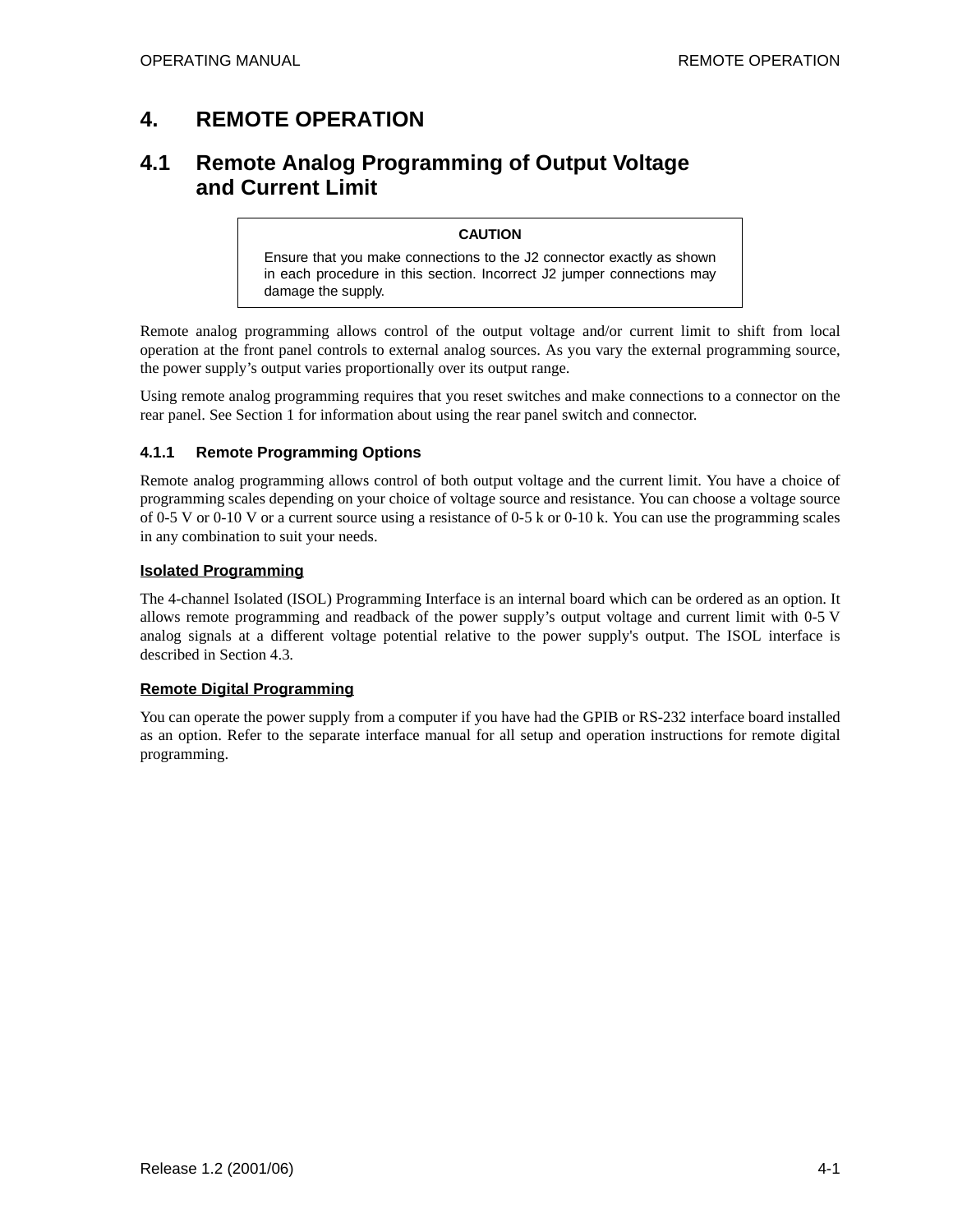#### **4.1.2 Remote Analog Programming Procedure**

#### **CAUTION**

To maintain the isolation of the power supply output and prevent ground loops, use an isolated (ungrounded) programming source when operating the power supply via remote analog control at the J2 connector.

#### **CAUTION**

The remote programming inputs are internally referenced to the supply's negative output. Do not connect control ground (rear panel J2 connector terminal J2-3 or J2-6) to the supply's positive output.

- 1. Turn the power supply OFF.
- 2. Using Table 4.1-1, set switches SW1-1, SW1-2, SW1-3, and SW1-4 according to the selected programming sources. See Notes at the end of this procedure for more information about switch settings.
- 3. Install any J2 connector jumpers as indicated in Table 4.1-1.
- 4. Connect the programming source(s) to the rear panel J2 connector as shown in Figure 4.1-1, observing the correct polarity for voltage sources.
- 5. Set the programming sources to the desired levels and turn the power supply ON. The REM LED turns on.
- 6. Adjust the external programming source to change the power supply's output.
- Notes: 1. Switches SW-1 to SW-4 can be set to their defaults (all open) unless otherwise specified in Table 4.1-1. See Section 1.4.2 SW1 Programming Switch for default settings. Switches SW1-5, SW1-6, SW1-7, and SW1-8 are not required for remote programming. They can remain at the settings you have selected for your application.
	- 2. Resetting switches SW1-3 or SW1-4, the programming scale selection switches, may require that you recalibrate the programming circuit to maintain programming accuracy. See Section 5.2 Calibrating for Programming Accuracy.
	- 3. The control circuits have been designed to allow you to set output voltage and current up to 5% over the model-rated maximum values. The power supply will operate within these extended ranges, but we cannot guarantee full performance to specification.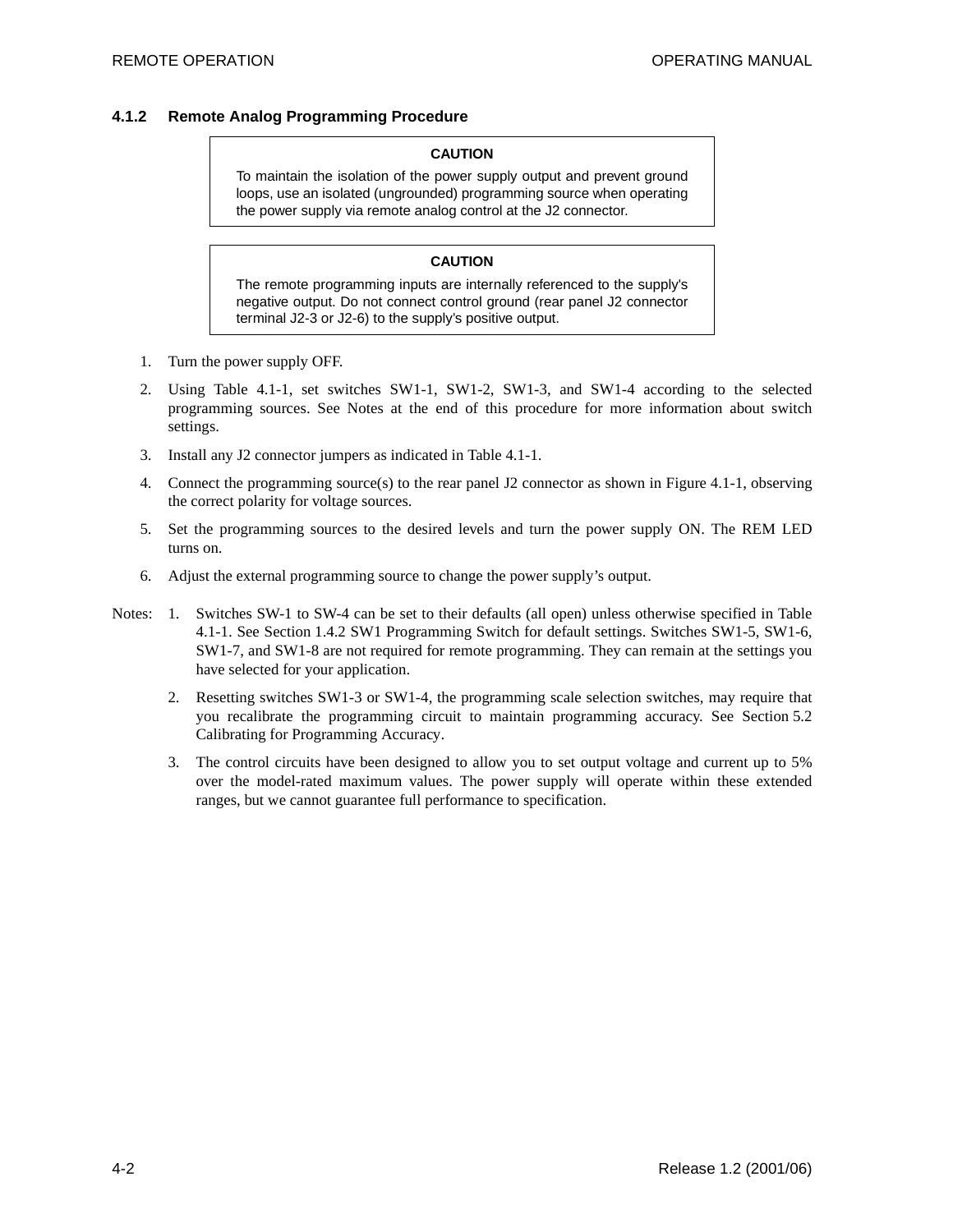#### **4.1.2 Remote Analog Programming Procedure (continued)**

| <b>Output Voltage</b><br>Programming<br><b>Source</b> | <b>Output Current Limit Programming Source</b>                              |                                                                           |                                                                                |                                                                                   |                                                                     |  |
|-------------------------------------------------------|-----------------------------------------------------------------------------|---------------------------------------------------------------------------|--------------------------------------------------------------------------------|-----------------------------------------------------------------------------------|---------------------------------------------------------------------|--|
|                                                       | $0-5$ Vdc                                                                   | 0-10 Vdc                                                                  | 0-5 k Resistor                                                                 | 0-10 k Resistor                                                                   | <b>None (Front</b><br><b>Panel Control)</b>                         |  |
| $0-5$ Vdc                                             | SW <sub>1</sub> : use<br>default settings.<br>J2: jumper<br>3 to 4, 3 to 5. | SW1: set<br>4 closed.<br>J2: jumper<br>3 to 4, 3 to 5.                    | SW <sub>1</sub> : set<br>2 closed.<br>J <sub>2</sub> Jumper<br>3 to 4, 3 to 5. | SW1: set<br>2 and 4 closed.<br>J2: jumper<br>3 to 4, 3 to 5.                      | SW <sub>1</sub> : use<br>default settings.<br>J2: jumper<br>3 to 4. |  |
| 0-10 Vdc                                              | SW1: set<br>3 closed:<br>J2: jumper<br>3 to 4, 3 to 5.                      | SW1: set<br>3 and 4 closed.<br>J2: jumper<br>3 to 4, 3 to 5.              | SW <sub>1</sub> : set<br>2 and 3 closed.<br>J2: jumper<br>3 to 4, 3 to 5.      | SW <sub>1</sub> : set<br>2, 3, and 4 closed.<br>J2: jumper<br>3 to 4, 3 to 5.     | SW <sub>1</sub> : set<br>3 closed.<br>J2: jumper<br>3 to 4.         |  |
| 0-5 k Resistor                                        | SW1: set<br>1 closed.<br>J2: jumper<br>3 to 4, 3 to 5.                      | SW <sub>1</sub> : set<br>1 and 4 closed.<br>J2: jumper<br>3 to 4, 3 to 5. | SW <sub>1</sub> : set<br>1 and 2 closed.<br>J2: jumper<br>3 to 4, 3 to 5.      | SW <sub>1</sub> : set<br>$1, 2,$ and $4$ closed.<br>J2: jumper<br>3 to 4, 3 to 5. | SW1: set<br>1 closed.<br>J2: jumper<br>3 to 4.                      |  |
| 0-10 k Resistor                                       | SW1: set<br>1 and 3 closed.<br>J2: jumper<br>3 to 4, 3 to 5.                | SW1: set<br>1, $3$ , and $4$<br>closed.<br>J2: jumper<br>3 to 4, 3 to 5.  | SW1: set<br>1, 2, and 3 closed.<br>J2: jumper<br>3 to 4, 3 to 5.               | SW1: set<br>1, 2, 3, and 4<br>closed.<br>J2: jumper<br>3 to 4, 3 to 5.            | SW <sub>1</sub> : set<br>1 and 3 closed.<br>J2: jumper<br>3 to 4.   |  |
| <b>None (Front</b><br><b>Panel Control)</b>           | SW <sub>1</sub> : use<br>default settings.<br>J2: jumper<br>3 to 5.         | SW1: set<br>4 closed.<br>J2: jumper<br>3 to 5.                            | SW <sub>1</sub> : set<br>2 closed.<br>J2: jumper<br>3 to 5.                    | SW1: set<br>2 and 4 closed.<br>J2: jumper<br>3 to 5.                              | SW1: use<br>default settings.<br>J2: no jumpers                     |  |



**Figure 4.1-1 Connecting Programming Sources to J2 Connector**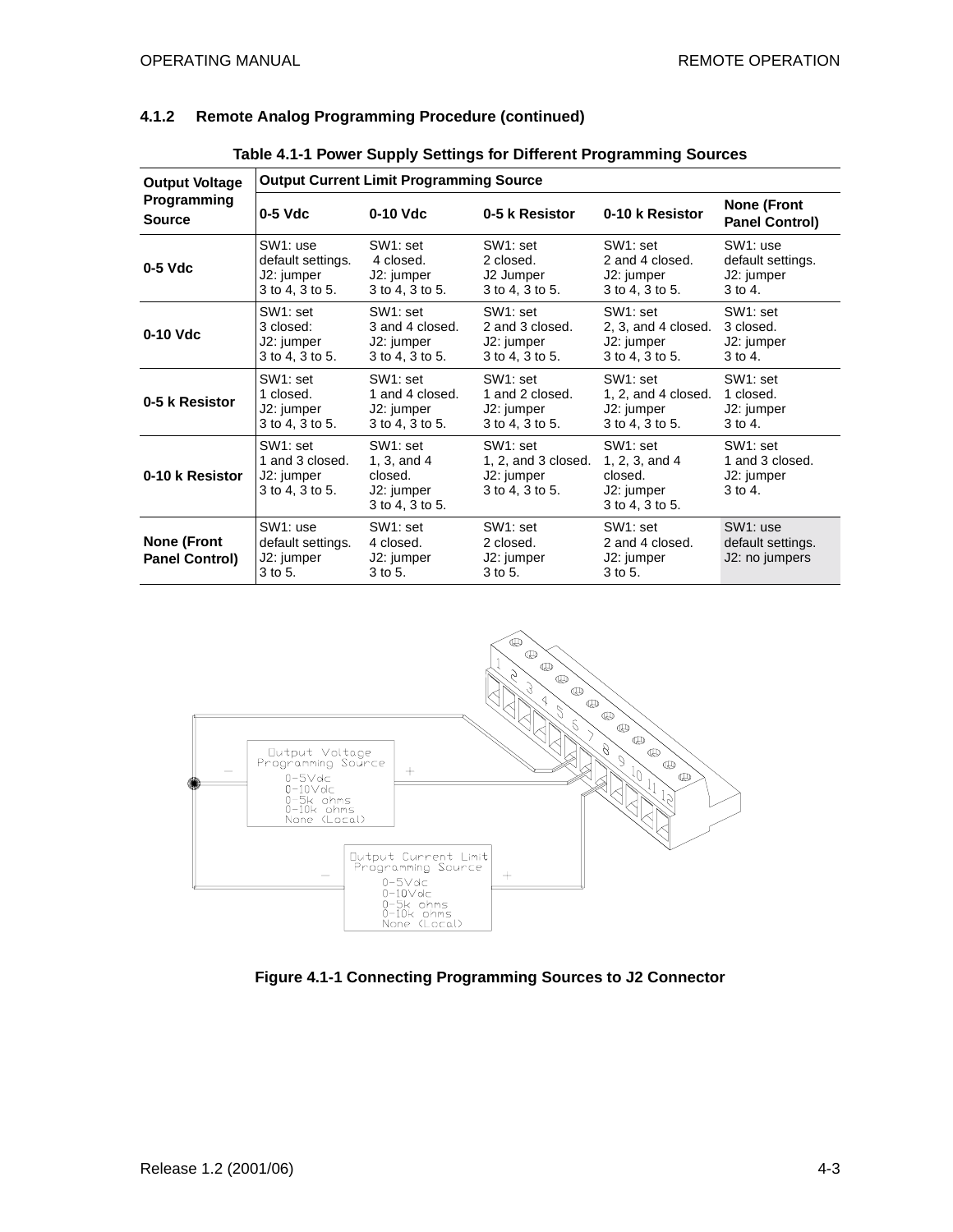#### **4.1.3 Sample Configuration**

The sample configuration in Figure 4.1-2 shows the required settings and connections for:

- 0-10 Vdc programming of the output voltage
- local control (front panel control) of the output current limit



**Figure 4.1-2 Sample Analog Programming Configuration**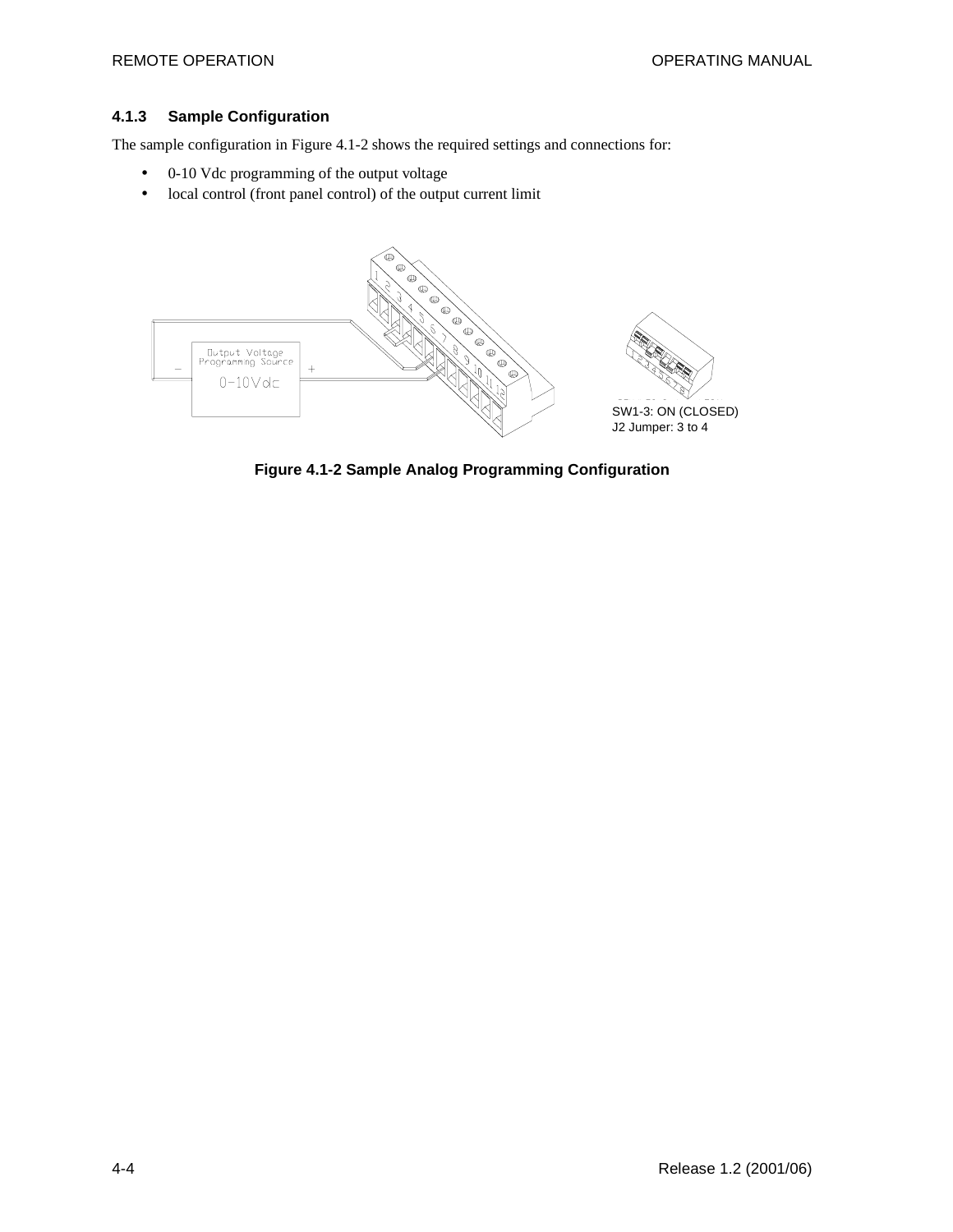# **4.2 Remote Monitoring of Output Voltage and Current**

#### **4.2.1 Readback Signals**

The J2 connector on the rear panel provides access to calibrated readback signals for remote monitoring of the output voltage and current. Use rear panel switches SW1-5 and SW1-6 to select either a 0-5 Vdc or a 0-10 Vdc range for the output. The readback signal represents 0 to 100% of the power supply's output.

See Table 4.2-1 for the required J2 connections and switch settings for remote monitoring of readback signals with 0-5 Vdc or 0-10 Vdc outputs. Use shielded pair wiring (20 to 24 AWG) and ground the shield to J2 connector terminal 1 or to the chassis. See Figure 4.2-1 and Figure 4.2-2 for sample configurations using remote monitoring.

| <b>Readback Signal</b>    | J2 Connection Signal (+) | J2 Connection Return (-) | <b>Switch SW1 Setting</b> |
|---------------------------|--------------------------|--------------------------|---------------------------|
| Output Voltage (0-5 Vdc)  | $J2-9$                   | J2-6                     | SW1-5 ON (CLOSED)         |
| Output Voltage (0-10 Vdc) | $J2-9$                   | $J2-6$                   | SW1-5 OFF (OPEN)          |
| Output Current (0-5 Vdc)  | $J2-10$                  | J2-6                     | SW1-6 ON (CLOSED)         |
| Output Current (0-10 Vdc) | $J2-10$                  | J2-6                     | SW1-6 OFF (OPEN)          |

**Table 4.2-1 Power Supply Settings for Remote Monitoring of Readback Signals**

Note: Check the readback accuracy any time you reset the SW1 switch. Access offset and range adjustment for the readback signals through the cover of the unit. See Section 5.3.



**Figure 4.2-2 0-10 Vdc Output Voltage and Current Monitoring**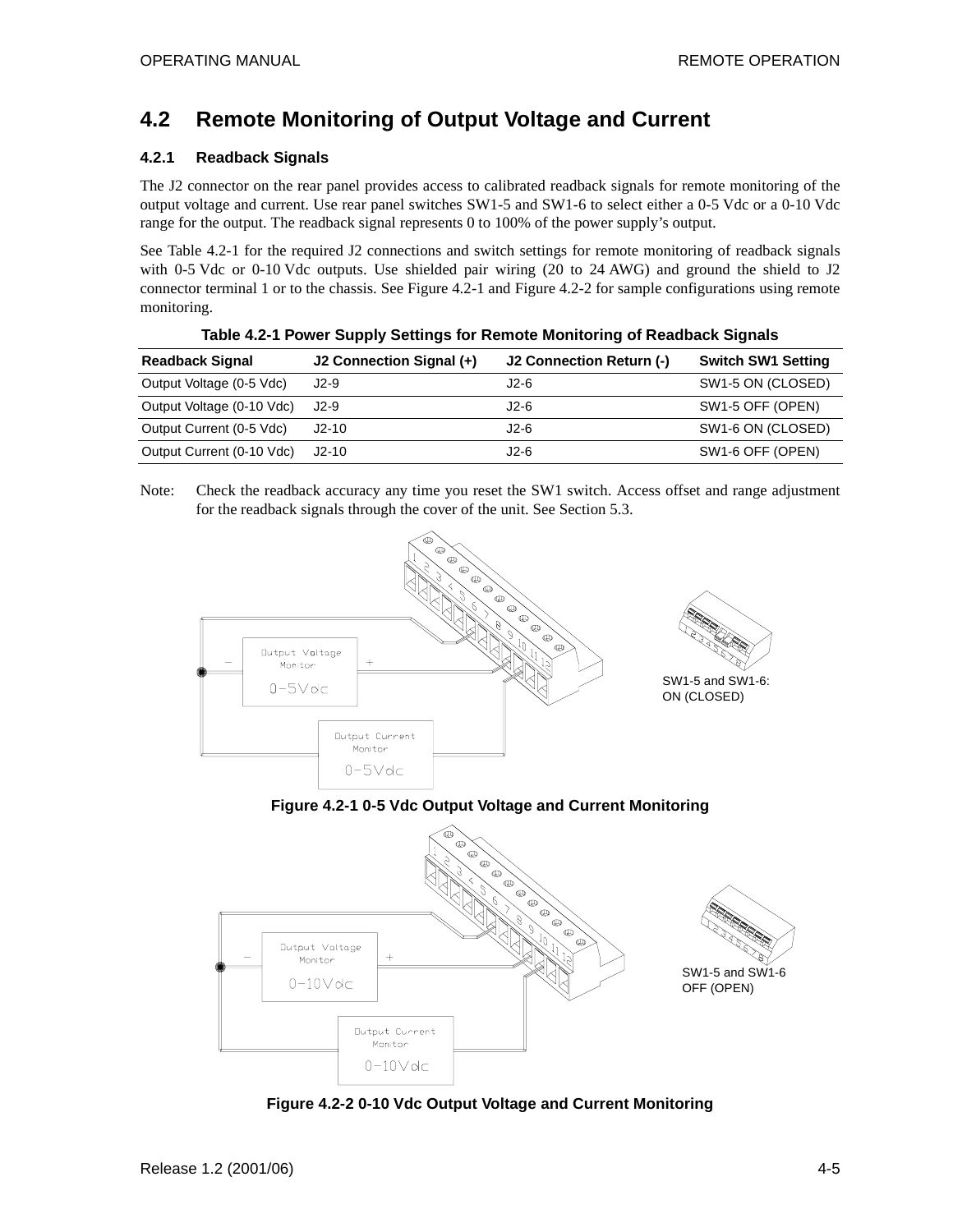### **4.3 Using the Isolated Programming (ISOL) Interface Option**

With the 4-channel Isolated (ISOL) Programming Interface installed, you can control and monitor the power supply's output voltage and current limit using 0-5 V analog signals that are not referenced to the power supply's internal ground. The isolation amplifiers used are rated to 1000 Vdc. With ISOL installed, the power supply will no longer support resistive programming, or, 0-10 V programming or readback. You can still control any non-programmed function (either voltage or current limit) at the power supply's front panel.

#### **4.3.1 ISOL Specifications**

| Nominal Gain                  | 1 V/V typical                                        |
|-------------------------------|------------------------------------------------------|
| Gain vs. Temperature          | $\pm 10$ ppm/ $\rm{^{\circ}C}$ typical               |
| Non Linearity                 | $\pm 0.016\%$ FSR typical, $\pm 0.020\%$ FSR maximum |
| <b>Offset Voltage</b>         | $\pm 20$ mV typical, $\pm 50$ mV maximum             |
| Input vs. Temperature         | $\pm 200 \mu V$ <sup>o</sup> C typical               |
| <b>Input Voltage Range</b>    | $\pm 12.5$ V typical, $\pm 10$ V minimum             |
| Input Impedance               | 200 k typical                                        |
| Readback Voltage Range        | $\pm$ 12.5 V typical, $\pm$ 10 V minimum             |
| <b>Readback Current Drive</b> | $\pm 15$ mA typical, $\pm 5$ mA minimum              |
| Readback Load Capacitance     | $0.1 \mu$ F typical                                  |

#### **4.3.2 ISOL Setup and Operating Instructions**

#### **CAUTION**

In order to maintain isolation, do not connect either J2 connector terminal 3 (control ground) or the power supply return to J2 terminal 6 (program/monitor signal return).

- 1. Ensure that the rear panel SW1 switch is set to its default configuration as in Section 1.4.2 SW1 Programming Switch.
- 2. Connect the 0-5 V programming source to the J2 connector on the power supply's rear panel as described in Section 4. Remote Operation.
- 3. Once the connections are made, use the power supply with the ISOL interface installed as you would a power supply with a 0-5 Vdc programming source. The only differences are that the programming and monitoring sources are now isolated and that resistive and 0-10 V programming as well as 0-10 V monitoring are disabled. All front panel functions are as usual.

#### **4.3.3 ISOL Calibration**

To calibrate a unit which has the ISOL interface installed, have the service technician follow the standard procedures in Section 5. Calibration.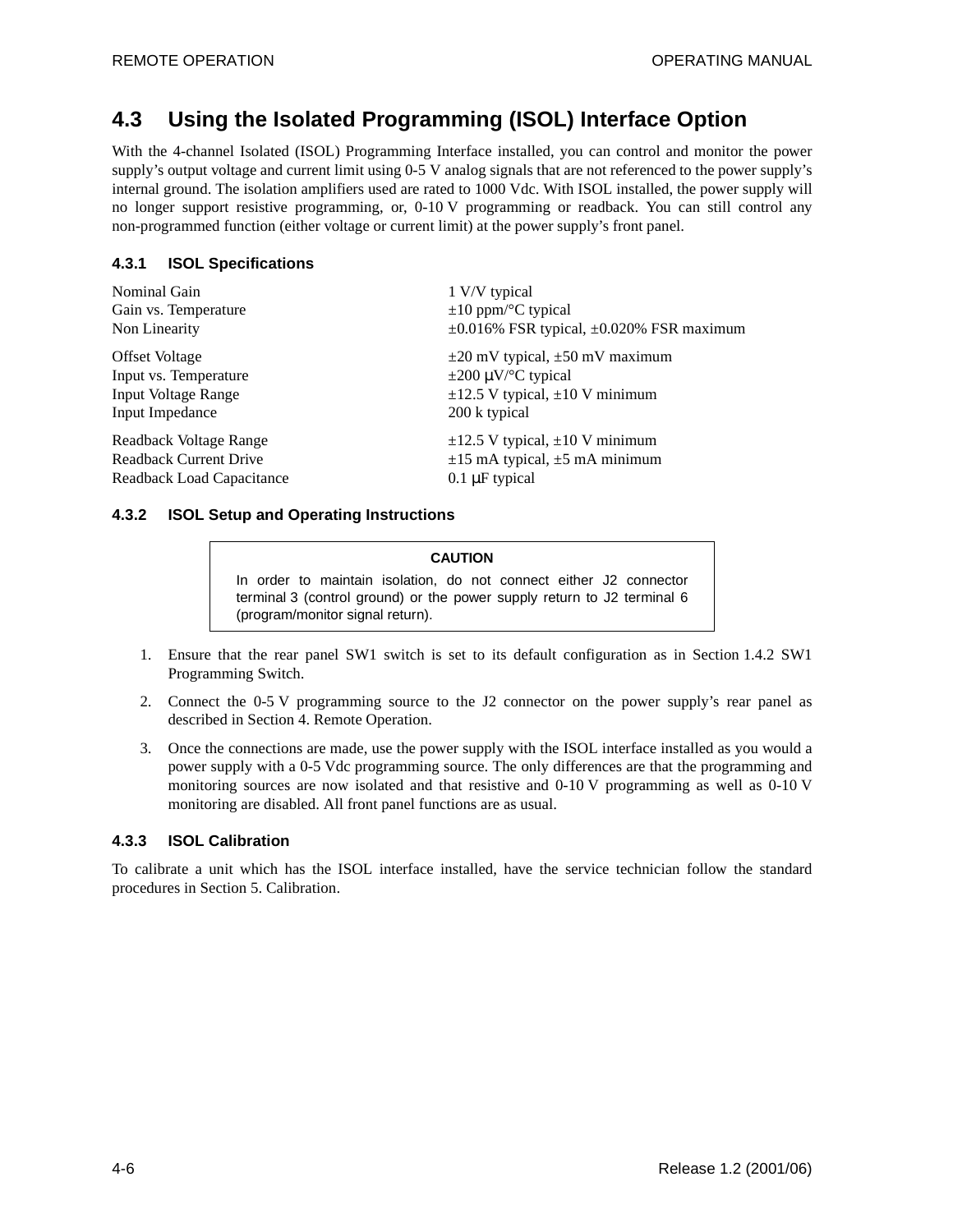### **5. CALIBRATION**

### **5.1 Calibration Setup**

### **AND HIGH ENERGY AND HIGH VOLTAGE WARNING**

Exercise caution when using and servicing a power supply. High energy levels can be stored at the output voltage terminals on a power supply in normal operation. In addition, potentially lethal voltages exist in the primary circuit and on the output and sense connectors of a power supply with a rated output greater than 40 V. Filter capacitors store potentially dangerous energy for some time after power is removed.

#### **5.1.1 Service Environment and Precautions**

- Follow established antistatic procedures.
- Work at a bench with adequate room and support for the test unit and for all equipment required.
- To reduce shock hazard, use only an insulated, straight-bladed screwdriver when calibrating trim potentiometers.
- NEVER test these units alone. Ensure that someone is present who can help should an accident occur.

#### **5.1.2 Equipment Required**

You will need the following equipment when calibrating your supply.

- 5-1/2 digit true RMS voltmeters (DVMs)  $(\pm 0.05\% \text{ accuracy})$  with test leads.
- Current shunt  $1 \text{ mV/amp}$  ( $\pm 0.25\%$ ) and connecting wire. Current rating for the DC shunt and connecting wire must be at least 10% greater than the power supply's output current rating. See also Table 2.6-1 Current Carrying Capacity for Wiring.
- Non-conducting, straight-bladed screwdriver.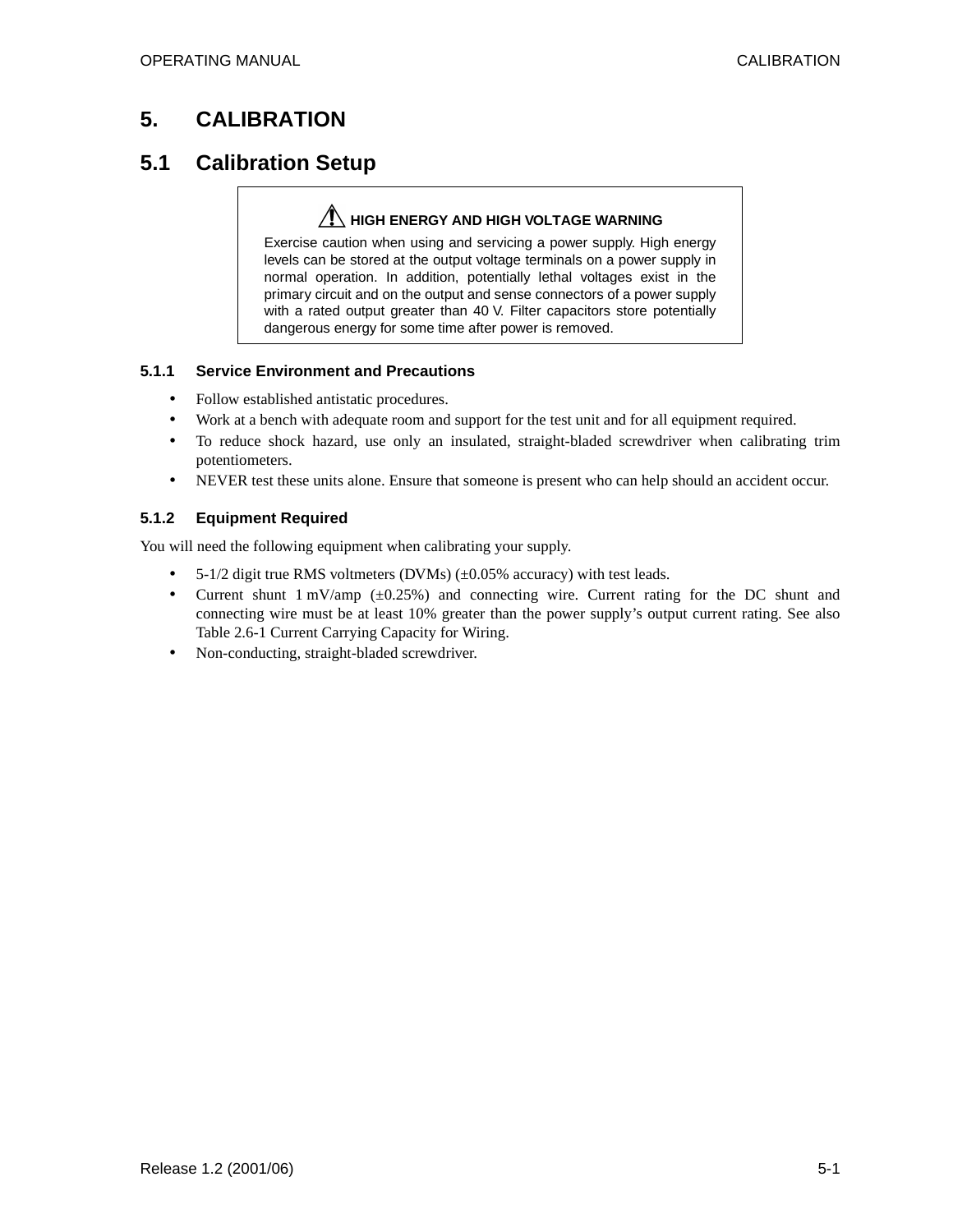# **5.2 Calibrating for Programming Accuracy**

**WARNING** Use a non-conducting, straight-bladed screwdriver to adjust the trim pots.

The factory calibrates the offset and range of the voltage and current programming circuits to within 1% for the default 0-5 Vdc programming signals. You may need to recalibrate when you change SW1 switch settings to use 0-10 Vdc programming or when you switch back to 0-5 Vdc programming after previously calibrating for 0-10 Vdc programming.

Make calibration adjustments using multi-turn potentiometers, accessed through holes in the cover of the power supply. See Figure 5.2-1 for the location of each of the pots.



**Figure 5.2-1 Voltage and Current Programming Calibration Locations**

#### **5.2.1 Voltage Programming Circuit Calibration**

- 1. Ensure that the power supply is turned OFF. Disconnect any load.
- 2. Connect the programming source between J2 terminals 7 (output voltage programming input) and 6 (program/monitor signal return).
- 3. Connect the DVM to the power supply output.
- 4. Turn the power supply ON.
- 5. Apply 1% of program voltage.
- 6. Adjust the voltage program offset potentiometer (R72) until the DVM reads 1% of the model-rated output voltage.
- 7. Apply 100% of program voltage.
- 8. Adjust the voltage program scale potentiometer (R96) until the DVM reads 100% of the model-rated output voltage.

Repeat this adjustment until output levels are within the product specifications as found in Section 1, or to the accuracy that your application requires.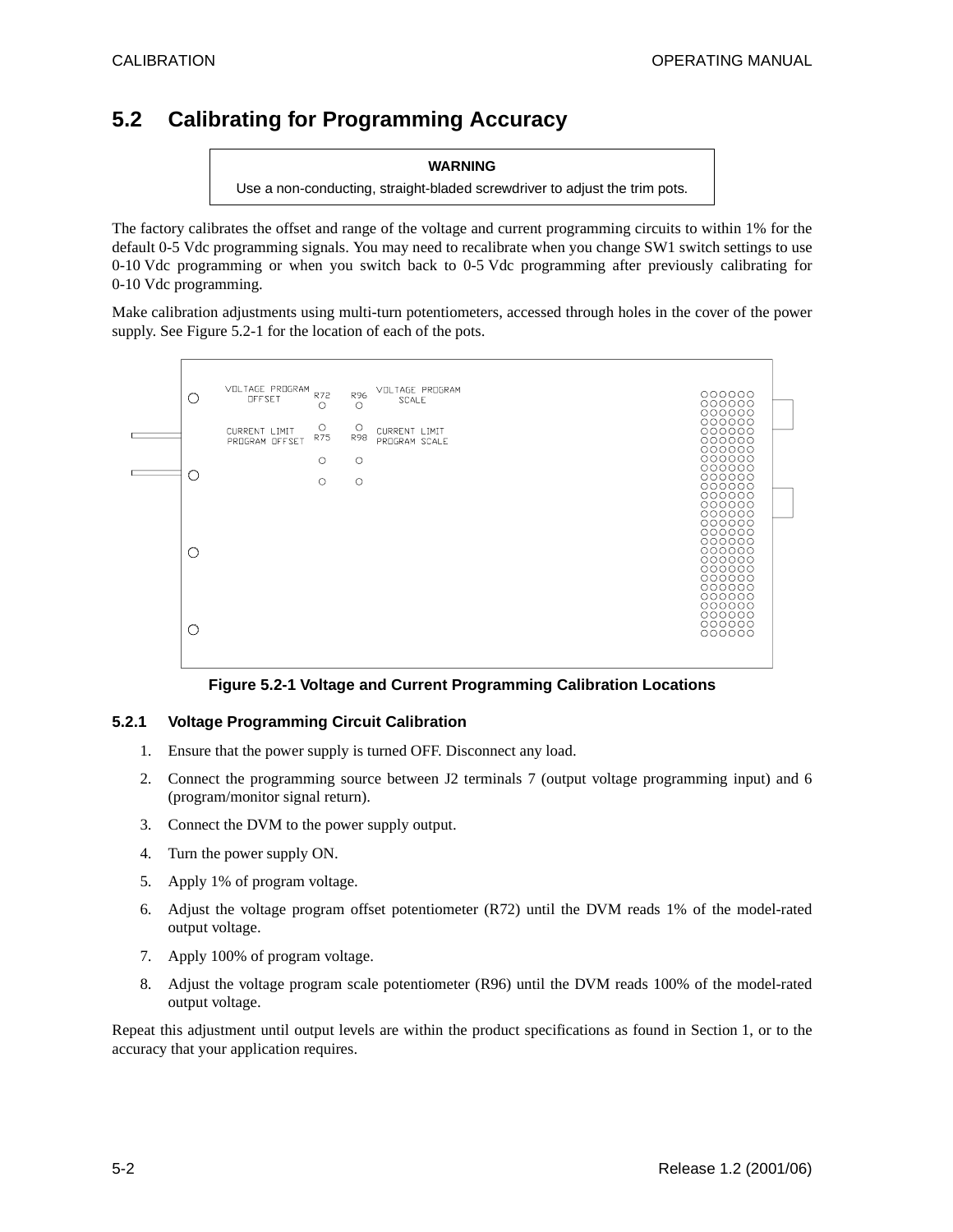#### **5.2.2 Current Programming Circuit Calibration**

- 1. Ensure that the power supply is turned OFF. Disconnect any load.
- 2. Connect the program source between J2 connector terminals 8 (output current limit programming input) and 6 (program/monitor signal return).
- 3. Connect the shunt and DVM across the power supply output. See Note 1.
- 4. Turn the power supply ON.
- 5. Apply 1% of program voltage.
- 6. Adjust the current program offset potentiometer (R75) until the DVM indicates 1% of the model-rated output current. See Note 2.
- 7. Apply 100% of program voltage.
- 8. Adjust the current program scale potentiometer (R98) until the DVM indicates 100% of the model-rated output current. See Note 2.

Repeat this adjustment until output levels are adjusted to power supply specifications as found in Section 1, or to the accuracy your application requires.

Notes: 1. The DC shunt-DVM combination must be rated better than 0.5% accuracy.

2. Calculate the required DVM reading using  $I = V/R$ , where I is the current, V is the DVM reading, and R is the DC shunt resistance.

### **5.3 Calibrating for Readback Accuracy**

**WARNING** Use a non-conducting, straight-bladed screwdriver to adjust the trim pots.

The factory calibrates the offset and range of the output voltage and current monitor circuits to within 1% for the default 0-5 Vdc scales. Recalibration may be necessary when you change SW1 switch settings to select the 0-10 Vdc scale or when you switch back to the 0-5 Vdc scale after previously calibrating for 0-10 Vdc operation.

Make calibration adjustments using multi-turn potentiometers, accessible through holes in the cover of the power supply. Refer to Figure 5.3-1 for the location of each of the pots.